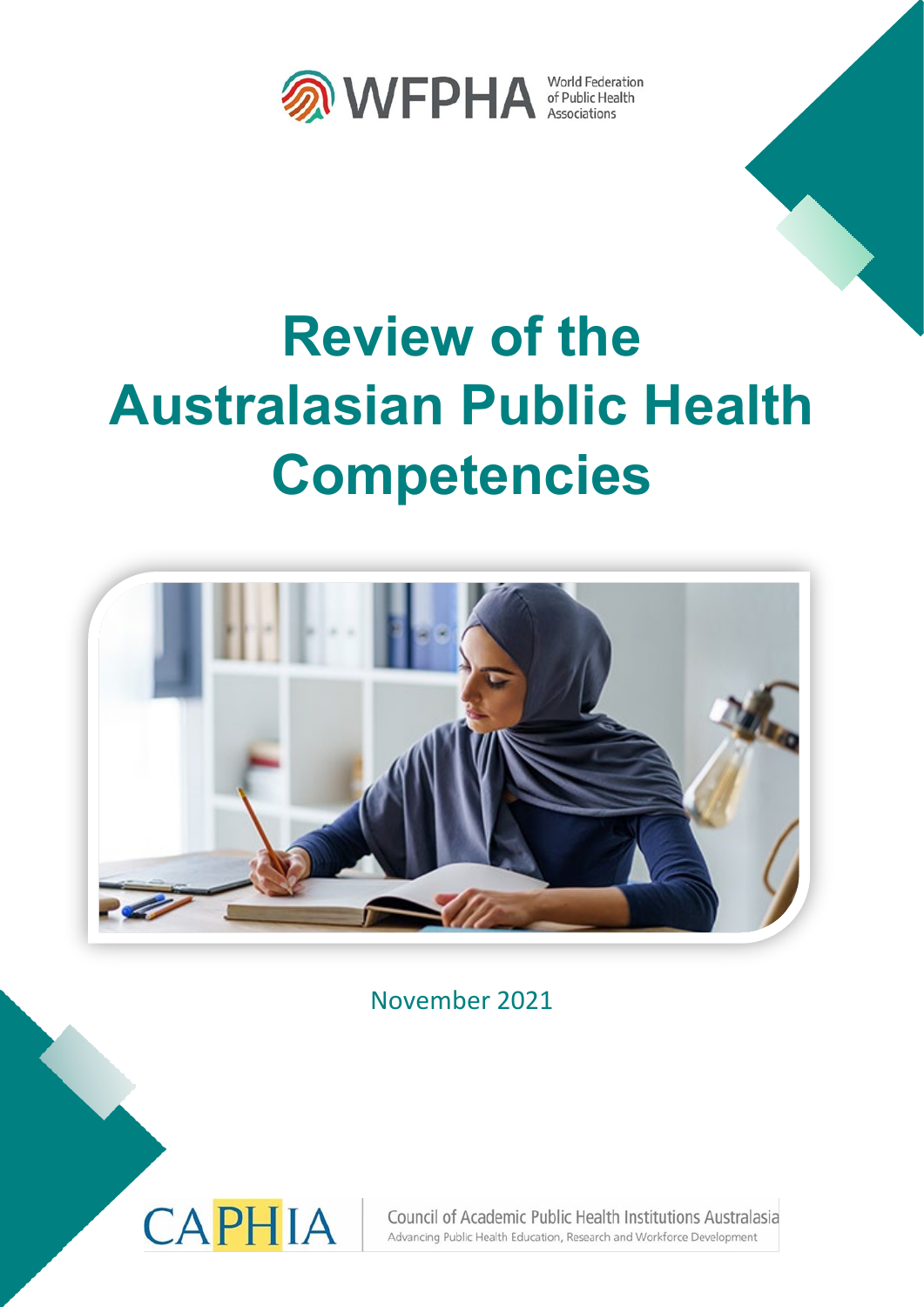# Contents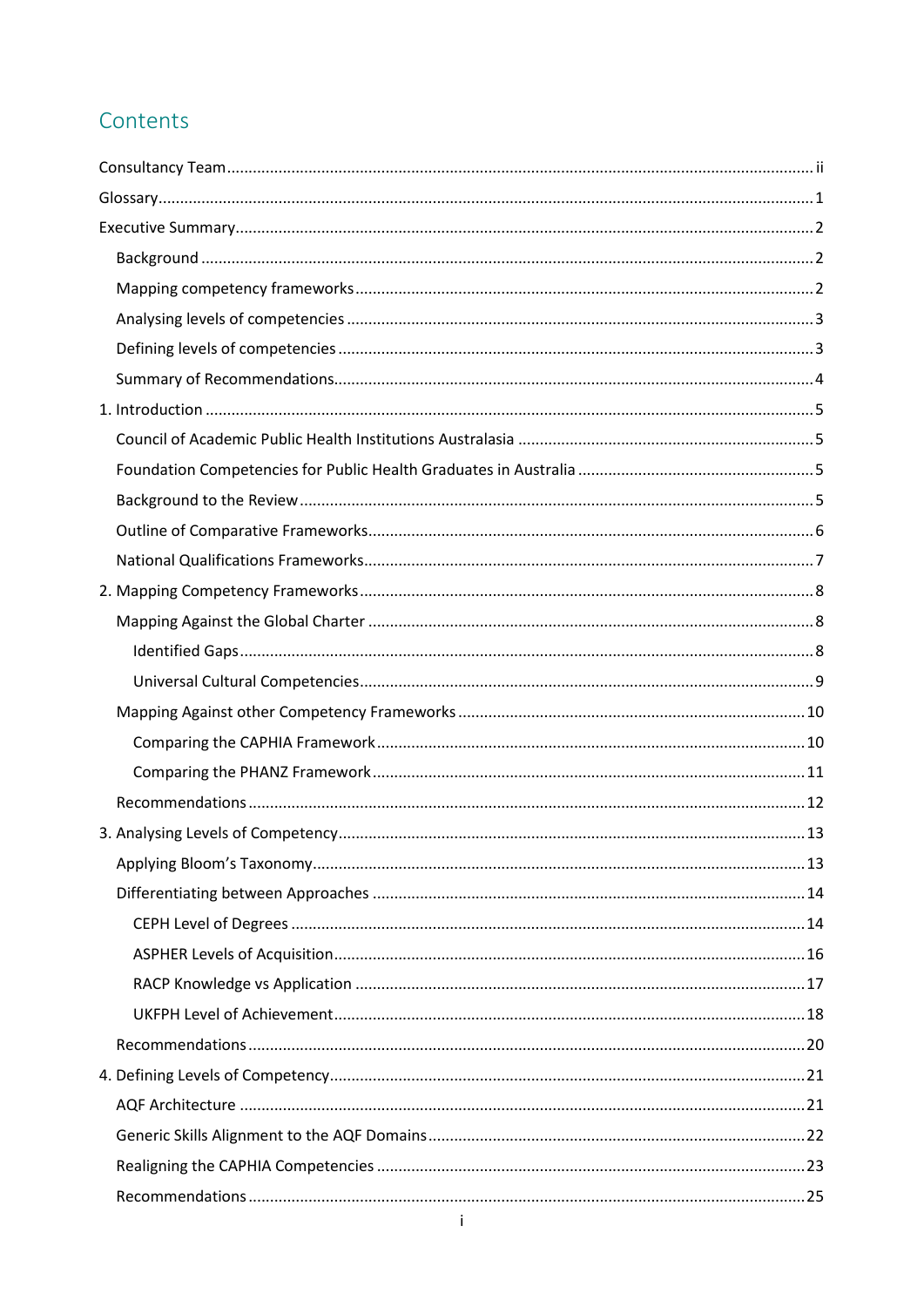| Appendix 1: Mapping competency domains against the Global Charter elements30                |
|---------------------------------------------------------------------------------------------|
| Appendix 2a: Number of competencies comparable to CAPHIA competencies by domains (ASPHER,   |
| Appendix 2b: Number of competencies comparable to CAPHIA competencies by domains (CEPH)  35 |
| Appendix 3a: Number of competencies comparable to PHANZ competencies by domains (ASPHER,    |
| Appendix 3b: Number of competencies comparable to PHANZ competencies by domains (CEPH) 39   |
| Appendix 4: Verbs (No.) used across frameworks for competencies comparable to the CAPHIA    |

# <span id="page-2-0"></span>Consultancy Team

# **WFPHA PET Working Group Co-Chairs:**

Dr Leanne Coombe (Principal Consultant) Assoc Prof Priscilla Robinson **Aotearoa New Zealand Team:** Dr Annabel Ahuriri-Driscoll Dr Christina Severinsen Dr Linda Murray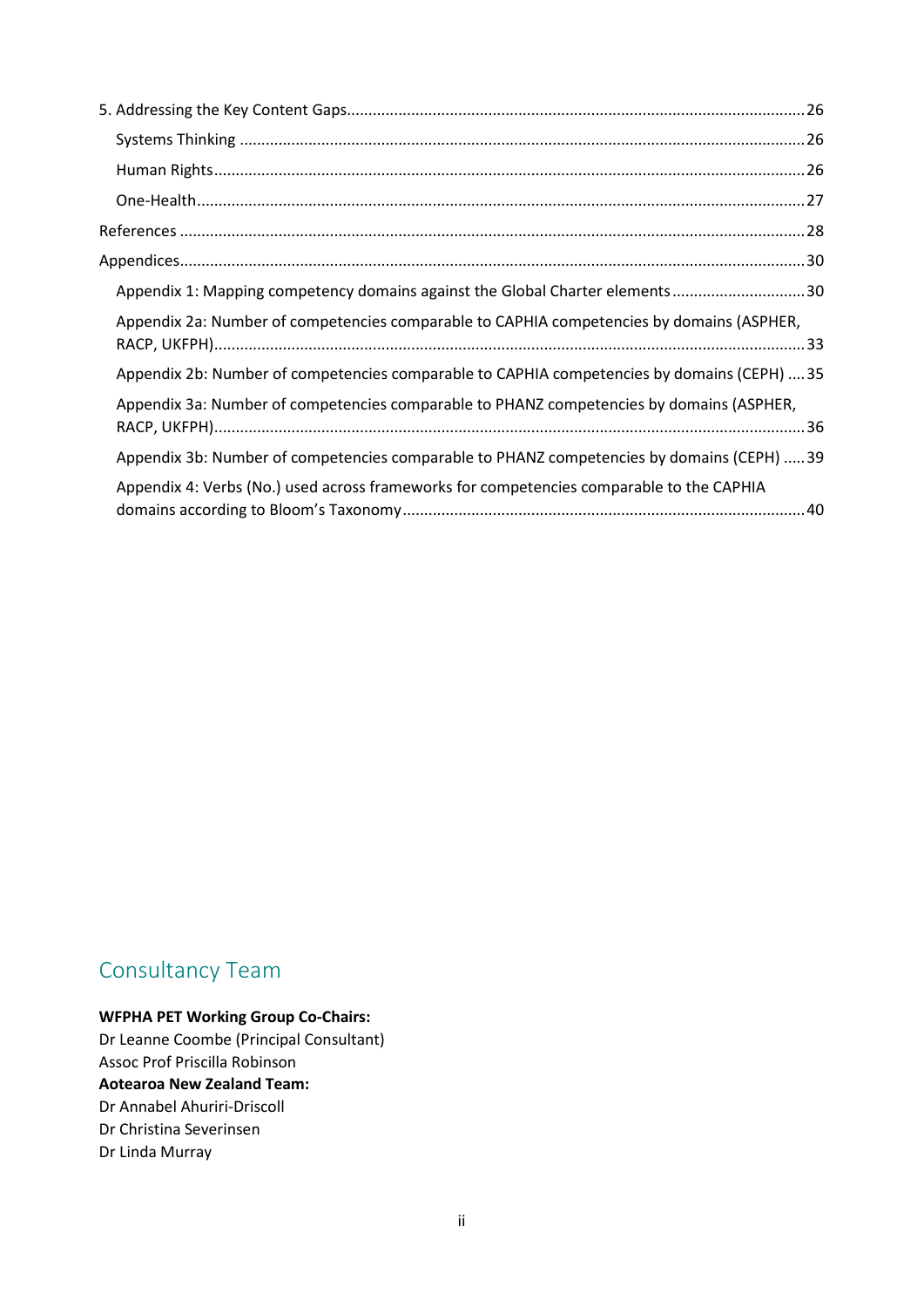# <span id="page-3-0"></span>Glossary

| AQF           | <b>Australian Qualifications Framework</b>                        |
|---------------|-------------------------------------------------------------------|
| ASPHER        | Association of Schools of Public Health in the European Region    |
| <b>BPH</b>    | <b>Bachelor of Public Health</b>                                  |
| <b>CAPHIA</b> | Council of Academic Public Health Institutions Australasia        |
| CEPH          | Council on Education for Public Health                            |
| <b>DrPH</b>   | Doctor of Public Health                                           |
| GPHC          | <b>Global Public Health Curriculum</b>                            |
| MPH           | Master of Public Health                                           |
| <b>NZQF</b>   | <b>New Zealand Qualifications Framework</b>                       |
| PET           | Public Health Professionals' Education and Training Working Group |
| <b>PHAC</b>   | Public Health Agency of Canada                                    |
| PHANZ         | Public Health Association of New Zealand                          |
| <b>RACP</b>   | Royal Australasian College of Physicians                          |
| <b>UKFPH</b>  | UK Faculty of Public Health                                       |
| <b>WFPHA</b>  | World Federation of Public Health Associations                    |
| WHO           | World Health Organization                                         |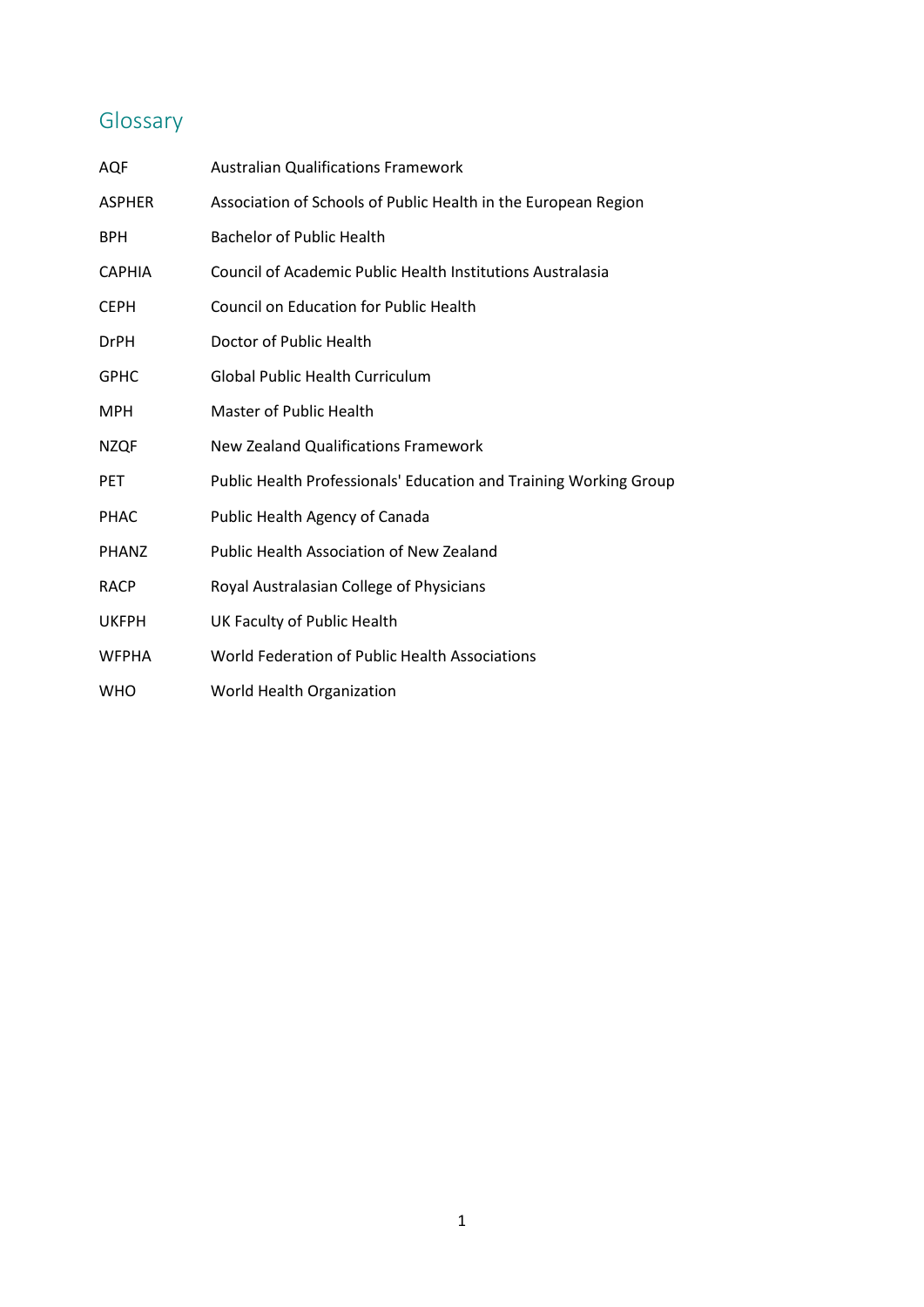# <span id="page-4-0"></span>Executive Summary

# <span id="page-4-1"></span>Background

The Council of Academic Public Health Institutions Australasia (CAPHIA) is the peak organisation currently representing 35 tertiary teaching institutions and other education providers throughout Australasia, Papua New Guinea and Fiji. CAPHIA seeks to maintain and protect high public health academic standards.

Local public health competencies are built in part around the 2016 Foundation Competencies for Public Health Graduates in Australia, currently in its second edition.

Public health education originally was designed to be provided at a Master degree level, however in recent years the number of public health Undergraduate and Doctoral level programmes has grown. A need was identified to be able to distinguish which competencies are appropriate for students at all levels, and not only for Master students.

The specific terms of the review were to:

- benchmark both the Australian and Aotearoa New Zealand public health competencies against what is occurring internationally;
- analyse the ways in which the differing levels of competency are structured in the relevant frameworks; and
- map the results against the standards set nationally to appropriately reflect the applicable qualification levels.

This report contains the results of this review, noting that both the *Australian Qualifications Framework* (AQF) and *New Zealand Qualifications Framework* (NZQF) categorise education requirements for all levels of education, including Bachelor to Doctoral qualifications.

## <span id="page-4-2"></span>Mapping competency frameworks

The domains from the CAPHIA and Public Health Association of New Zealand (PHANZ) frameworks were mapped against the elements of the World Health Organization-endorsed *Global Charter for the Public's Health* and six other public health frameworks identified internationally. Both the CAPHIA and PHANZ competencies cover all elements of the Global Charter. Previous work has already identified three gaps in the Charter which are also not covered in the two local frameworks: *Systems Thinking*, *Human Rights*, and *One-Health* (soon to be rectified).

One of the six other frameworks, namely the Global Public Health Curriculum (GPHC) competencies framework, includes *Structural and Societal Violence* which, whilst not specifically identified in the CAPHIA competencies is implied in the *Prevention* domain but missing in the Global Charter and not included in the PHANZ framework.

The two Australasian competency frameworks deal with cultural competencies (missing from the Global Charter and some of the other international frameworks), although the integrated nature of Aboriginal and Torres Strait Islander health competencies in the CAPHIA framework to some extent renders them less visible than the more explicit domain of *Te Tiriti o Waitangi* in the PHANZ framework.

Several discrepancies and inconsistencies were identified, with ten recommendations for remediation.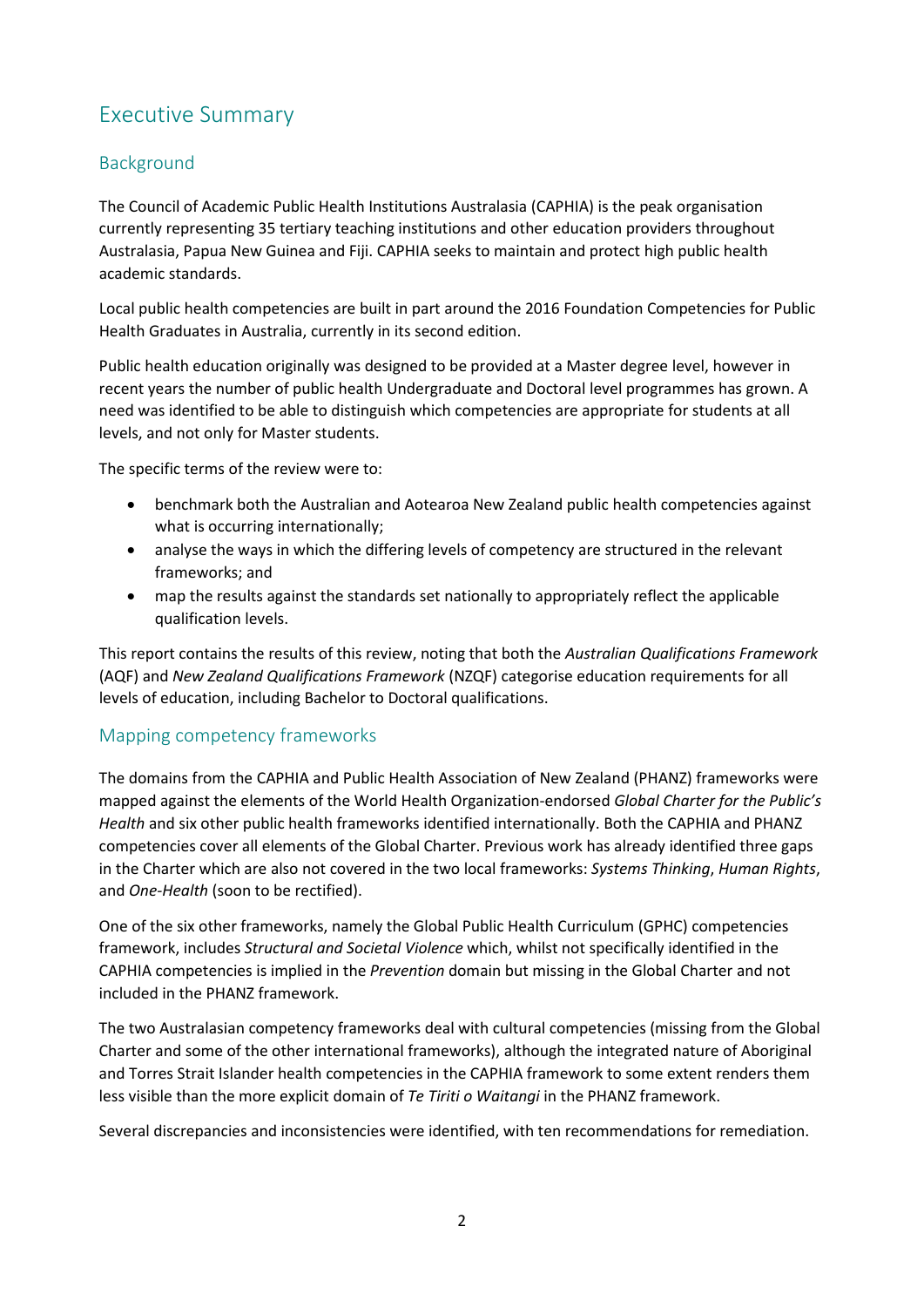As PHANZ will be substantially revising the Aotearoa New Zealand competency set in 2022, the PHANZ competencies were not included in the rest of this review, however the overall results of this review will be considered during the PHANZ revision process.

## <span id="page-5-0"></span>Analysing levels of competencies

Four of the international competency sets have been designed using different levels of proficiency in their frameworks. We analysed the different approaches used and outcomes expected at different competence levels and compared these with the CAPHIA set.

Education frameworks, including those for public health, are often built using Bloom's Taxonomy. This taxonomy uses levels of learning to build and embed knowledge structures to stabilise learning and skills. The language – mainly verbs – behind each skill level is commensurate with levels of learning. In this analysis we extracted verbs from the relevant competency statements – international as well as the CAPHIA set – and organised them according to Bloom's Taxonomy.

Although this should have enabled the identification of expected outcomes at different degree levels, most competency frameworks do not include verbs related to knowing and remembering (which may be because as a previously delivered Postgraduate discipline, a great deal of embedded knowledge was assumed), and there are discrepancies between the inclusion of expected levels between the service and function competency elements. The CAPHIA *Health Protection* domain does not include any verbs indicating competence in evaluation, clearly a gap. In general though, the CAPHIA competency statements can be organised to reflect competency levels.

Our recommendations are that the CAPHIA *Health Protection* domain is revised to include an evaluation level verb, and that the CAPHIA competencies are reorganised and revised to reflect competencies expected at different skill levels.

## <span id="page-5-1"></span>Defining levels of competencies

To identify how such a restructure might be achieved, we were mindful of the inflexible structure of the AQF, which currently covers from Undergraduate degrees (level 6) to Doctoral degrees (level 10). In addition, a 2019 review of the AQF has identified several problems with the current framework mainly related to its inflexible structure and lack of recognition of the inclusion of content from 'adjacent' qualifications. A proposed restructure takes this into account, reorganising the current levels 6-10 into a revised set of bands 5-8 covering Undergraduate to Doctoral degrees, to allow for the portability of content between bands. Of note, the proposed new AQF structure does not include any provision for short-form ('micro-credential') qualifications, because of difficulties in ensuring quality and outcomes.

We have taken these complications into account in identifying four options for the restructure of the CAPHIA competencies. These range from doing very little (which we are not recommending because the problems with the current document would not be addressed), to an overhaul which would serve CAPHIA well for many years.

Of note, it is not predominantly the content of the competencies which need revision, but the structure. The development of degree qualifications at multiple levels can be incorporated into a redesigned framework; examples are provided of each identified restructure option for clarification.

Lastly, because the revision of the competencies framework provides an opportunity to include the areas identified as content gaps, we provide suggestions at four levels for *Systems Thinking*, *Human Rights*, and *One-Health* competencies.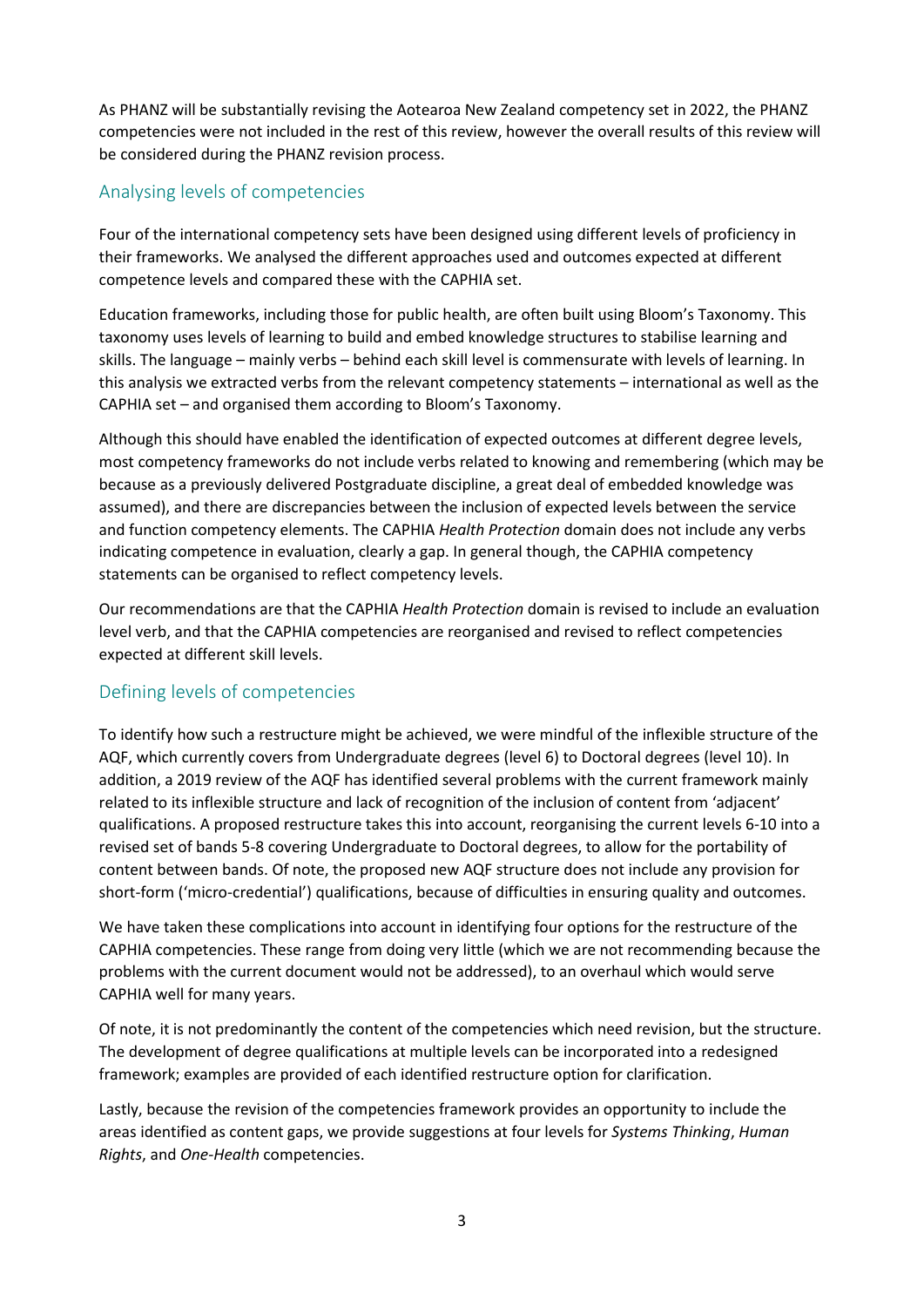# <span id="page-6-0"></span>Summary of Recommendations

That the CAPHIA framework by revised to:

- 1. Add competencies related to *Systems Thinking*, *Human Rights* and *One-Health*.
- 2. Consider adding, or strengthening the language for, competencies designed to address violence.
- 3. Add reference to 'quantitative' research methods in the *Health Monitoring and Surveillance* domain.
- 4. Add reference to 'non-infectious' and 'chronic' diseases in the *Disease Prevention and Control* domain.
- 5. Add reference to 'protection' and 'health security' in the *Health Protection* domain.
- 6. Add reference to 'health literacy' and 'health education', and the need to counteract 'industry' influence in the *Health Promotion* domain.
- 7. Dedicate a domain to *Universal Cultural Competencies*.
- 8. Dedicate a domain to *Aboriginal and Torres Strait Islander Health* competencies.
- 9. Consider including theories or models of behaviour change as a knowledge competency.
- 10. Revisit language used in the *Health Promotion* domain regarding community engagement to ensure the language used in the competencies reflects the intended graduate outcome(s).
- 11. The *Health Protection* domain is revised to include an 'evaluate' level verb from Bloom's Taxonomy.
- 12. Consideration should be given to including additional 'generic' skills based on competencies related to the Bloom's Taxonomy 'affective' domain that outline essential qualities for public health practice.
- 13. The CAPHIA competencies are revised using a combination of the ASPHER and UKFPH approaches whereby the descriptors for the competency levels are worded consistently like the UKFPH framework, but the level of acquisition increases like the ASPHER framework, based on the level of cognitive skill required to apply the competency at different levels of practice.
- 14. The CAPHIA framework is revised based on option 3 or 4 outlined in Table 12.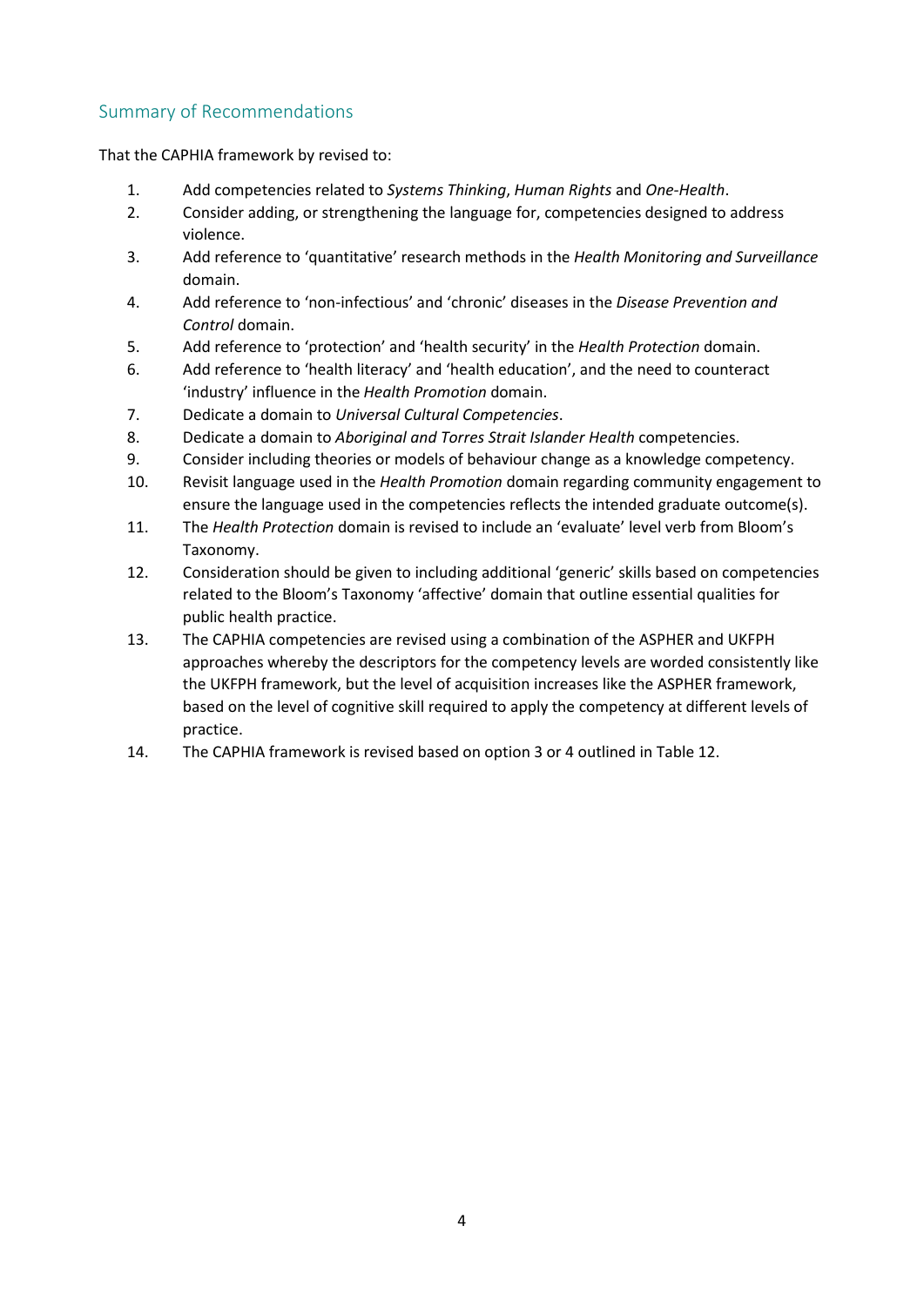# <span id="page-7-0"></span>1. Introduction

# <span id="page-7-1"></span>Council of Academic Public Health Institutions Australasia

The Council of Academic Public Health Institutions Australasia (CAPHIA) is the peak organisation that represents tertiary public health education providers throughout Australasia. Its purpose is to:

*"maintain high quality academic standards in the education and development of public health practitioners and researchers, to lead and represent public health education in the tertiary sector and to be a respected voice and advocate for the development of public health professionals and researchers within Australasia."* (1)

The current membership of CAPHIA includes 35 educational institutions from Australia, Aotearoa New Zealand, Papua New Guinea, and Fiji.

## <span id="page-7-2"></span>Foundation Competencies for Public Health Graduates in Australia

In 2016, CAPHIA published a second edition of the *Foundation Competencies for Public Health Graduates in Australia* (2), first produced in 2009 by the Australian Network of Academic Public Health Institutions (3). The revised framework is intended to be used as a guide to inform curriculum development for public health education programmes and enable benchmarking against international practice standards for the public health workforce. It is structured to provide:

- an outline of the underpinning knowledge that all public health graduates are expected to obtain prior to graduation;
- a minimum set of competencies all graduates are expected to be able to demonstrate on graduation; and
- examples of specialised areas of practice that can be provided through elective components of public health education programmes, or as additional training through a specialised degree.

These specialised areas of practice may include (but are not limited to) biostatistics, epidemiology, health protection and promotion, or public health policy.

# <span id="page-7-3"></span>Background to the Review

During 2019-20, the World Federation of Public Health Associations (WFPHA) Public Health Professionals' Education and Training Working Group (hereafter referred to as the PET) mapped eight public health competency framework documents, including the CAPHIA competencies (2), against the Global Charter for the Public's Health (4), henceforth referred to as the Global Charter. The Global Charter is endorsed by the World Health Organization (WHO) as a framework for describing and understanding the key elements of public health practice. The Global Charter thus provides an overview of the functions (i.e., *Governance*, *Information*, *Advocacy* and *Capacity*) and services (i.e. *Protection*, *Prevention* and *Promotion*) delivered by public health programmes (4).

The PET competencies mapping project highlighted that whilst all the competency frameworks mapped to the Global Charter, there were elements of emerging public health practice that were not included in the Global Charter (5), including *Human Rights*, *Cultural Responsiveness*, *Systems Thinking* and *One-Health*. The WFPHA is currently revising the Global Charter to include the elements of emerging practice that have been identified as gaps.

Another outcome of this study was the identification of several competency frameworks that contain differing levels of expected graduate competencies (5). As aforementioned, the CAPHIA document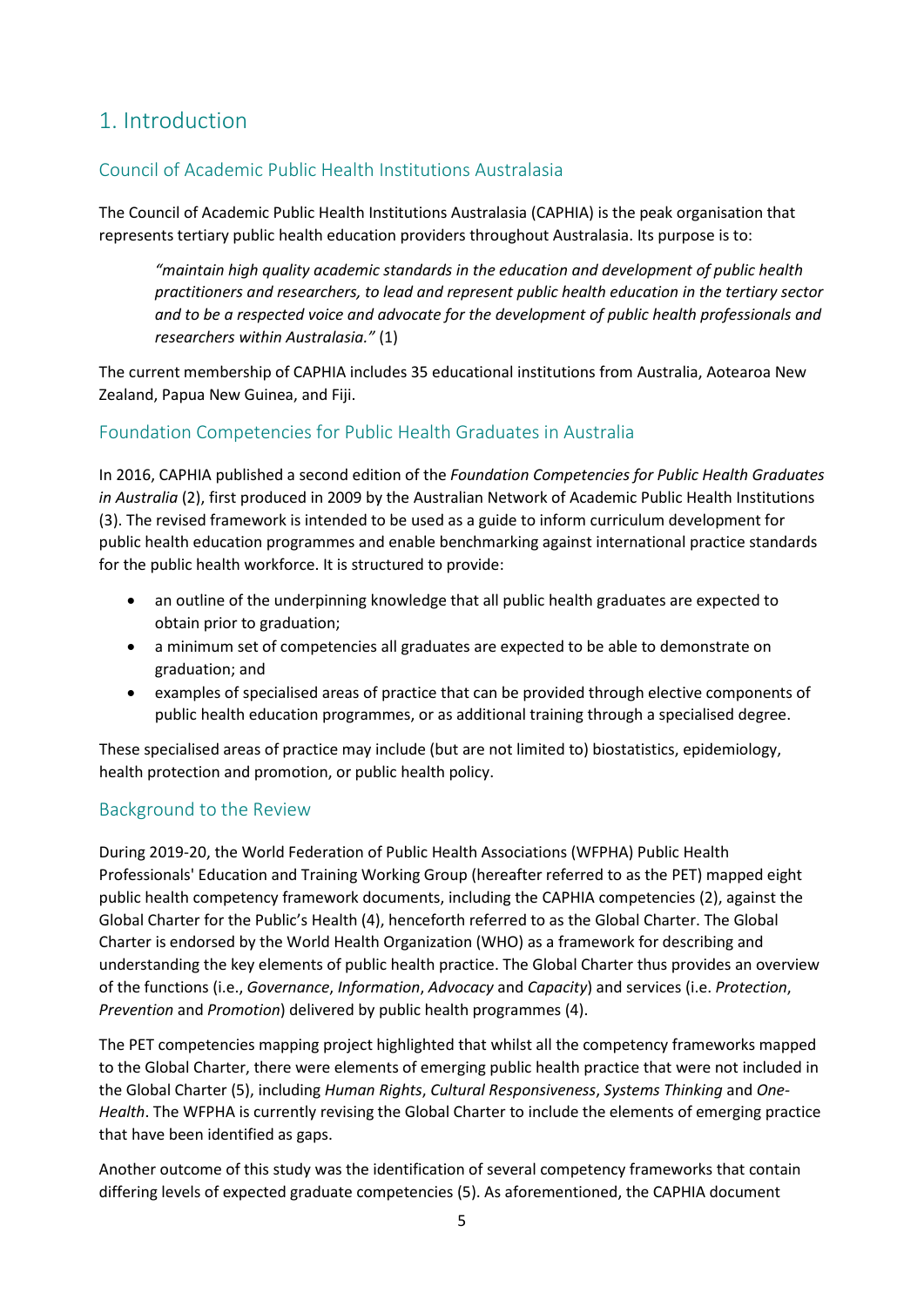currently differentiates between foundation and specialization competencies, whilst others varied in regard to proficiency (6-8) and degree levels (9). Although in Australia public health education was initially delivered at a Master degree level, as is occurring elsewhere across the globe there is an increasing number of Undergraduate and Doctoral public health degrees emerging (10, 11).

As a public health organisation, CAPHIA identified the need to benchmark the current Australian competencies framework against international standards and review the existing document to take these differing levels of competency into account. This benchmarking accordingly needs to account for the standards set nationally for different degree levels as prescribed in the national qualifications framework (12). It was also recognised that any review of the CAPHIA document needs to ensure the revisions being made to the Global Charter to include emerging areas of public health practice, are appropriately integrated as part of the revision process.

As institutional members of CAPHIA in Aotearoa New Zealand have a separate locally-contextualised competency framework, some of these members requested that this project also include a similar mapping of the Public Health Association of New Zealand (PHANZ) *Generic Competencies for Public Health in Aotearoa—New Zealand* (13) so they can advocate for appropriate changes to their public health graduate competencies.

In July 2021, CAPHIA announced a review of the competency frameworks in the Australasian region. The project would be led by the two co-chairs of the PET, who have also been authors of one or more editions of the Australian public health competency frameworks (2, 3, 14); and supported by a team from Aotearoa New Zealand.

Specifically, the contractors were required to:

- $\triangleright$  benchmark both the Australian and Aotearoa New Zealand public health competencies against what is occurring internationally;
- $\triangleright$  analyse the ways in which the differing levels of competency are structured in the relevant frameworks; and
- $\triangleright$  map the results against the standards set nationally to appropriately reflect the applicable qualification levels.

# <span id="page-8-0"></span>Outline of Comparative Frameworks

The previous work undertaken by the PET has shown that public health competency frameworks in general include to a lesser or greater extent the elements of the Global Charter. However, the Global Charter is currently being updated to include several identified competency areas from these frameworks which the Global Charter does not currently include.

 $\triangleright$  The first objective in benchmarking the Australian and Aotearoa New Zealand public health competency frameworks against other international frameworks was to determine whether there are notable existing gaps in content within the Australasian frameworks.

The previous work identified six other public frameworks developed for: Association of Schools of Public Health in the European Region (ASPHER) (8), Council on Education for Public Health (CEPH) (9), Global Public Health Curriculum (GPHC) (15), Public Health Agency of Canada (PHAC) (16), Royal Australasian College of Physicians (RACP) (6) and the UK Faculty of Public Health (UKFPH) (7). These six frameworks were used in the mapping discussed in Section 2.

During the previous mapping work, four competency frameworks were identified which (a) are used for accreditation of public health education programmes, and (b) define different levels of competencies expected of graduates. These frameworks included those used in: public health schools that are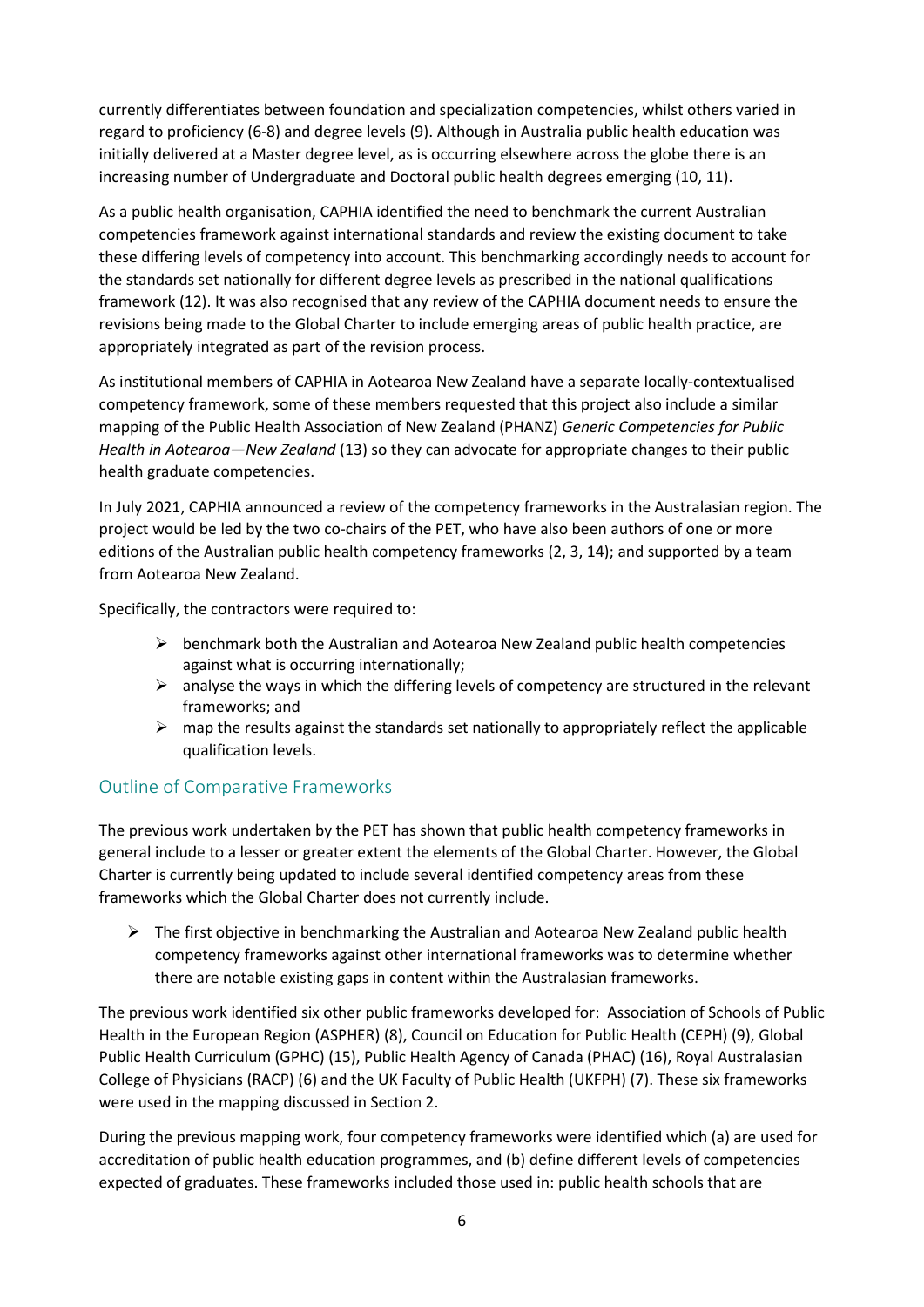members of ASPHER (8) and CEPH (9); and public health medicine colleges within the RACP (6) and UKFPH (7). These four frameworks were used for the mapping outlined in Sections 3.

 $\triangleright$  The second objective in this project was to analyse how the varying levels of competency expected of graduates are defined and how these might apply to the Australasian frameworks.

# <span id="page-9-0"></span>National Qualifications Frameworks

The *Australian Qualifications Framework* (AQF) defines the essential requirements of different types of qualifications issued in Australia, ranging from the senior secondary certificate of education, through to the vocational education and training sector, and finally the higher education system (12). Whilst the AQF framework does not prescribe disciplinary content or teaching and assessment methods, it does define the relationship between the varying qualification types and provides a framework for the design and quality assurance of education and training programmes.

Like Australia, the education system in Aotearoa New Zealand is defined by the New Zealand Qualifications Authority standards (17). Both qualification frameworks currently categorise higher education qualifications in the top four levels as outlined in Table 1.

|             | Level 7                                                    | Level 8                                                                          | Level 9               | Level 10                |
|-------------|------------------------------------------------------------|----------------------------------------------------------------------------------|-----------------------|-------------------------|
| AQF         | <b>Bachelor Degrees</b>                                    | <b>Bachelor Honours</b><br>Degrees<br>Graduate Certificate<br>Graduate Diploma   | <b>Master Degrees</b> | <b>Doctoral Degrees</b> |
| <b>NZQF</b> | Bachelor Degrees,<br>Graduate Diplomas and<br>Certificates | Postgraduate Diplomas<br>and Certificates,<br><b>Bachelor Honours</b><br>Degrees | <b>Master Degrees</b> | <b>Doctoral Degrees</b> |

#### **Table 1. Qualification type by level in the AQF and NZQF**

 $\triangleright$  The third objective in this project was to analyse the applicable levels of competency used in the international frameworks to determine how they could be applied to define their use for the different qualification levels outlined in the qualification frameworks.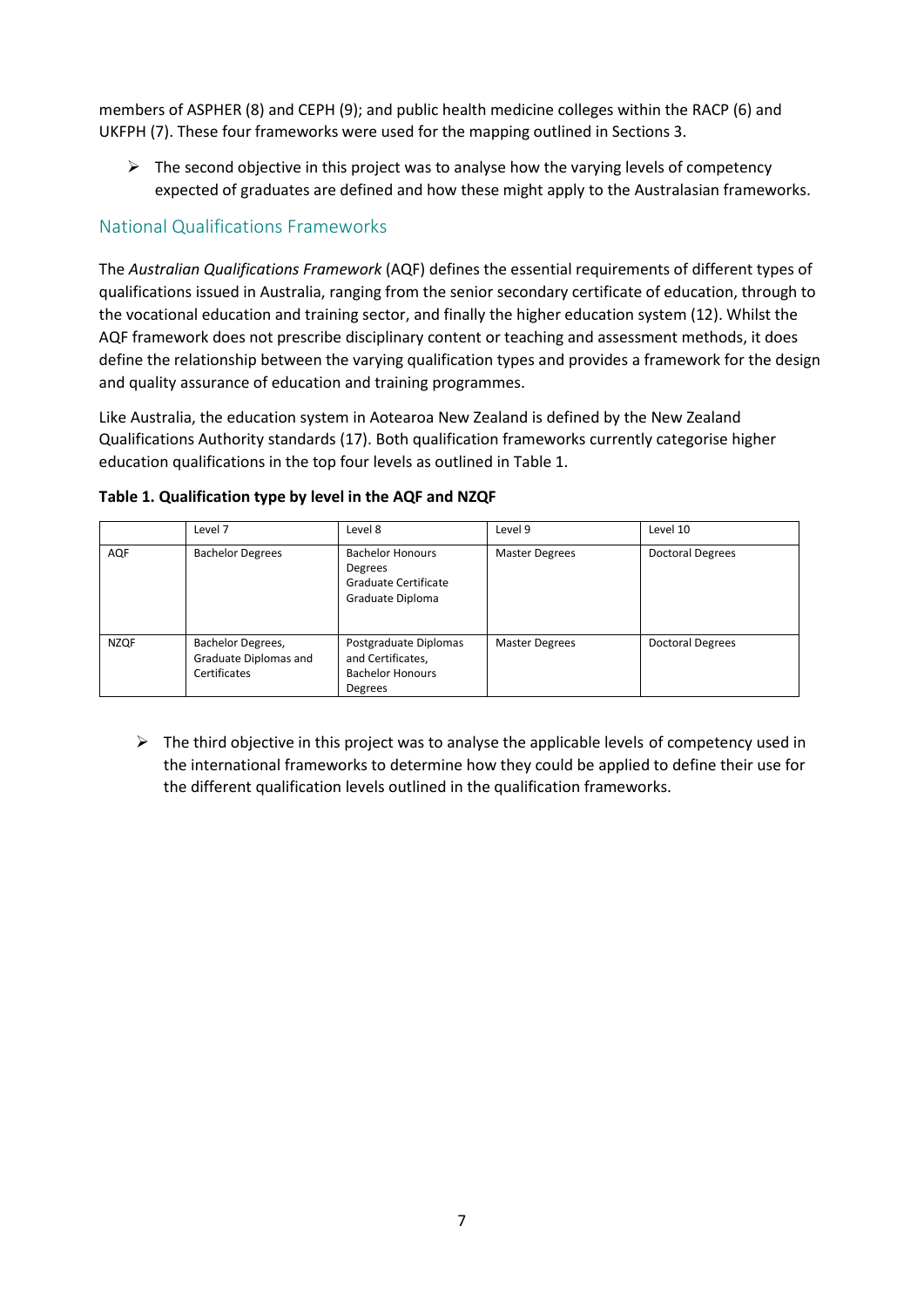# <span id="page-10-0"></span>2. Mapping Competency Frameworks

The first objective of this project was to benchmark the Australian and Aotearoa New Zealand public health competencies against international developments in thinking about competencies, to identify specific and potential gaps in content. To achieve this, we mapped the CAPHIA and PHANZ competency sets against the Global Charter (4) and the six aforementioned public health competencies frameworks (6-9, 15-16).

## <span id="page-10-1"></span>Mapping Against the Global Charter

Firstly, the domains from each of the CAPHIA and PHANZ competency frameworks were mapped against the elements of the Global Charter. The previous work of the PET illustrated that most domains contain subsets of competencies that cut across multiple elements of the Global Charter. For simplicity however, a minimalistic summary of this mapping has been provided in Appendix 1. In most cases, the domain names mapped obviously to one or more elements of the Global Charter. For example, the CAPHIA domain of *Health Protection* maps directly to the *Protection* service, whereas the *Health Policy, Planning and Management* domain maps to both the *Governance* and *Capacity* functions.

Where the correlation between the competency domains and elements of the Global Charter was not as immediately obvious (e.g., the PHANZ domain of *Planning and Administration*) the competencies within the domain were examined to determine which element(s) of the Global Charter the competencies primarily mapped to. For this example, it was predominantly the *Governance* and *Capacity* functions, although there was also limited relevance to the *Protection* service element.

As aforementioned and as Appendix 1 illustrates, both competency frameworks cover all elements of the Global Charter. Given the previous study identified areas of practice not initially included in the Global Charter, the mapping was expanded to benchmark these two frameworks against the other six competency sets included in the previous study, to illustrate where these gaps occur.

#### <span id="page-10-2"></span>Identified Gaps

The emerging areas of practice that were identified as gaps in the Global Charter and are clearly not incorporated in either the CAPHIA or PHANZ frameworks include:

- *Systems Thinking,* which is included in the domains of both the ASPHER (8) and CEPH (9) competencies against the *Governance* function.
- *Human Rights,* which is included in the GPHC (15) competencies against the *Governance* function.
- *One-Health,* which is included in the ASPHER competencies with competencies mapped predominantly against both the *Protection* and *Prevention* services. The previous PET project recommended *One-Health* be added to the *Protection* service in the Global Charter, along with the already included elements of environmental health and climate change.

*Structural and Social Violence* was another domain included in the GPHC framework, mapped against the *Prevention* service, which is not contained in the Global Charter. While this terminology is not explicitly used in either the CAPHIA or PHANZ competencies, the CAPHIA framework does include competencies which potentially address this area of practice, using terminology such as ensuring public safety and/or preventing injury. The PHANZ framework on the other hand does not include any such competencies. Consideration should therefore be given to adding competencies deigned to address violence or strengthening the language of existing related competencies to cover this area of practice more explicitly.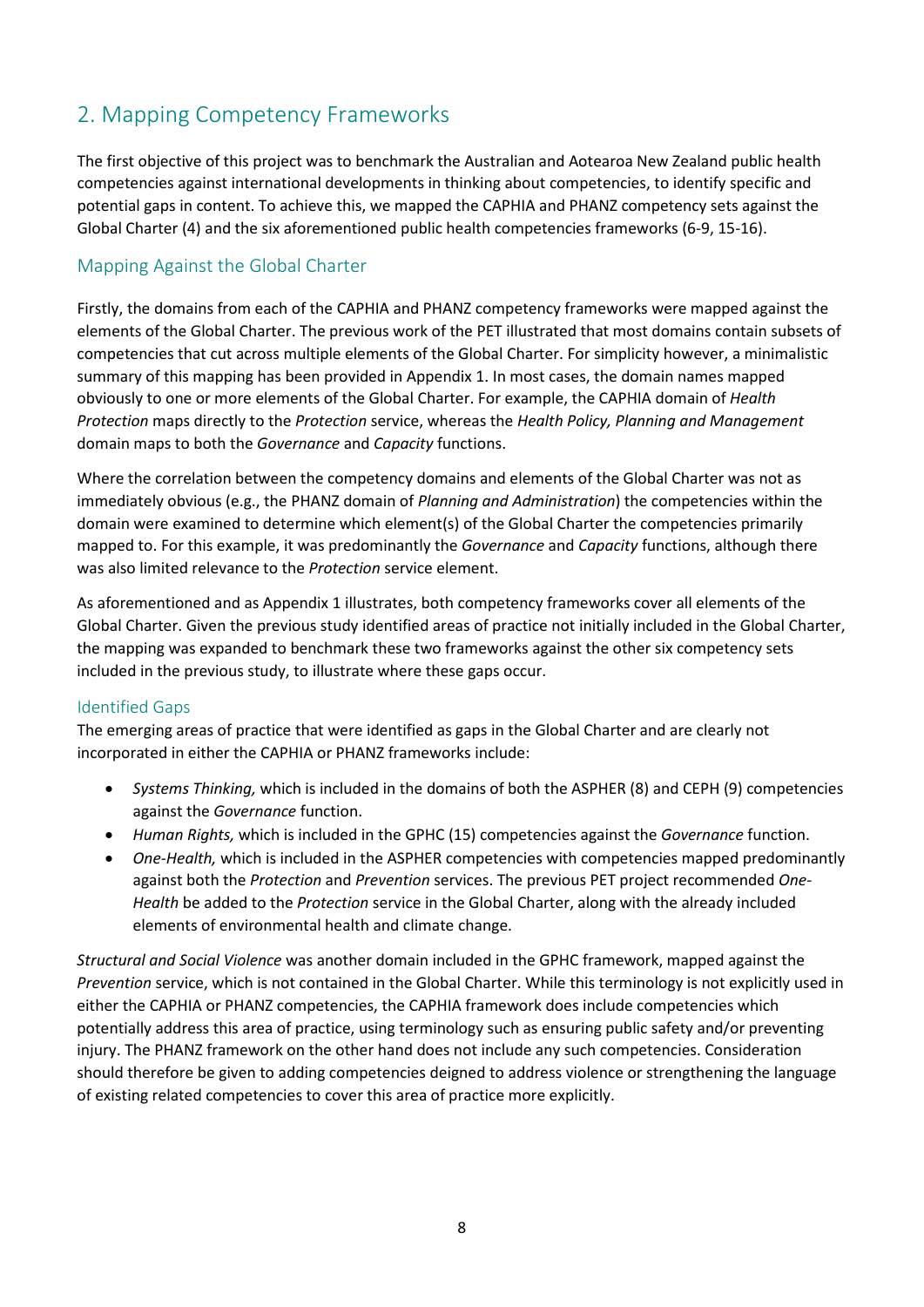#### <span id="page-11-0"></span>Universal Cultural Competencies

An additional area of practice identified as a significant gap in the Global Charter, was the domain titled *Universal Cultural Competencies* included in the RACP (6) competencies. The competencies in this domain tend to cut across all elements of the Global Charter. However, a recommendation from the previous PET study was that this area of practice be incorporated into the *Capacity* element of the Global Charter, given it relates to a practitioner's capability to practice in a culturally responsive manner when working interculturally (5).

Like the RACP framework, the PHANZ document similarly includes a domain that addresses universal cultural competencies, titled *Working Across & Understanding Cultures*, and the PHAC framework (17) also includes a domain titled *Diversity & Inclusiveness* which identifies the socio-cultural competencies required to interact effectively with diverse individuals, groups and communities, both of which mapped to the *Capacity* function in the Global Charter. The ASPHER document also contains a domain that refers to cultural competencies, titled *Communication, Culture & Advocacy* which mapped to the *Advocacy* function in the Global Charter.

In contrast, the CAPHIA framework does not signpost the importance of intercultural competencies by separating it out as a specific domain. Alternatively, intercultural practice is embedded across applicable domains, although there is a particular focus on cultural safety in the *Evidence-based Professional Population Health Practice* domain. To benchmark the CAPHIA document against other competency frameworks, separating universal cultural competencies into a separate domain is required.

The RACP framework not only includes the universal cultural competencies domain but also includes additional domains that specifically prioritise health for specified subpopulation groups, namely ethnic minority communities. Although it does not include a domain for universal cultural competencies, the GPHC framework also includes domains that prioritise the health of subpopulation groups, specifically immigrant and gender health. While the CAPHIA framework does not have separate domains for subpopulation groups it does refer to working with marginalised and vulnerable populations in relevant domains. Whether or not the needs of priority populations should be included as part of a universal cultural competencies domain, integrated across relevant domains or specifically allocated to separate domains, is likely to be informed by local contexts, which vary considerably across countries and regions as highlighted in the previous PET study (5).

Working interculturally with any priority population group requires practitioners to apply universal cultural competencies (18). However, working with Indigenous populations requires an additional understanding of the impact of colonisation on Indigenous peoples and the importance of Indigenous sovereignty. The RACP framework clearly signals this importance by including domains dedicated to both Aboriginal and Torres Strait Islander, as well as Māori and Pasifika communities, separate from other ethnic minority communities.

The PHANZ framework also includes a domain dedicated to *Te Tiriti o Waitangi*. While the competencies in this domain map across all elements of the Global Charter, it has been mapped against both the *Governance* and *Capacity* functions in Appendix 1 given: (a) Te Tiriti o Waitangi was signed as a contractual agreement between the British Crown and Tangata Whenua, recognising the rights of Māori people and obligations of the Crown; and (b) it provides a framework for public health in Aotearoa New Zealand whereby practitioners are expected to apply Te Tiriti o Waitangi to their practice.

As with the *Universal Cultural Competencies* domain discussed above, CAPHIA on the other hand has not dedicated a separate domain to Aboriginal and Torres Strait Islander health, instead embedding individual competencies across applicable domains. Although Aboriginal and Torres Strait Islander health is arguably covered within the CAPHIA document, it is largely invisible due to the integrated nature of the structure of the document, ultimately undervaluing the importance this area of practice should receive (19). It is therefore recommended that the competencies for Aboriginal and Torres Strait Islander health be restructured into a separate domain as in the RACP and PHANZ frameworks.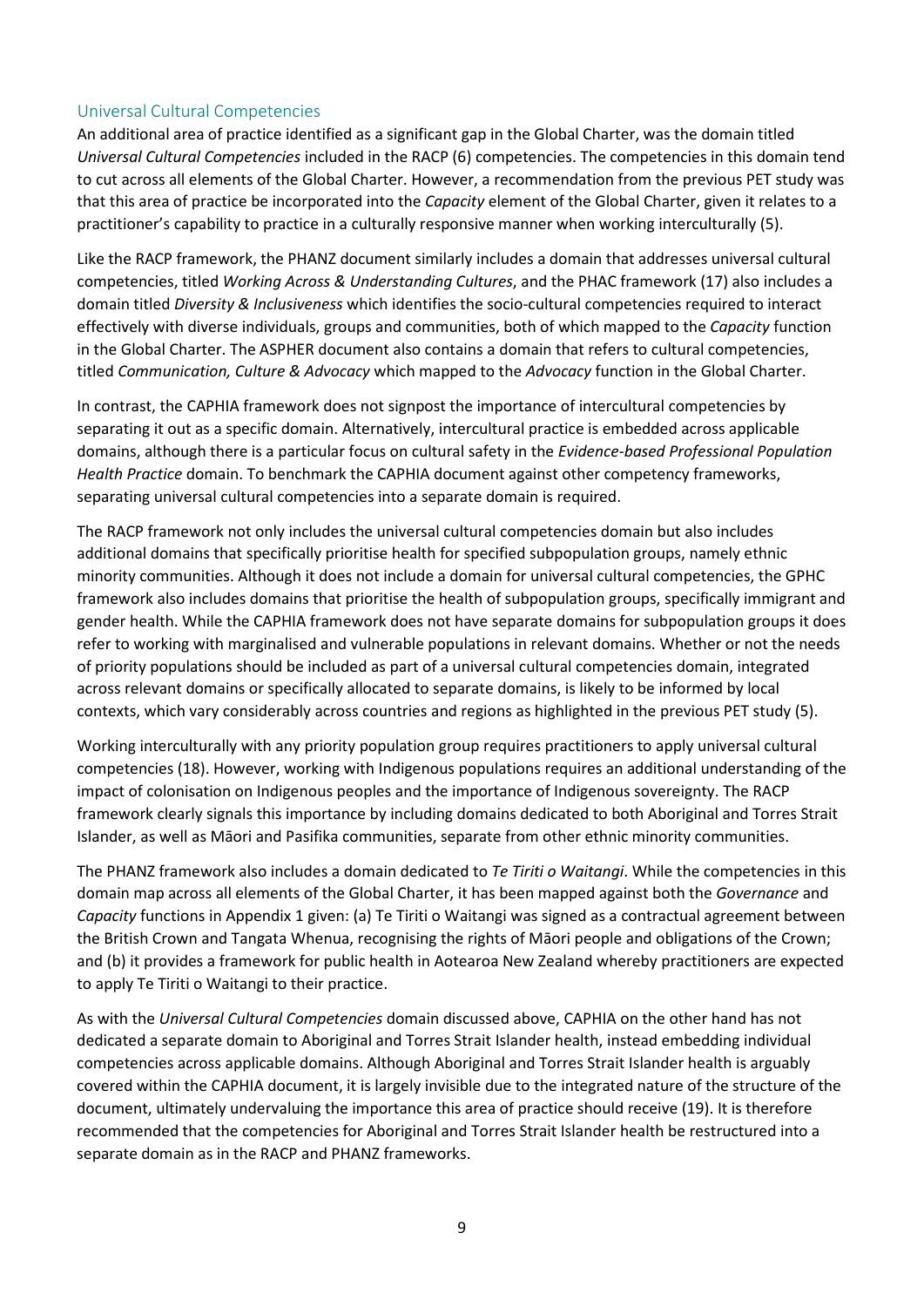# <span id="page-12-0"></span>Mapping Against other Competency Frameworks

Secondly, the competencies from the CAPHIA and PHANZ frameworks were mapped against the four frameworks that included differentiations between levels of competency. Although this was undertaken primarily to inform the analysis of different levels of competency against the degree levels, which will be discussed in the next section of the report, it also allowed a further comparison of content and terminology at a more detailed level than the mapping against the Global Charter.

The competencies within each domain from the CAPHIA and PHANZ frameworks were compared with each framework separately and mapped the competencies in sections by domain, rather than directly matching individual competencies, as summarised in Appendix 2 (CAPHIA) and Appendix 3 (PHANZ). Note some competencies in the other frameworks mapped to competencies in more than one domain within the CAPHIA and PHANZ documents. There were also some competencies from the other frameworks that did not directly map to competencies in either of the CAPHIA and PHANZ documents.

A comparison of terminology used in each framework was subsequently undertaken to assess common or interchangeable terms (synonyms) used, to identify any gaps in content overlooked during the broader mapping stage against the Global Charter.

#### <span id="page-12-1"></span>Comparing the CAPHIA Framework

Overall, the CAPHIA framework was reasonably comparable to the other four competency frameworks in terms of coverage (see Appendices 2a and 2b). The CAPHIA document is comprised of 6 domains and 108 competencies. Compared to the other four frameworks, the RACP framework similarly had 6 domains, although the average across the other four documents was 8.5 domains, and the average number of competencies was 78.5 (calculated against the number of MPH competencies in the CEPH framework as it had the most of the three degree levels). In addition to the already noted gaps in terms of *Systems Thinking*, *Human Rights* and *One-Health* there were several other gaps identified during this stage of analysis.

#### *Competencies that mapped directly to the CAPHIA Framework*

The first identified gap was regarding the research methods described in the *Health Monitoring and Surveillance* domain. Although the CAPHIA document refers to epidemiology, statistics and data, it only names qualitative and mixed methods research. There is no reference to 'quantitative' research as a methodology as specified in the ASPHER and CEPH documents. For completeness, all three research methods should be included.

The second is in relation to the *Disease Prevention and Control* domain. The CAPHIA document uses the term 'disease' in its broadest sense as there is no differentiation between different types of disease. However, the wording in this domain alludes to prevention of infectious diseases given the focus on surveillance, contact tracing, immunisation, emergency response and disease control. In contrast, the RACP framework differentiates between 'infectious', 'non-infectious' and 'chronic' diseases - indeed it separates infectious and chronic diseases into two separate domains. Given the increasing prevalence of non-infectious and chronic diseases in our aging population, it would be prudent to at least include reference to the prevention of noninfectious and chronic diseases in the *Disease Prevention and Control* domain. Of the three domains dedicated to the public health services, this domain notably has the least competencies, so could easily accommodate additional competencies to adequately cover this topic.

In the *Health Protection* domain, while not a gap per se, it was noteworthy that the term 'protection' is not used in any of the competencies within the CAPHIA domain, whereas the ASPHER, RACP and UKFPH all clearly use this term, with ASPHER additionally using the term 'health security', particularly in relation to the *One-Health and Health Security* domain.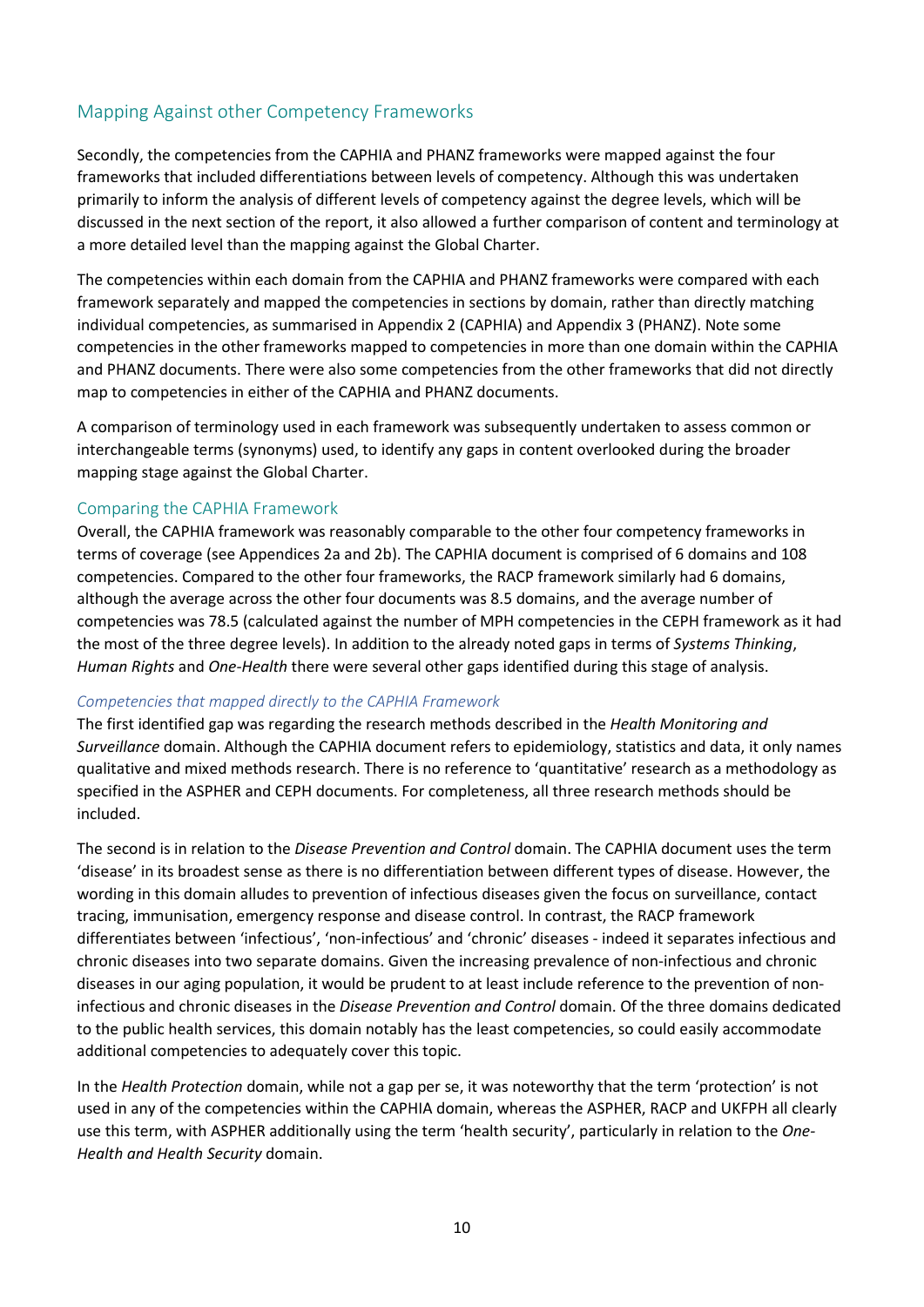The third area with identified gaps was the *Health Promotion* domain. There were three aspects to this domain that were noted. The first was regarding 'health literacy' and 'health education'. Although education is mentioned in the CAPHIA document in terms of disease prevention measures, it is not included in the *Health Promotion* domain, whereas it is in both the ASPHER and RACP documents. The second was reference to the need to counteract 'industry' influence (particularly regarding nutrition, alcohol, tobacco and illicit drugs) within the ASPHER document. The RACP document also refers to this issue, but in the *Chronic Disease, Mental Illness & Injury Prevention* domain rather than the *Health Promotion & Community Development* domain. The third was reference in the UKFPH framework to application of theories or models of [behaviour] change. It is noted however, that this is included in the CAPHIA document as an area of underpinning knowledge, rather than a competency, but may need to be considered as an inclusion when adjusting for knowledge, skills and application across differing degree levels.

While not a gap necessarily, another notable difference across the frameworks in the *Health Promotion* area, was the language used regarding community engagement. In addition to using the term 'engagement', the ASPHER and UKFPH documents also use the terms 'empowerment' and 'participation', which are not used in the CAPHIA framework. Instead, the CAPHIA document refers to 'leadership' in association with the term community 'engagement'. It is therefore recommended that the language used in the relevant competencies is revisited, potentially with reference to the work of Arnstein (20) and Rocha (21) to ensure the language used in the competencies reflects the intended graduate outcome(s).

#### *Competencies that did not map directly to the CAPHIA Framework*

For those competencies in the other frameworks that did not map directly to the CAPHIA competencies, they essentially fell into three categories:

- Competencies related to areas of practice previously identified as gaps against the Global Charter (e.g., Systems Thinking);
- Medical-oriented skills relevant to public health physicians rather than the broader public health workforce; and
- Generic skills that cut across all domains (e.g., evidence-based and ethical professional practice).

For the first of these categories, as previously stated, it is recommended that competencies be added to the CAPHIA framework to address these gaps. For the second category, it is acknowledged that these competencies are not relevant to the broader public health workforce, and it is therefore not recommended that the framework be updated to include such competencies. For the third category, this needs to be considered in the review of the competencies against the AQF and usage of knowledge, skills and application for differing degree levels.

#### <span id="page-13-0"></span>Comparing the PHANZ Framework

The initial mapping stage highlighted that the PHANZ framework contains a limited number of competencies in each domain (see Appendices 3a and 3b) compared to the other frameworks. Although the PHANZ document is comprised of 12 domains, the most domains compared to the other frameworks, it only consists of 34 competencies. Only the CEPH framework had comparatively less competencies when accounting for each degree type, with a total of 2 for the Bachelor, 22 for the Master, and 20 for the Doctoral levels respectively.

At this point, the Aotearoa New Zealand team questioned the value of continuing with the analysis given the list of gaps was likely to be considerable. Instead, several colleagues were consulted, from both academia and the PHANZ, on the issue. It was decided that rather than have CAPHIA leading a review process, and in line with the principles of self-determination and Te Tiriti o Waitangi, the preference was to internally organise a series of hui across Aotearoa New Zealand in 2022 to determine a way forward. Based on this advice, the mapping of the PHANZ framework concluded at this point.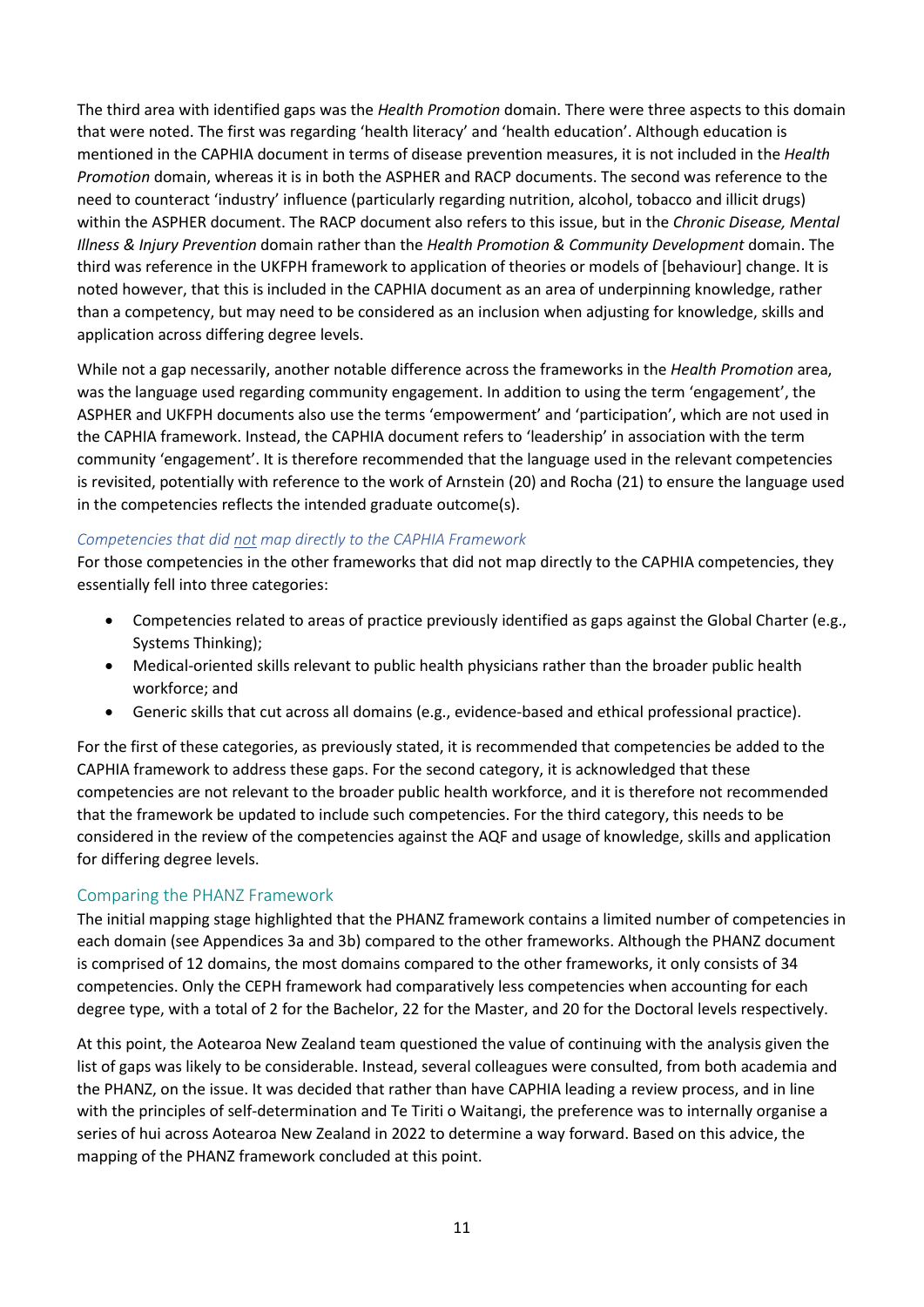## <span id="page-14-0"></span>Recommendations

That the CAPHIA framework by revised to:

- 1. Add competencies related to *Systems Thinking*, *Human Rights* and *One-Health*.
- 2. Consider adding, or strengthening the language for, competencies designed to address violence.
- 3. Add reference to 'quantitative' research methods in the *Health Monitoring and Surveillance* domain.
- 4. Add reference to 'non-infectious' and 'chronic' diseases in the *Disease Prevention and Control* domain.
- 5. Add reference to 'protection' and 'health security' in the *Health Protection* domain.
- 6. Add reference to 'health literacy' and 'health education', and the need to counteract 'industry' influence in the *Health Promotion* domain.
- 7. Dedicate a domain to *Universal Cultural Competencies*.
- 8. Dedicate a domain to *Aboriginal and Torres Strait Islander Health* competencies.
- 9. Consider including theories or models of behaviour change as a knowledge competency.
- 10. Revisit language used in the *Health Promotion* domain regarding community engagement to ensure the language used in the competencies reflects the intended graduate outcome(s).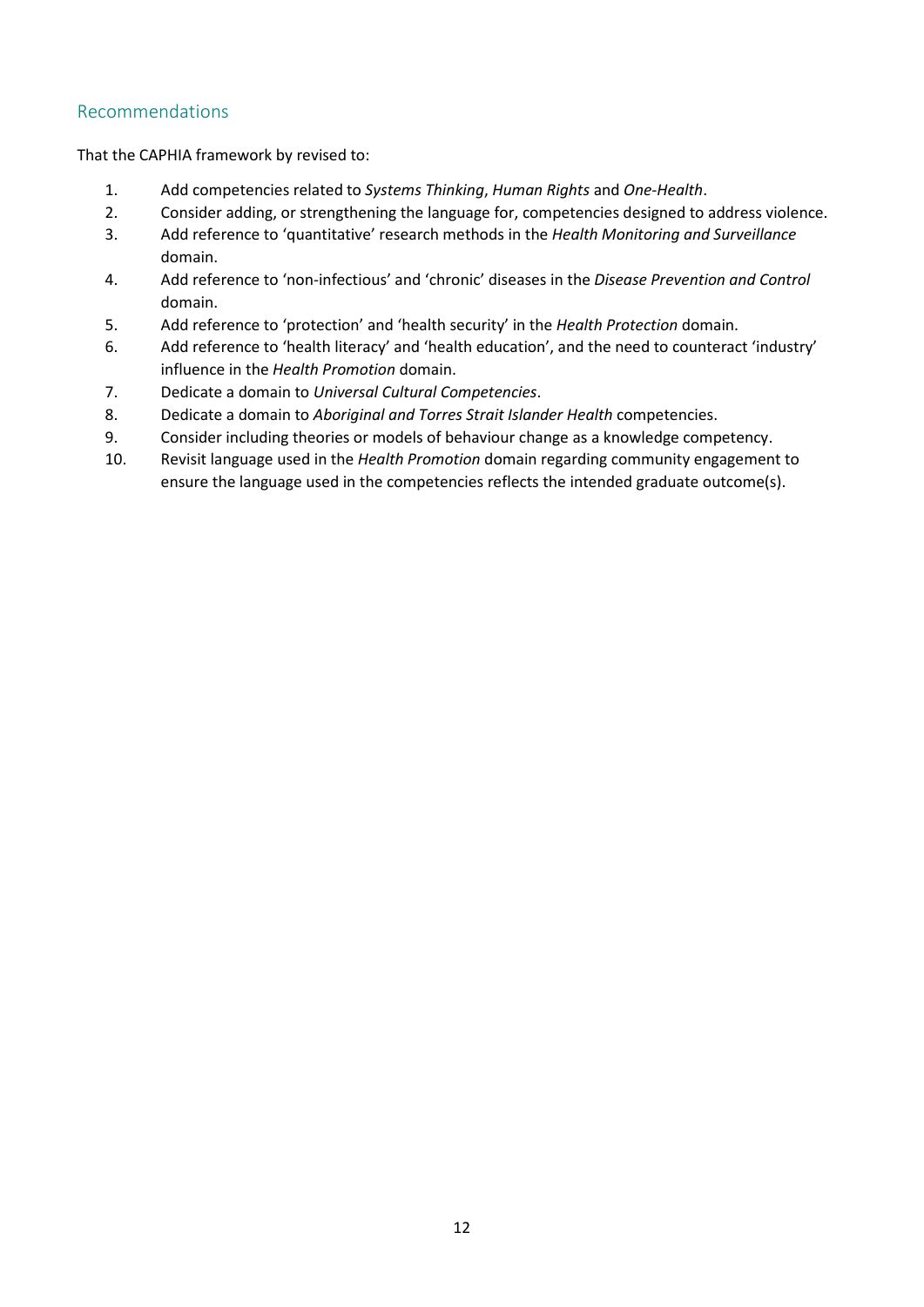# <span id="page-15-0"></span>3. Analysing Levels of Competency

The second objective of this project was to compare how the ways of defining levels of competency vary across the four international public health competency frameworks that use this approach. We compared the four frameworks which were structured in terms of educational outcome levels (6-9). We also used Bloom's Taxonomy (19) to identify verbs associated with education outcome levels.

## <span id="page-15-1"></span>Applying Bloom's Taxonomy

Bloom's Taxonomy (20) has allegedly been widely used in the development of competency sets internationally (21). This is important, because the six levels of cognitive learning (knowledge, comprehension, application, analysis, synthesis and evaluation) theoretically build on each other to stabilise and embed learning. Recent reviews of the taxonomy have concentrated on the importance of the meaning of the verbs used in intended learning and practice outcomes. In 2001, the Bloom's Taxonomy was revised to shift the language from nouns to verbs and to reorder some of the higher levels (remember, understand, apply, analyse, evaluate and create) (22). More recently, these levels have been organised into three domains (cognitive, affective, and psychomotor), again each with a hierarchical taxonomy (23). Of note, the cognitive domain that focuses on intellectual skills, still consists of the six levels from Bloom's Taxonomy, while the affective domain refers to attitudes and values, and the psychomotor to physical skills.

The CAPHIA competencies were therefore mapped against Bloom's Taxonomy and compared with the four frameworks. In our analysis, we first extracted verbs from the respective competency statements and organised them according to the levels of learning as delineated in the revised Bloom's Taxonomy (22), or the cognitive domain in the later revision (23) (data are shown in detail in Appendix 4). Note the verbs were only extracted from the competency statements and not from the descriptors of the competency levels associated with each statement. This analysis showed that the CAPHIA competencies are relatively evenly spread in terms of cognition levels in Bloom's Taxonomy, except for an evaluation competency in the *Health Protection* domain, as outlined in Appendix 4.

The first notable observation is that the ASPHER framework is the only one that uses verbs associated with knowing or remembering. Presumably the other frameworks have not deemed it necessary to use this category as the underpinning knowledge that informs each of the competencies is assumed, and the focus is instead on the application of this knowledge – or the levels of understanding, intellectual skills such as critical thinking or problem solving, and application to practice. In contrast, the ASPHER framework appears to equally value knowledge as an indicator of levels of competency or expertise.

The second notable observation is the absence of competencies in the CEPH framework that map directly to the three domains in the CAPHIA document that relate to the 'service' elements of the Global Charter (i.e., prevention, protection and promotion). The comparable competencies in the CEPH document are almost exclusively related to the domains that map to the 'function' elements of the Global Charter (i.e., governance, information, advocacy and capacity), which support the delivery of the services. However, given the CEPH document clearly mapped to all elements of the Global Charter in the previous stages of mapping, this is likely due to structural and terminology differences between the two documents. Nevertheless, it indicates a delineation in focus on areas of practice.

Somewhat unexpectedly, the third observation is that in the frameworks that do not delineate competencies to degree levels (i.e., excluding CEPH), the spread of verbs across the taxonomy is relatively balanced, with verbs allocated to most levels of the Bloom's Taxonomy for each of the competencies that are comparable to the CAPHIA domains. Although there is the occasional level without an allocated verb, this may be the result of the mapping of individual competencies against the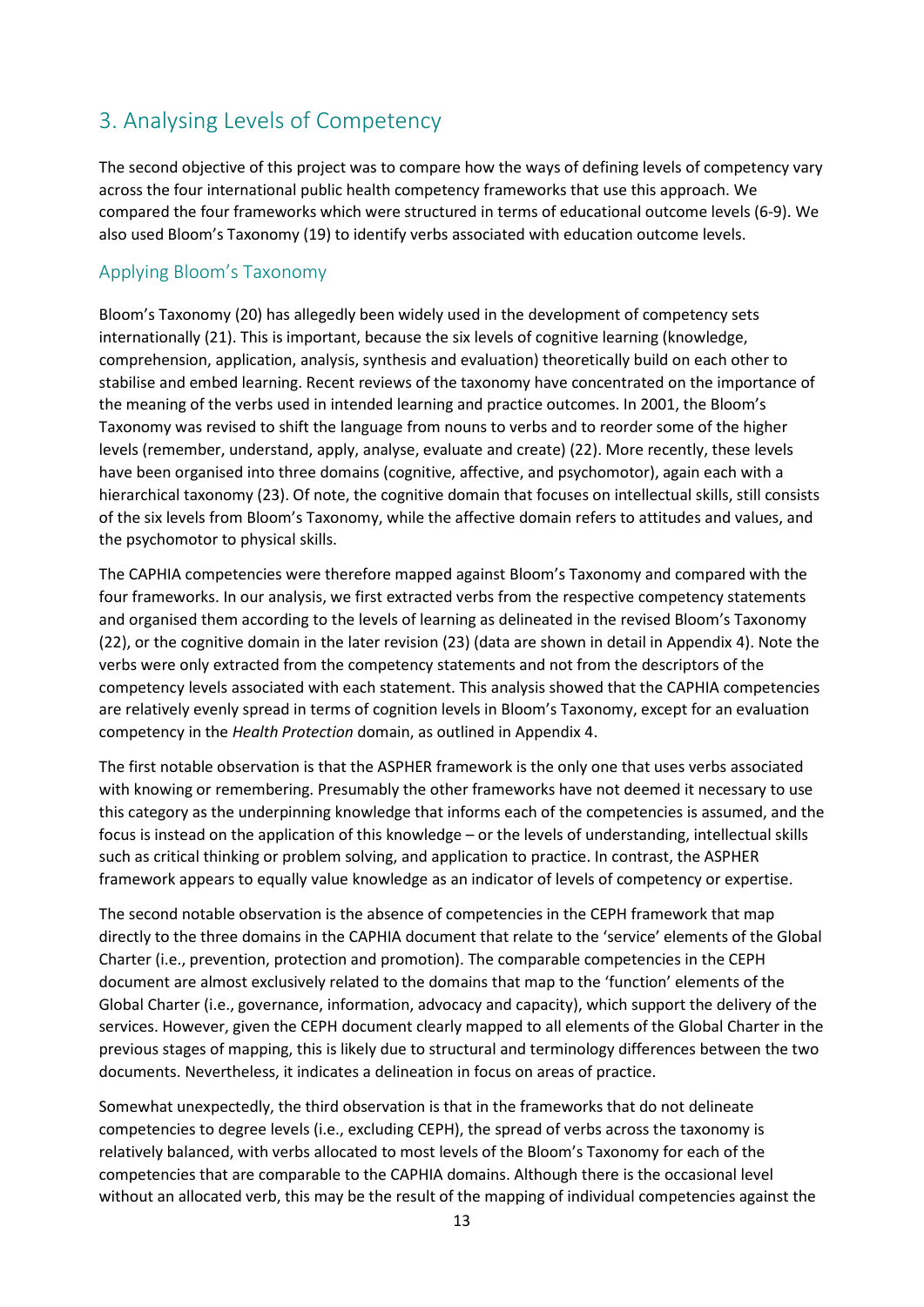CAPHIA domains rather than a reflection of what is occurring in the whole domains within each individual document, when those competencies that did not map to the competencies in the CAPHIA domains are also included. Of note however, is the clear gap in terms of the lack of 'evaluate' verbs in the CAPHIA domain of *Health Protection*.

Thus, the competency statements appear to reflect the staged learning intended in the Bloom's Taxonomy, rather than relying on the descriptors of the levels of competency for each statement to achieve this. The implication of this finding is that the CAPHIA competency statements do not necessarily need to change to accommodate differentiations between competency levels – the development of descriptors of competency levels therefore becomes critical. The next stage of analysis was to explore the different approaches used in the individual frameworks to achieve this aim.

In terms of the recent revisions of Bloom's Taxonomy, it is also worth pausing here to reflect on the outcomes of the recent CAPHIA Teaching and Learning Forum, hosted in 2021 by the University of the Sunshine Coast. One of the calls to action from the Forum was to ensure public health curriculum fosters the key qualities (or 'affective' skills) essential for effective public health practice (e.g., empathy, cultural humility, agility, global citizenship). Consideration should therefore be given to including additional 'generic' skills that fulfill this responsibility.

# <span id="page-16-0"></span>Differentiating between Approaches

All four documents have taken different approaches to defining the levels of competency, although there are essentially two models used across the four documents:

- defining specific competencies to various degree levels (CEPH); and
- describing the extent to which competencies are mastered (ASPHER, RACP and UKFPH).

Although the two public health physician frameworks indicate different levels of competency that can be achieved, they dictate the level of competency graduates are expected to demonstrate for each competency at the end of the training programme, whereas the ASPHER framework does not, leaving interpretation and application flexible. A more detailed description of the approach in each document is provided below.

#### <span id="page-16-1"></span>CEPH Level of Degrees

As previously outlined, the CEPH document dictates the competencies expected of different degree levels, rather than outlining different levels of competency acquisition. However, it also provides an outline of the required 'knowledge' domains and potential experiential learning activities (or 'application'). The Bachelor of Public Health (BPH) level has a unique set of both knowledge and application expectations, whereas the knowledge domains for the Master of Public Health (MPH) and Doctor of Public Health (DrPH) degrees are the same with differing application expectations. If considered in combination, examples from the different degree levels could be structured as outlined in Table 2, which clearly indicate the intended progression of learning between degree levels.

Considering this example, and given the differences between the documents noted above, the allocation of verbs in the CEPH framework against the Bloom's Taxonomy also warranted further scrutiny, particularly given the BPH competencies only mapped to the *Evidence-based Professional Population Health Practice* domain in the CAPHIA document. In this example, the verbs imply a transition from using/'applying' information, to 'analysing' information, to designing projects that will be 'creating' information between different degree levels. Taking all competencies into account, and not just those that mapped to those in the CAPHIA domains, the allocation of verbs in the CEPH document against Bloom's Taxonomy is summarised in Table 3.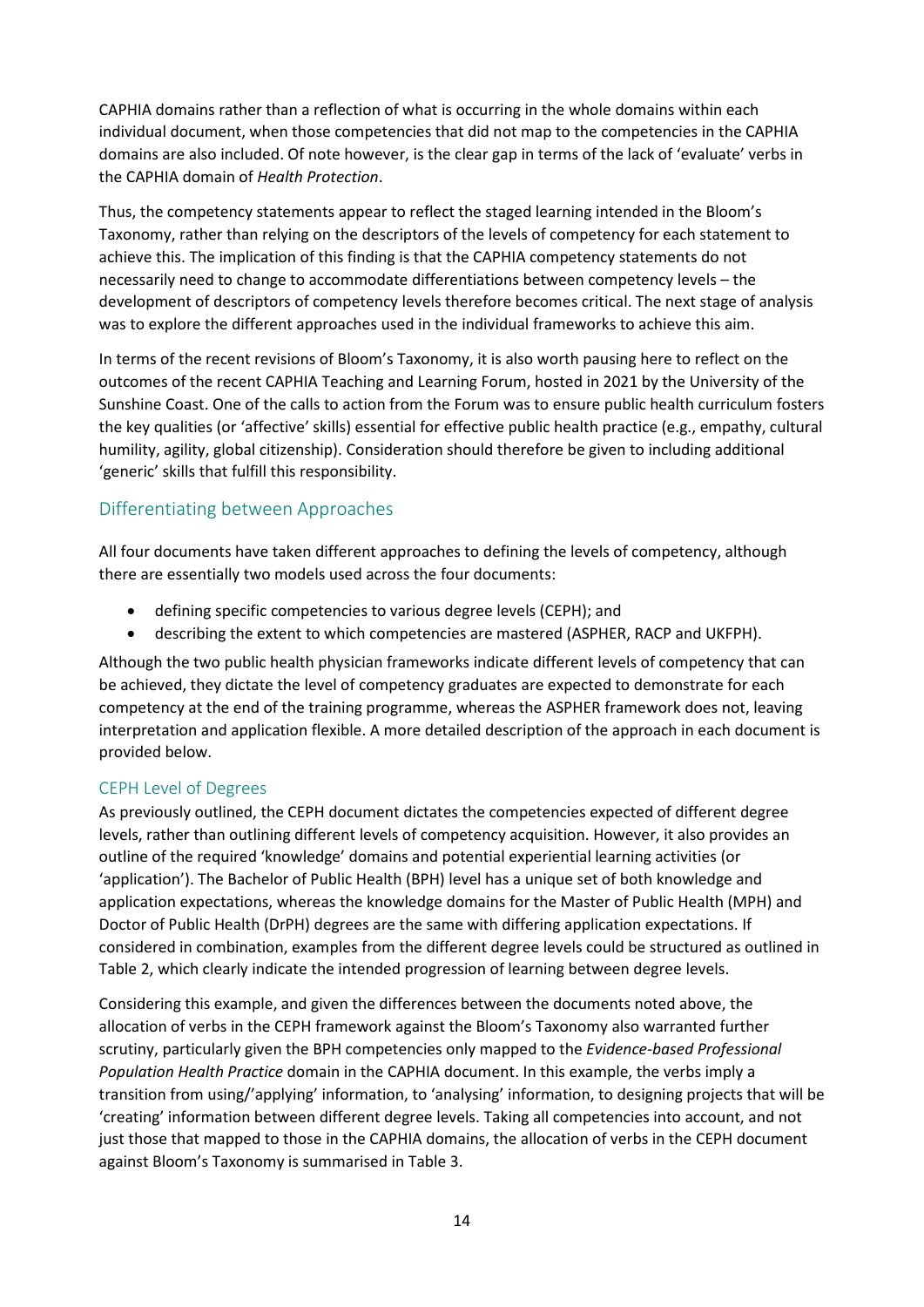#### **Table 2: Examples of CEPH knowledge domains and experiential activities for relevant competencies by degree level**

| <b>Degree Level</b> | <b>Knowledge Domain</b>                                                                                                                                                            | Competency                                                                                                                                   | <b>Experiential Activity</b>                                                                                                                                                                                                                  |
|---------------------|------------------------------------------------------------------------------------------------------------------------------------------------------------------------------------|----------------------------------------------------------------------------------------------------------------------------------------------|-----------------------------------------------------------------------------------------------------------------------------------------------------------------------------------------------------------------------------------------------|
| Bachelor            | Basic concepts, methods and tools of<br>public health data collection, use and<br>analysis and why evidence-based<br>approaches are an essential part of<br>public health practice | Ability to locate, use, evaluate and<br>synthesize public health information                                                                 | Advocacy for protection and<br>promotion of the public's health at all<br>levels of society                                                                                                                                                   |
| Master              | Explain the role of quantitative and<br>qualitative methods and sciences in                                                                                                        | Analyse quantitative and qualitative<br>data using biostatistics, informatics,<br>computer-based programming and<br>software, as appropriate | Course-based activities (e.g.,<br>performing a needed task for a public<br>health or health care organization<br>under the supervision of a faculty<br>member as an individual or group of<br>students)                                       |
| Doctoral            | describing and assessing a<br>population's health                                                                                                                                  | Design a qualitative, quantitative,<br>mixed methods, policy analysis or<br>evaluation project to address a public<br>health issue           | The applied practice experience<br>should take place within an<br>organization external to the student's<br>school or programme so that it is not<br>merely an academic exercise, but<br>application of learning to a "real<br>world" setting |

#### **Table 3: Examples of verb usage in the CEPH framework against Bloom's Taxonomy**

| <b>Bloom's Taxonomy</b> | CEPH (BPH)      | CEPH (MPH)      | CEPH (DrPH)     |
|-------------------------|-----------------|-----------------|-----------------|
| Understand              | Communicate (1) | Communicate (1) | Communicate (2) |
|                         |                 | Describe (1)    | Explain (4)     |
|                         |                 | Explain (1)     |                 |
|                         |                 | Interpret (1)   |                 |
| <b>Subtotal</b>         | $\mathbf{1}$    | 4               | 6               |
| Apply                   | Use $(1)$       | Apply (5)       | Access (1)      |
|                         | Locate $(1)$    | Assess (1)      | Act(1)          |
|                         |                 | Identify (1)    | Address (7)     |
|                         |                 | Implement (2)   |                 |
|                         |                 | Perform (1)     |                 |
|                         |                 | Select (4)      |                 |
| Subtotal                | $\overline{2}$  | 14              | 9               |
| Analyse                 |                 | Analyse (1)     | Analyse (2)     |
|                         |                 | Compare (1)     | Assess (2)      |
|                         |                 |                 | Monitor (1)     |
|                         |                 |                 | Organise (1)    |
| Subtotal                | $\mathbf{0}$    | $\overline{2}$  | 6               |
| Evaluate                | Evaluate (1)    | Advocate (1)    | Evaluate (3)    |
|                         | Synthesise (1)  | Evaluate (2)    | Influence (1)   |
|                         |                 | Influence (1)   | Promote (1)     |
|                         |                 | Interpret (1)   | Propose (2)     |
|                         |                 | Propose (2)     |                 |
| Subtotal                | $\overline{2}$  | $\overline{7}$  | $\overline{7}$  |
| Create                  |                 | Build (1)       | Create (2)      |
|                         |                 | Design (3)      | Cultivate (1)   |
|                         |                 | Discuss (2)     | Design (3)      |
|                         |                 |                 | Facilitate (2)  |
|                         |                 |                 | Integrate (4)   |
| Subtotal                | 0               | 6               | 12              |

When mapped against Bloom's Taxonomy, the verbs used definitively indicate a progression of competency expected at different degree levels illustrating how CAPHIA could potentially use Bloom's Taxonomy to differentiate between competency levels for different qualifications. However, this approach is very rigid with limited flexibility built in for intermediary levels such as Bachelor (Honours) or Graduate Certificate programmes for example.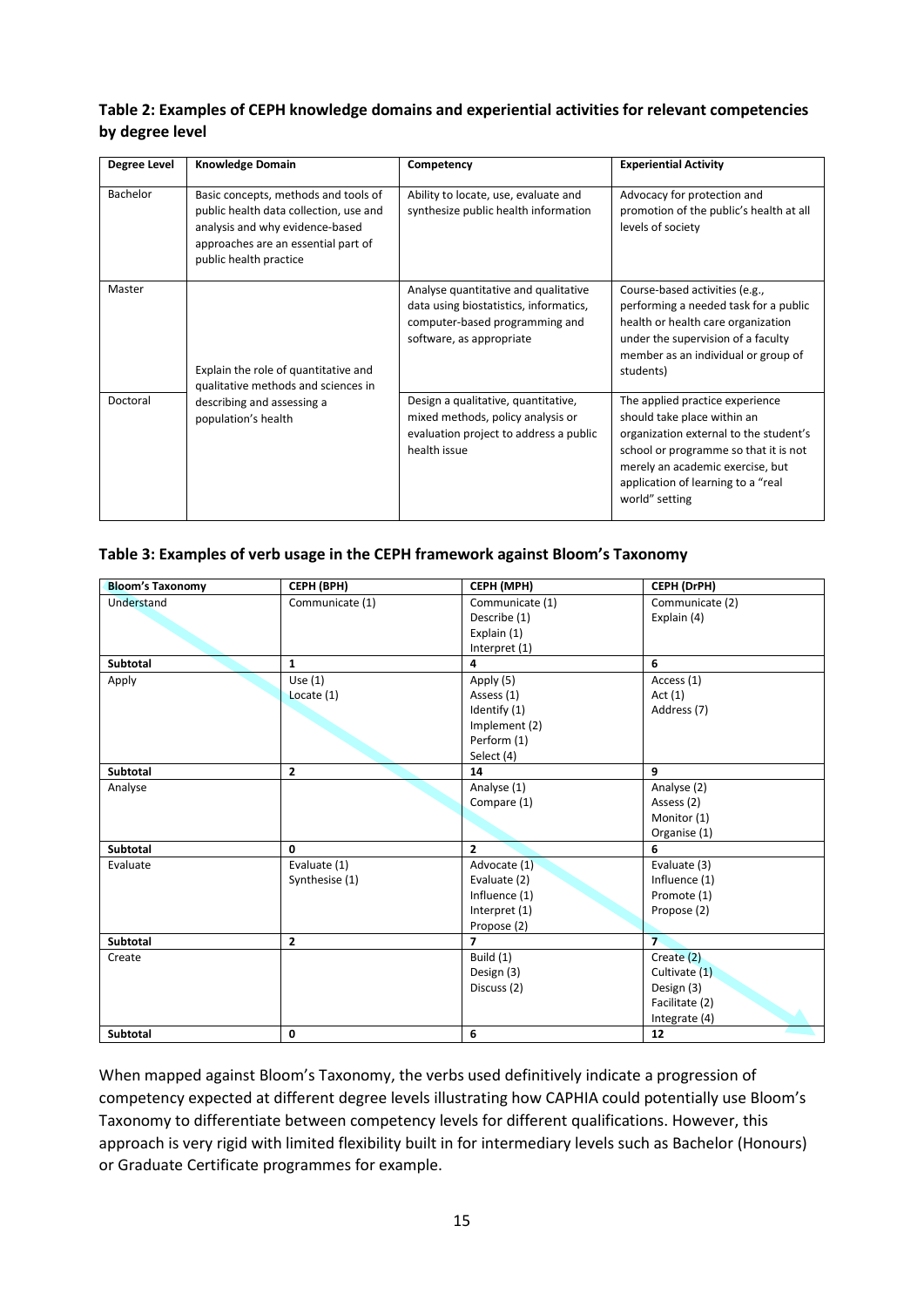## <span id="page-18-0"></span>ASPHER Levels of Acquisition

In total contrast, the ASPHER framework is based on the Dreyfus model of adult skill acquisition (24, 25). For simplicity, only three (rather than five) levels have been used: competent, proficient and expert, as outlined in Table 4.

| Level 3 (Competent)                            | Level 2 (Proficient)                     | Level 1 (Expert)                             |
|------------------------------------------------|------------------------------------------|----------------------------------------------|
| • Foundational training in a health discipline | • Makes decisions via intuition and      | • Focuses on the central aspects of a        |
| • Relies heavily on their core public health   | analytical thinking                      | problem                                      |
| competencies                                   | • Sees the situation and the             | • Performs intuitively and only occasionally |
| • Recognizes that complex work requires        | interconnectedness of the decisions they | needs deliberation                           |
| non-routine decision-making, to which hard     | make                                     | • Reflects on how the system works           |
| and fast rules do not clearly apply            | • Assumes leadership roles               | • Assesses the quality of the work done in   |
| • May supervise smaller groups of staff        | • Has supervisory responsibility         | their organization                           |
|                                                |                                          | • Assumes leadership roles                   |
|                                                |                                          | • Develops strategies and assigns leadership |
|                                                |                                          | responsibilities to others                   |
|                                                |                                          | • Has substantial authority and              |
|                                                |                                          | responsibility                               |
|                                                |                                          | • Supervises multiple tiers of staff         |

| Table 4: Levels of competency acquisition as outlined in the ASPHER framework (8) |
|-----------------------------------------------------------------------------------|
|-----------------------------------------------------------------------------------|

Given the above comment about valuing knowledge as well as skills and application, an example of how these levels of acquisition are applied to competencies based on each cognitive level from Bloom's Taxonomy is provided in Table 5. Regarding the knowledge domain, the extent of the knowledge base clearly increases as levels of competency acquisition increase.

| Table 5: Examples of levels of acquisition as applied to levels in Bloom's Taxonomy from the ASPHER |  |
|-----------------------------------------------------------------------------------------------------|--|
| framework (8)                                                                                       |  |

| Bloom's    | Competency                                                                                                                                                                                             | Level 3                                                                                                                                                                                                                                            | Level 2                                                                                                                                                                                                                                                                                                                                                                                                                                                                                  | Level 1                                                                                                                                                                                                                                                                                                                                                                                                                                                                             |
|------------|--------------------------------------------------------------------------------------------------------------------------------------------------------------------------------------------------------|----------------------------------------------------------------------------------------------------------------------------------------------------------------------------------------------------------------------------------------------------|------------------------------------------------------------------------------------------------------------------------------------------------------------------------------------------------------------------------------------------------------------------------------------------------------------------------------------------------------------------------------------------------------------------------------------------------------------------------------------------|-------------------------------------------------------------------------------------------------------------------------------------------------------------------------------------------------------------------------------------------------------------------------------------------------------------------------------------------------------------------------------------------------------------------------------------------------------------------------------------|
| Taxonomy   | <b>Examples</b>                                                                                                                                                                                        | (Competent)                                                                                                                                                                                                                                        | (Proficient)                                                                                                                                                                                                                                                                                                                                                                                                                                                                             | (Expert)                                                                                                                                                                                                                                                                                                                                                                                                                                                                            |
| Remember   | <b>Promoting Health:</b><br>Knows the basis of<br>secondary prevention and<br>screening programmes                                                                                                     | I am aware of the rationale<br>for the main screening<br>programmes offered in my<br>locality.                                                                                                                                                     | I know the circumstances<br>when screening can be an<br>effective strategy for<br>identifying disease at an<br>early stage when treatment<br>is more effective. I am<br>aware of the main screening<br>programmes offered in my<br>locality.                                                                                                                                                                                                                                             | I know the principles that<br>are used in my country to<br>decide whether to establish<br>or continue a screening<br>programme. I know the<br>quality control procedures<br>for screening programmes. I<br>know the main screening<br>programmes offered in my<br>locality. I know the<br>difference between primary,<br>secondary and tertiary<br>prevention and the<br>circumstances relevant to<br>each.                                                                         |
| Understand | One-Health & health<br>security:<br>Understands the local<br>implications of the One-<br>Health approach, its global<br>interconnectivity and how it<br>affects health conditions in<br>the population | I understand the value of<br>improving health and well-<br>being via the One-Health<br>approach by preventing<br>risks and mitigating the<br>effects of crises that<br>originate at the interface<br>between humans, animals<br>and environments." | understand and apply the<br>One-Health approach in my<br>professional practice to<br>improve health and well-<br>being by preventing risks<br>and mitigating the effects of<br>crises that originate at the<br>interface between humans,<br>animals and environments.<br>Although One-Health is<br>typically used in the context<br>of communicable diseases<br>and environmental health, I<br>apply the principles across<br>the public health functions<br>for which I am responsible. | I have expertise in the One-<br>Health approach. In my role<br>as a leader, I improve health<br>and well-being by<br>preventing risks and<br>mitigating the effects of<br>crises that originate at the<br>interface between humans.<br>animals and environments.<br>Although One-Health is<br>typically used in the context<br>of communicable diseases<br>and environmental health, I<br>apply the principles across<br>the public health functions<br>for which I am responsible. |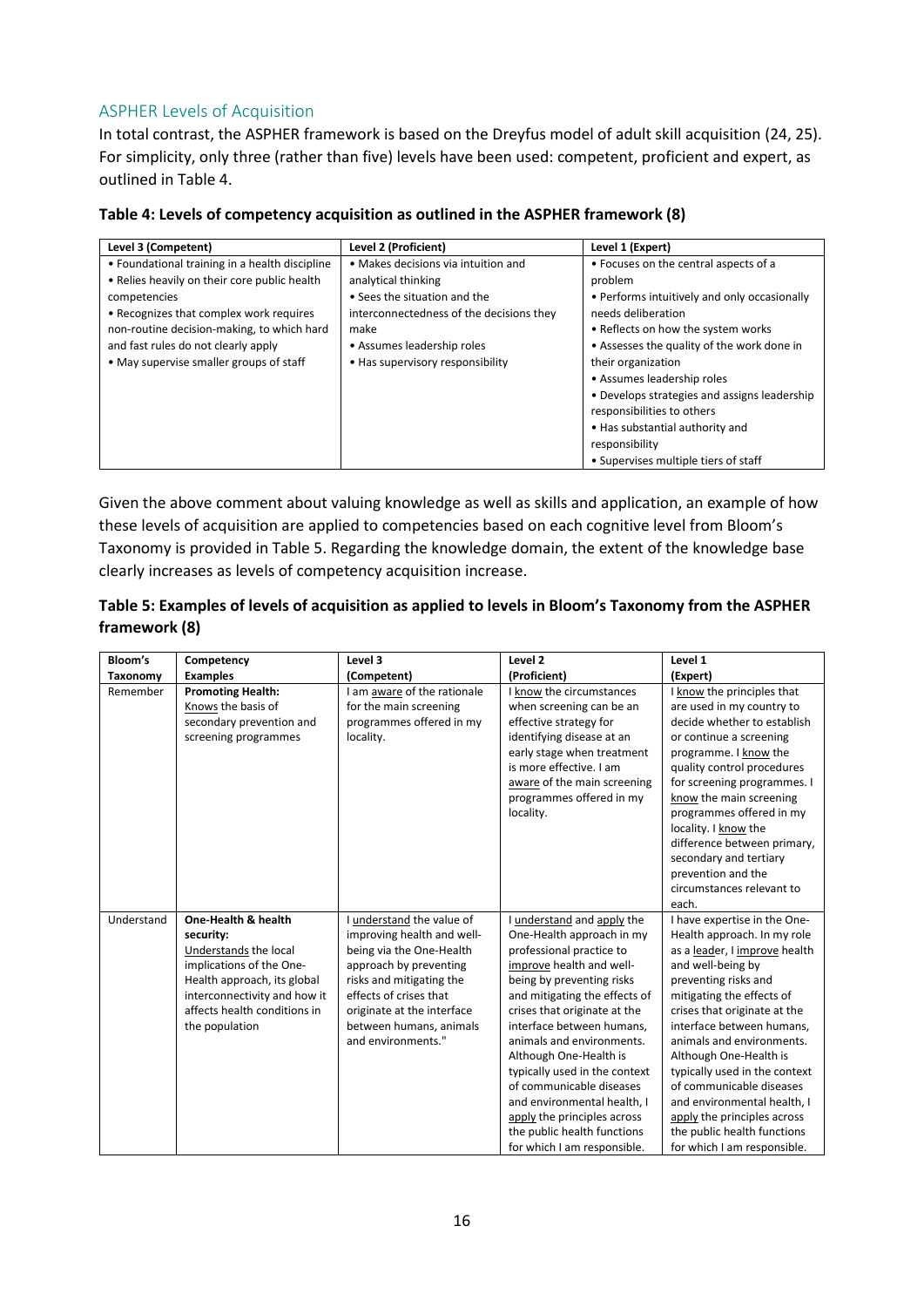| Bloom's         | Competency                                                                                                                                                                                                                                                                                                 | Level 3                                                                                                                                                               | Level 2                                                                                                                                                                                                                                                                                       | Level 1                                                                                                                                                                                                                                                                  |
|-----------------|------------------------------------------------------------------------------------------------------------------------------------------------------------------------------------------------------------------------------------------------------------------------------------------------------------|-----------------------------------------------------------------------------------------------------------------------------------------------------------------------|-----------------------------------------------------------------------------------------------------------------------------------------------------------------------------------------------------------------------------------------------------------------------------------------------|--------------------------------------------------------------------------------------------------------------------------------------------------------------------------------------------------------------------------------------------------------------------------|
| <b>Taxonomy</b> | <b>Examples</b>                                                                                                                                                                                                                                                                                            | (Competent)                                                                                                                                                           | (Proficient)                                                                                                                                                                                                                                                                                  | (Expert)                                                                                                                                                                                                                                                                 |
| Apply           | Law, policy & ethics:<br>Applies scientific principles<br>and concepts to inform<br>discussion of health-related,<br>fiscal, administrative, legal,<br>social and political issues in<br>the workplace                                                                                                     | I endeavour to use and<br>understand the importance<br>of evidence to back up<br>arguments relevant to legal,<br>social and political issues<br>within public health. | I am proficient in using<br>evidence and scientific<br>principles to underpin my<br>public health arguments<br>relevant to legal, social and<br>political issues within my<br>role.                                                                                                           | I have expertise in political<br>and influencing skills. The<br>credibility of my arguments<br>is strengthened by having a<br>strong evidence base and<br>using scientific principles<br>and concepts to inform the<br>legal, social and political<br>debate.            |
| Analyse         | <b>Promoting Health:</b><br>Assesses the focus and<br>scope of initiatives to<br>promote health by assessing<br>the need to achieve positive<br>changes in individual and<br>community health I have<br>responsibility for health-<br>promoting activities that are<br>informed by assessments of<br>need. | I am competent in health<br>promotion theory and the<br>options for delivering health<br>promoting initiatives.                                                       | I am proficient in using<br>health promotion theory<br>and the options for<br>delivering health promoting<br>initiatives.                                                                                                                                                                     | I have responsibility for<br>health-promoting activities<br>that are informed by<br>assessments of need. I have<br>expertise in using health<br>promotion theory and use<br>this knowledge when<br>appraising options for<br>delivering health-promoting<br>initiatives. |
| Evaluate        | <b>Promoting Health:</b><br>Evaluates the effectiveness<br>of activities to promote<br>health geared toward<br>producing changes at the<br>community and individual<br>levels, in public or social<br>policy to benefit health and<br>quality of life                                                      | I am competent in<br>contributing to evaluating<br>the effectiveness of<br>activities to promote health.                                                              | I am proficient in evaluating<br>the effectiveness of<br>activities to promote health.<br>The outputs of these<br>evaluations are used to<br>influence change.                                                                                                                                | I have expertise in<br>evaluating the effectiveness<br>of activities to promote<br>health and <u>use</u> this to lead<br>change at various levels<br>across different sectors.                                                                                           |
| Create          | <b>Science and practice:</b><br>Designs and conducts<br>qualitative and/or<br>quantitative research that<br>builds on existing evidence<br>and adds to the evidence<br>base for public health<br>practice, involving relevant<br>stakeholders in this process                                              | I am not an active<br>researcher, but I have<br>responsibility for data<br>collection and analysis. I<br>have had some training in<br>research methods.               | I am proficient in research. I<br>have day-to-day project<br>management<br>responsibilities and lead<br>small research, evaluation<br>or audit projects. I am<br>involved in data collection<br>and analysis. I have in-depth<br>knowledge of research<br>methods and analysis<br>techniques. | I have expertise in research.<br>I design and coordinate<br>research and supervise a<br>research team. I also<br>collaborate with research<br>led by others. I have in-<br>depth knowledge of<br>research methods and<br>analysis techniques.                            |

Note that for the lower applied cognitive levels the higher levels of acquisition include verbs from the higher levels of cognition. The reverse is the case as the levels of cognition increase. Arguably, this approach means that for those competency statements designed for higher cognitive levels, individuals who acquire competency at a competent and/or proficient level are not actually achieving the required level of competency expected for this area of practice (e.g., the example for the 'analyse' level of Bloom's Taxonomy); rather they are attaining a level of achievement towards fully demonstrating the competency like the approach used in the UKFPH framework described below.

Also of note is the combination of skills described in the highest levels of cognition and acquisition. If the lower levels of acquisition (i.e., competent and proficient) were to accurately reflect the level of cognition indicated in the competency statement, these examples show it is still possible to increase the levels of acquisition by combining the discipline-based competency with high-order generic 'skills' in the 'application' of the competency.

#### <span id="page-19-0"></span>RACP Knowledge vs Application

Like the ASPHER framework, the RACP framework also outlines levels of competency acquisition, although it uses five levels as outlined in Table 6. However, it states that the "levels that are relevant to public health medicine trainees are levels 1 and 2. The more advanced levels are relevant for the continuing professional development of public health physicians."(6) Trainees are therefore expected to demonstrate level 1 'knowledge' for all competencies, and level 2 'application' (at least in a supported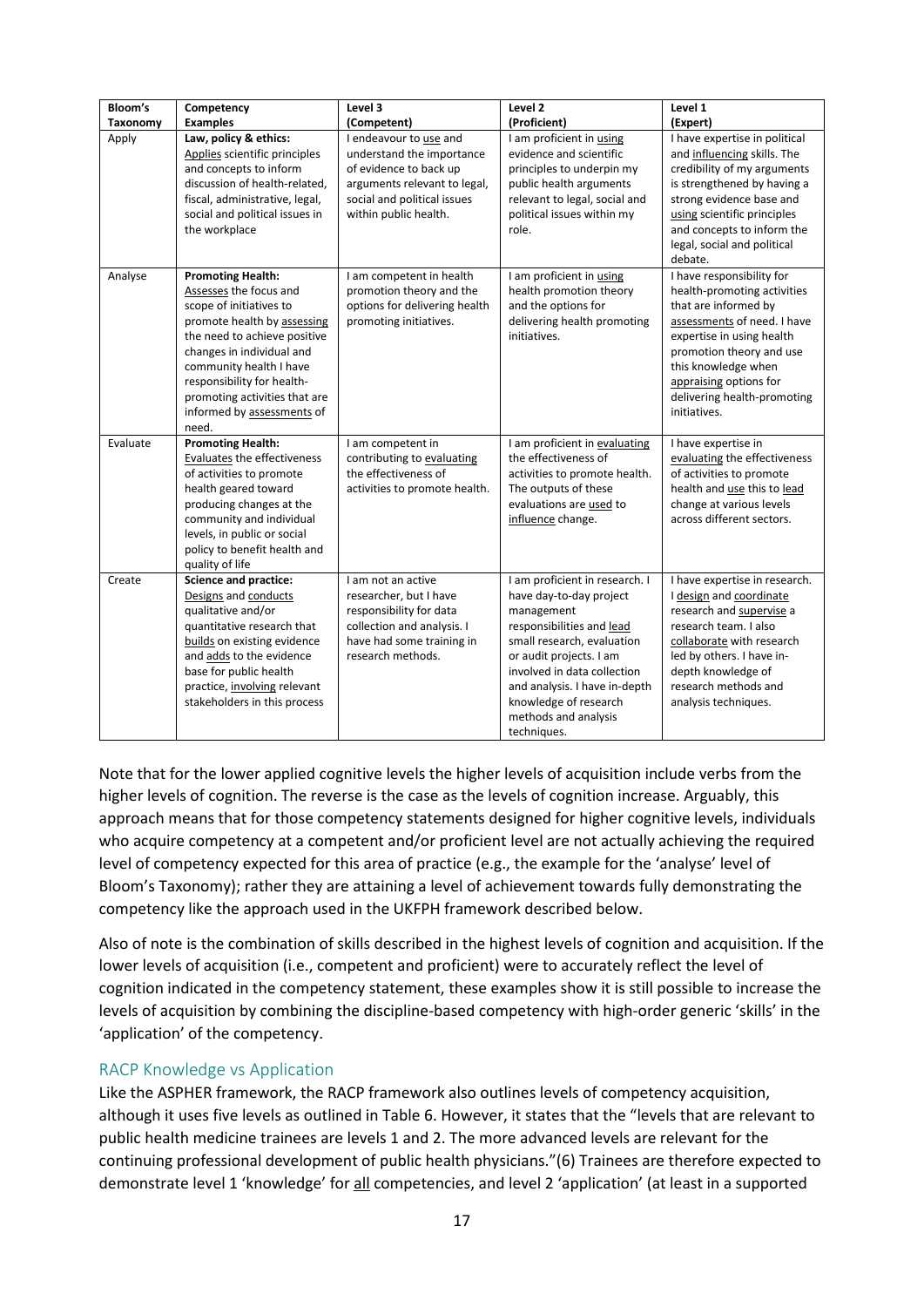environment), only for the selected competencies, to obtain a Fellowship. We therefore limited our analysis to the two levels applicable to trainees.

| Level              |                   |                   |                       |                     |                     |
|--------------------|-------------------|-------------------|-----------------------|---------------------|---------------------|
| <b>Description</b> | Has not developed | Understands key   | Demonstrates          | Maintains a high    | Leads the sector in |
|                    | competency        | concepts and      | effective application | level of competency | this competency by  |
|                    |                   | important factual | of the competency,    | through regular use | instructing others, |
|                    |                   | knowledge         | at least in a         | or exercises        | reviewing and       |
|                    |                   |                   | supported             |                     | researching the     |
|                    |                   |                   | environment           |                     | area, and           |
|                    |                   |                   |                       |                     | contributing to     |
|                    |                   |                   |                       |                     | performance         |
|                    |                   |                   |                       |                     | improvements        |

**Table 6: Description of levels of performance used in the RACP framework (6)**

Based on the descriptors of these two levels, level 1 requires the 'remember' and 'understand' cognitive levels and level 2 requires the levels of 'apply', 'analyse', 'evaluate' and 'create'. Yet the verbs used in the descriptors for the competency levels do not necessarily reflect this, as illustrated in the two examples provided in Table 7.

#### **Table 7: Examples of the descriptors for competencies requiring different levels of acquisition in the RACP framework.**

| <b>Competency Examples</b>                  | Level 1                                 | Level 2                                      |
|---------------------------------------------|-----------------------------------------|----------------------------------------------|
| Advise on health sector workforce planning  | • understand workforce needs, including |                                              |
|                                             | suitable cultural composition           |                                              |
|                                             | • understand planning methods           |                                              |
|                                             | • conduct a workforce analysis          |                                              |
|                                             | • prepare a workforce development plan  |                                              |
| Analyse surveillance data to support to the |                                         | • describe the distribution of environmental |
| management of environmental health risks    |                                         | health hazards                               |
|                                             |                                         | • detect trends and events requiring an      |
|                                             |                                         | immediate response                           |
|                                             |                                         | • understand how environmental health        |
|                                             |                                         | guidelines are set and applied               |
|                                             |                                         | • use data to select optimal prevention and  |
|                                             |                                         | control measures                             |

If the descriptors for the competencies requiring a higher level of acquisition in level 2 were intentionally structured to include the underpinning knowledge also required, the inclusion of relevant verbs (*italicised*) would be understandable. However, there are numerous examples of level 1 descriptors that also include verbs indicating higher level cognitive skills (underlined) are also required. This inconsistency was notable in a majority of the level descriptors. Given this inconsistency in the descriptors, further analysis of the use of verbs in the descriptors against the cognitive level indicated in the competency statements was not progressed.

## <span id="page-20-0"></span>UKFPH Level of Achievement

Although the UKFPH framework outlines three levels of competency achievement: minimal, partial and full; these are used for assessment purposes rather than indicating different competency levels for practice. Registrars must fully demonstrate all competencies to graduate as a Public Health Consultant. An example is provided in Table 8.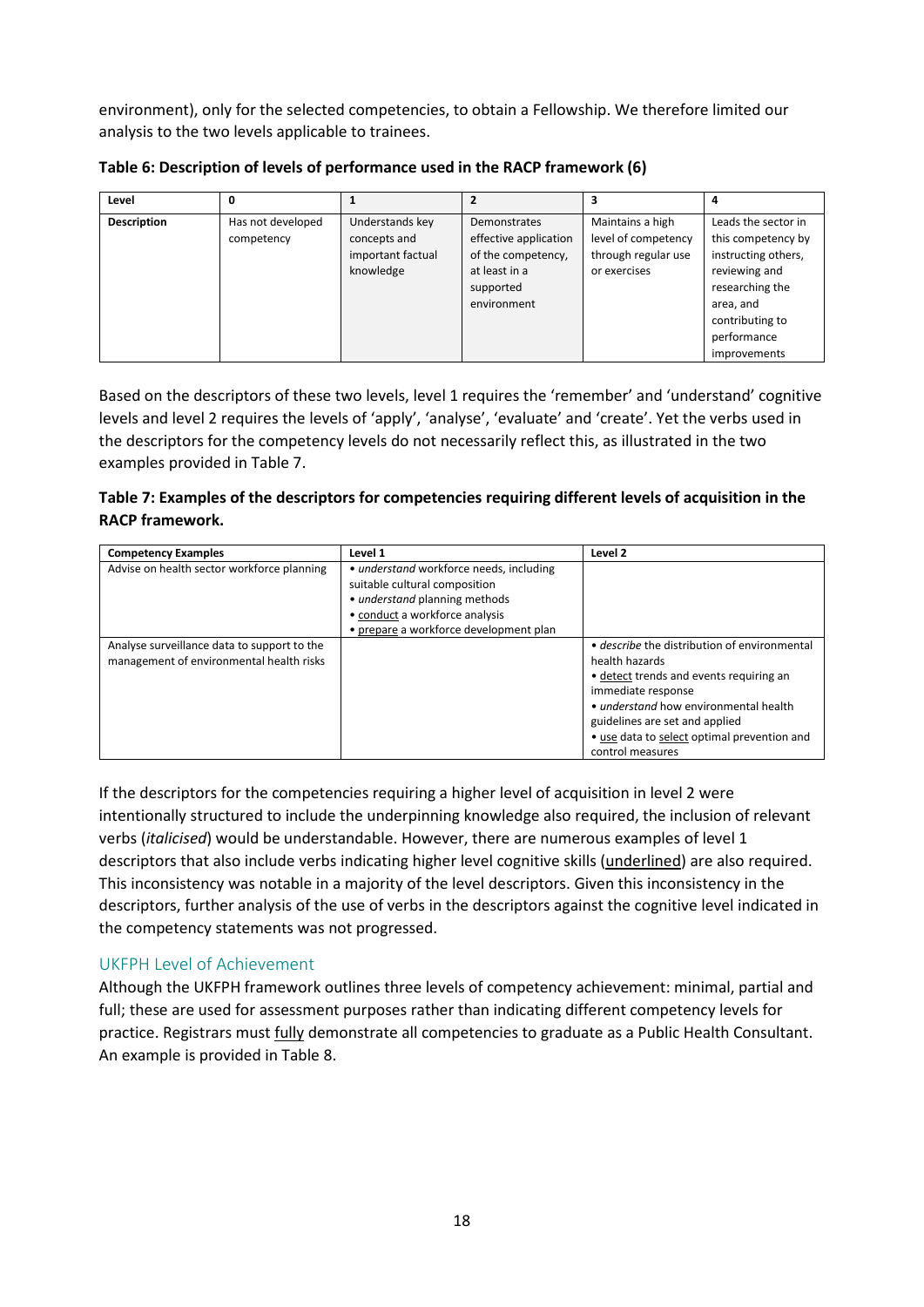#### **Table 8: Example of levels of achievement matrix from the UKFPH framework (7)**

| <b>Competency Example</b>         | <b>Minimal</b>                     | Partial                              | Full                            |
|-----------------------------------|------------------------------------|--------------------------------------|---------------------------------|
| Identify, advise on and           | Is not able to identify, advise on | <b>Understands</b> the importance of | Demonstrates effective          |
| implement public health actions   | or implement public health         | identifying, advising on, and        | identification, advice and      |
| with reference to local, national | actions relating to health         | implementing public health           | implementation of public health |
| and international policies and    | protection hazards.                | actions in relation to health        | actions to prevent, control and |
| guidance to prevent, control      |                                    | protection hazards.                  | manage identified health        |
| and manage identified health      |                                    |                                      | protection hazards.             |
| protection hazards.               |                                    |                                      |                                 |

Although the approach does not align with the intent of this project to define different levels of competency, it is nevertheless a useful approach in that the wording of the descriptors does not significantly change from that in the competency statement, unlike the ASPHER and RACP frameworks. Instead, the level of cognitive skill required to apply the competency changes – in this case, understand and demonstrates. This could be supplemented with higher level verbs to describe higher cognitive levels (e.g., "effectively leads a team responsible for the…"). This approach is recommended in developing the descriptors for the CAPHIA document.

Notably, the training programme itself has been structured on Miller's "Triangle" model of learning (26), to illustrate the increasing level of learning required to transition from 'knowledge' acquisition to the integration and 'application' of all competencies for consultant practice (the final domain in the framework) as illustrated in Figure 1. Aside from the medical-based competencies, arguably this would be equivalent to the ASPHER 'expert' level if all public health competencies were achieved.



**Figure 1: Miller's adapted model of learning for public health used by the UKFPH (7)**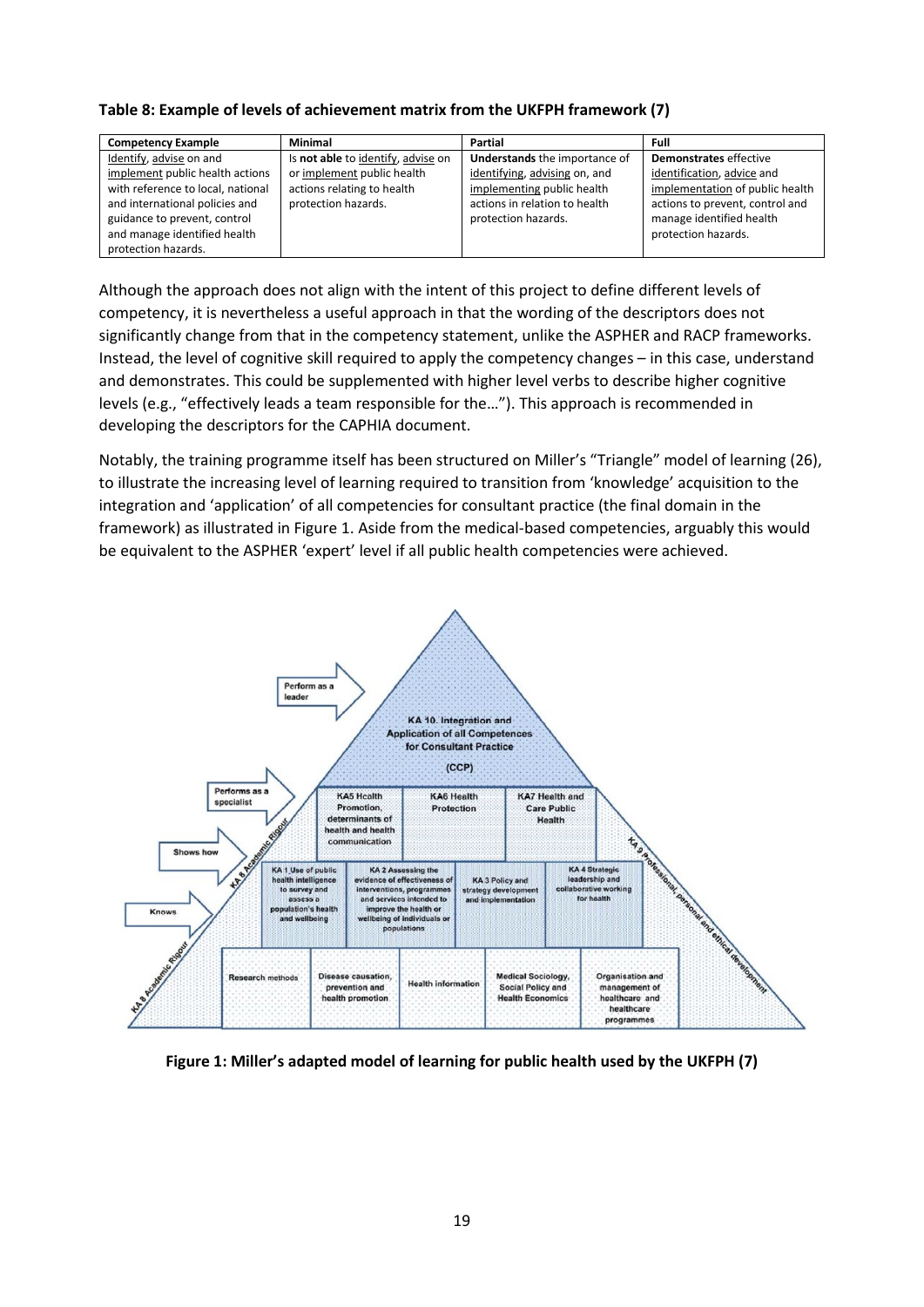## <span id="page-22-0"></span>Recommendations

- 11. The *Health Protection* domain is revised to include an 'evaluate' level verb from Bloom's Taxonomy.
- 12. Consideration should be given to including additional 'generic' skills based on competencies related to the Bloom's Taxonomy 'affective' domain that outline essential qualities for public health practice.
- 13. The CAPHIA competencies are revised using a combination of the ASPHER and UKFPH approaches whereby the descriptors for the competency levels are worded consistently like the UKFPH framework, but the level of acquisition increases like the ASPHER framework, based on the level of cognitive skill required to apply the competency at different levels of practice.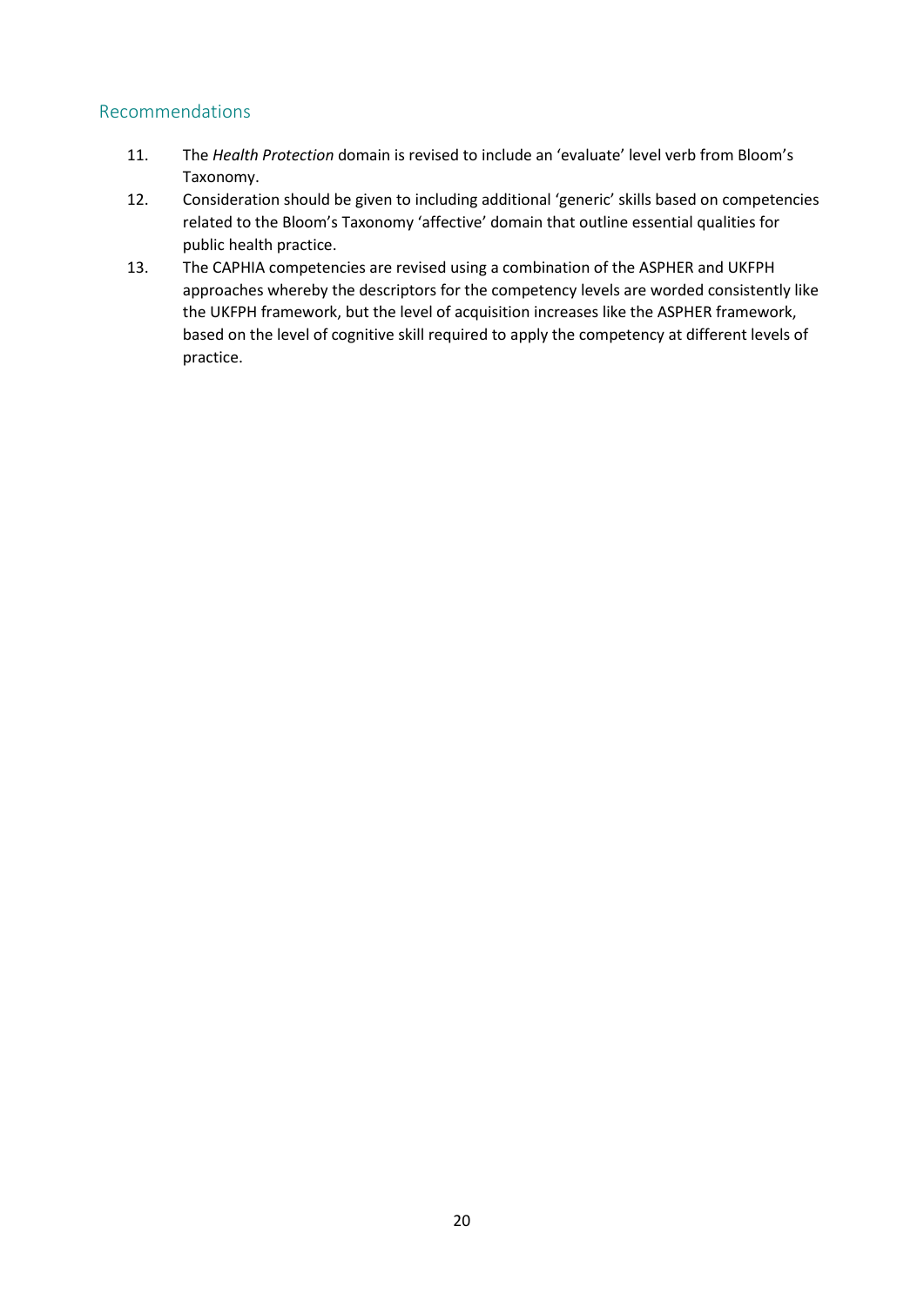# <span id="page-23-0"></span>4. Defining Levels of Competency

The third objective of this project was to ascertain how the competencies might be restructured to include levels of acquisition according to qualification levels.

## <span id="page-23-1"></span>AQF Architecture

As previously outlined, the current AQF framework is a rigid structure, with progression through ten educational levels, from school leavers to Doctoral degrees, each of which is defined by a set of criteria based on the three key areas of knowledge, skills, and application (of both knowledge and skills) (12). The AQF currently categorises higher education qualifications in the top four levels, each of which is defined using 'qualification type' descriptors. The current AQF levels cover Undergraduate degrees at level six through to Doctoral degrees at level ten.

The results of the 2019 AQF Review (21) identified several problems associated with the current structure, with a criticism that at times the structure does not consistently reflect competence in the qualifications gained. One common criticism of this structure is that it does not recognise or allow for the inclusion of content from adjacent levels. The existence of both level criteria and qualification type descriptors also results in a lack of clarity and confusion that hinders compliance.

The proposed new framework allows for the transportability of content between bands and reduces the number from ten 'levels' to eight 'bands'. It also proposes one set of descriptors, which focus on the qualification type rather than the educational levels/bands. The intention is that degrees can be designed on descriptors that consist of knowledge, skills and application features from one or more bands. For example, a Bachelor (Honours) degree might have knowledge competencies that relate to bands 5 and 6, given it is essentially an expanded Bachelor programme, and skills or application competencies from bands 6 and 7, in regard to conducting research.

The AQF Review suggests three possible options for restructuring the qualification type alignment to the eight bands as summarised in Table 9.

|          | Band 1       | Band 2       | Band 3       | Band 4       | Band 5          | Band 6          | Band 7          | Band 8   |
|----------|--------------|--------------|--------------|--------------|-----------------|-----------------|-----------------|----------|
| Option 1 | Pre-         | Vocational   | Advanced     | Diploma      | <b>Bachelor</b> | Graduate        | Master          | Doctoral |
|          | vocational   | Certificates | Vocational   | Associate    | Degrees         | Certificates    | Degrees         | Degrees  |
|          | Certificates |              | Certificates | Degrees      | Higher          | Graduate        |                 |          |
|          | Initial      |              |              |              | <b>Diplomas</b> | <b>Diplomas</b> |                 |          |
|          | Vocational   |              |              |              |                 | Bachelor        |                 |          |
|          | Certificates |              |              |              |                 | Honours         |                 |          |
|          |              |              |              |              |                 | Degrees         |                 |          |
| Option 2 | Pre-         | Initial      | Vocational   | Advanced     | Diploma         | Bachelor        | Graduate        | Doctoral |
|          | vocational   | Vocational   | Certificates | Vocational   | Associate       | Degrees         | Certificates    | Degrees  |
|          | Certificates | Certificates |              | Certificates | Degrees         | Higher          | Graduate        |          |
|          |              |              |              |              |                 | <b>Diplomas</b> | <b>Diplomas</b> |          |
|          |              |              |              |              |                 | Bachelor        | Master          |          |
|          |              |              |              |              |                 | <b>Honours</b>  | Degrees         |          |
|          |              |              |              |              |                 | Degrees         |                 |          |
| Option 3 | Pre-         | Initial      | Vocational   | Advanced     | Diploma         | Bachelor        | Graduate        | Doctoral |
|          | vocational   | Vocational   | Certificates | Vocational   | Associate       | Degrees         | <b>Diplomas</b> | Degrees  |
|          | Certificates | Certificates |              | Certificates | Degrees         | Higher          | Bachelor        |          |
|          |              |              |              |              |                 | <b>Diplomas</b> | Honours         |          |
|          |              |              |              |              |                 | Graduate        | Degrees         |          |
|          |              |              |              |              |                 | Certificates    | Master          |          |
|          |              |              |              |              |                 |                 | Degrees         |          |

|  |  | Table 9: Options for qualification type realignment from AQF Review (21) |  |  |
|--|--|--------------------------------------------------------------------------|--|--|
|--|--|--------------------------------------------------------------------------|--|--|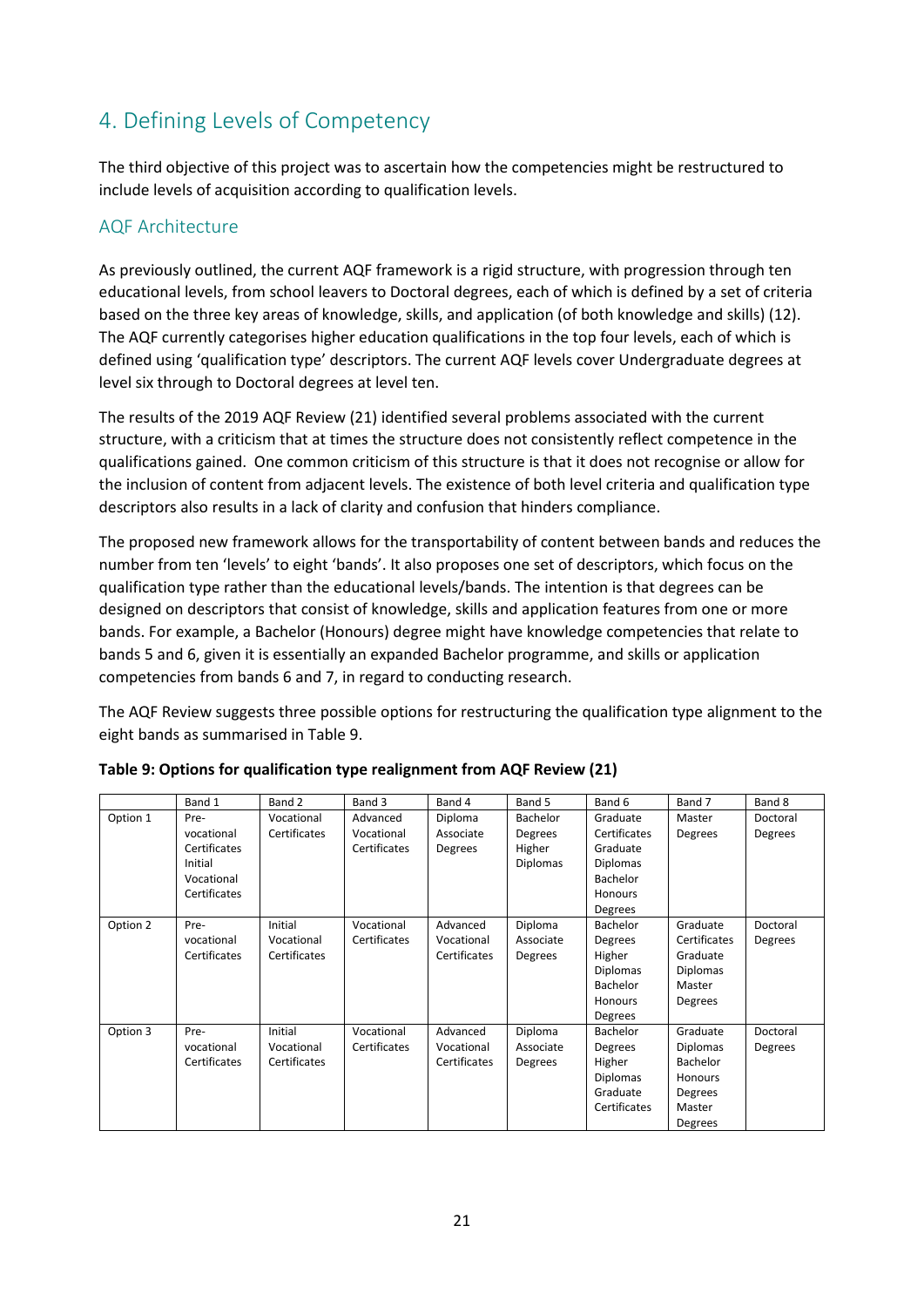For the purposes of thinking about the revision of the CAPHIA framework for application across different degree levels, the first option spanning four levels was chosen for the following reasons:

- Despite the government approving the recommendations from the review, related to higher education, in December of the same year, the recommendations are yet to be implemented and it is unclear when they will be. Therefore, by structuring the competencies into four levels of acquisition it allows for flexibility to apply them to the qualification types in either the current or proposed model.
- Four levels allows for greater flexibility to design programmes that include features across the bands when selecting the knowledge, skills and application features for qualification type descriptors, avoiding the rigid structure of the CEPH model that is purely qualifications based.
- It allows for a similar progression of learning illustrated in the UKFPH framework's adaptation of the Miller's Triangle.
- Option 1 most closely resembles the progression of learning for existing public health degrees in Australian universities.

Of note, the AQF does not include ('short form') micro-credentials, although in the AQF Review report these are discussed at length with respect to ensuring sufficient educational standards, including assessment requirements.

## <span id="page-24-0"></span>Generic Skills Alignment to the AQF Domains

As aforementioned, the current AQF uses descriptors based on three separate domains: knowledge, skills, and application of knowledge and skills (which the AQF Review recommends should be simplified to application). The AQF Review has also recommended that focus areas be incorporated to provide clarity around what knowledge and skills are intended across the bands to differentiate between qualification types. The report also recommends including general capabilities for incorporation into qualification design. These are summarised in Table 10.

#### **Table 10: Proposed AQF domains and focus areas (20)**

| Knowledge                     | <b>Skills</b>                                     | Application           | <b>General Capabilities</b>  |
|-------------------------------|---------------------------------------------------|-----------------------|------------------------------|
| Scope & complexity            | Learner self-management skills                    | Context of learning   | Language, literacy& numeracy |
| Inguiry                       | Problem-solving & decision-making skills          | Assessment conditions | Core skills for work         |
| <b>Information Management</b> | Communication, cooperation & collaboration skills |                       | Digital literacy skills      |
|                               | Psychomotor skills                                |                       |                              |

As mentioned previously, one of the categories of competencies that did not map directly to those in the CAPHIA framework were those outlining generic skills. Table 11 illustrates how these align with the proposed AQF domains and focus areas. If the recommendations from the AQF Review are enacted, it is therefore likely the AQF will cover these kinds of competencies but if not, it may be necessary to consider including the more important of these competencies in any revision of the CAPHIA framework potentially in the *Evidence-based Professional Population Health Practice* domain to ensure they are captured.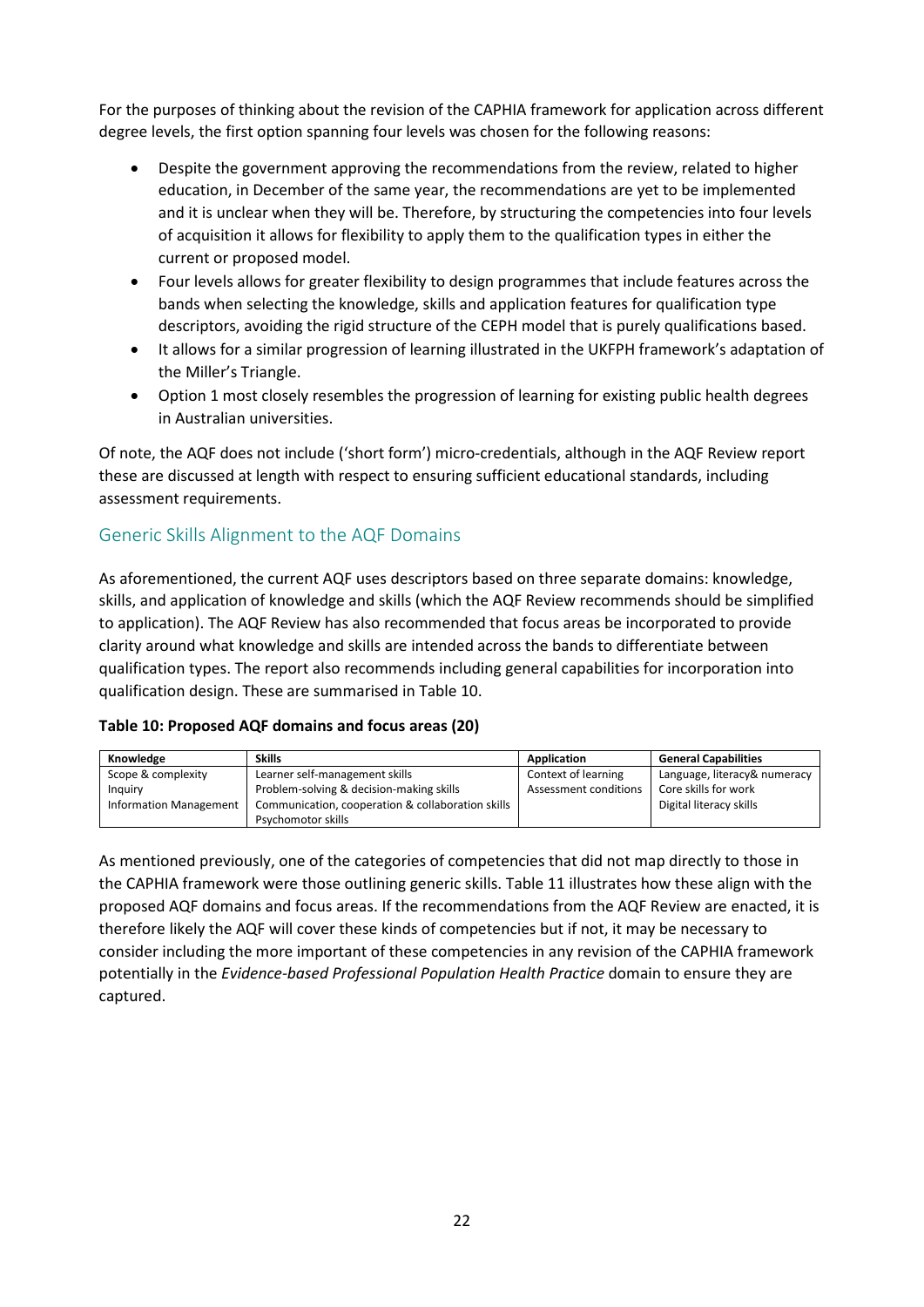#### **Table 11: Generic skills alignment to proposed AQF domains**

|                                | <b>ASPHER</b>                                                                                                                               | <b>CEPH</b>                                 | <b>RACP</b>                                                                                                      | <b>UKFPH</b>                                                                                                                                                                                           |
|--------------------------------|---------------------------------------------------------------------------------------------------------------------------------------------|---------------------------------------------|------------------------------------------------------------------------------------------------------------------|--------------------------------------------------------------------------------------------------------------------------------------------------------------------------------------------------------|
| <b>Skills</b>                  | - Leadership & systems<br>thinking<br>- Communication, culture &<br>advocacy<br>- Professional development<br>& reflective ethical practice | $-$ Education &<br>workforce<br>development | - Communication,<br>leadership & teamwork<br>$-$ Professional<br>development & self-<br>management<br>– Advocacy | - Strategic leadership &<br>collaborative working for<br>health<br>- Professional personal &<br>ethical development<br>- Integration & Application of<br><b>Competences for Consultant</b><br>Practice |
| General<br><b>Capabilities</b> | - Organizational literacy &<br>adaptability                                                                                                 |                                             | - Public health research &<br>teaching<br>- Development &<br>operation                                           | - Academic public health                                                                                                                                                                               |

# <span id="page-25-0"></span>Realigning the CAPHIA Competencies

There are several options for how to approach the revision of the CAPHIA competency framework as outlined in Table 12. For simplicity the four cognitive levels outlined in the following table refer to:

- Level 1 = current AQF Level 7 or proposed Band 5.
- Level 2 = current AQF Level 8 or proposed Band 6.
- Level 3 = current AQF Level 9 or proposed Band 7.
- Level 4 = current AQF Level 10 or proposed Band 8.

#### **Table 12: Options for revising the CAPHIA framework**

| Option                                                | <b>Considerations</b>                                                                                                                                                                                                                                                                                                                                                                                                                                                                                                                                                                                                                                               | <b>Comment for recommendation</b>                                                                                                                             |
|-------------------------------------------------------|---------------------------------------------------------------------------------------------------------------------------------------------------------------------------------------------------------------------------------------------------------------------------------------------------------------------------------------------------------------------------------------------------------------------------------------------------------------------------------------------------------------------------------------------------------------------------------------------------------------------------------------------------------------------|---------------------------------------------------------------------------------------------------------------------------------------------------------------|
| Option 1:                                             | Given the CAPHIA framework is already structured into sections                                                                                                                                                                                                                                                                                                                                                                                                                                                                                                                                                                                                      | This option is not recommended                                                                                                                                |
| Minimal Change                                        | for Underpinning Knowledge, Elements of Competencies and<br>Examples of Specialised Elements, these could be applied directly<br>to the different levels.                                                                                                                                                                                                                                                                                                                                                                                                                                                                                                           | because it fails to solve the current<br>problem with ambiguity between<br>levels.                                                                            |
|                                                       | The Underpinning Knowledge would be expected of learners at all<br>levels from Undergraduate to Doctoral students.                                                                                                                                                                                                                                                                                                                                                                                                                                                                                                                                                  |                                                                                                                                                               |
|                                                       | The foundational <i>Elements of Competencies</i> would apply to levels<br>1-2, and the Specialised Elements to levels 3-4.                                                                                                                                                                                                                                                                                                                                                                                                                                                                                                                                          |                                                                                                                                                               |
|                                                       | The knowledge and understanding based competencies (i.e.,<br>describe, understand etc) currently in the Specialised Elements<br>would require amendment using Bloom's taxonomy to higher<br>level skills and application-based verbs.                                                                                                                                                                                                                                                                                                                                                                                                                               |                                                                                                                                                               |
| Option 2:<br>Restructure existing<br>competencies     | Reorganise the existing competencies into levels based on levels<br>of acquisition.<br>The levels must reflect building levels of knowledge and reflect<br>increasing expertise and skills.                                                                                                                                                                                                                                                                                                                                                                                                                                                                         | This is the simplest and quickest<br>option for short-term<br>implementation, but not ideal as<br>different levels may miss out on<br>important competencies, |
| Example from Disease<br><b>Prevention and Control</b> | Describe key elements of a population-based disease<br>prevention strategy such as screening, immunisation and<br>contact tracing [level 1]<br>Identify local, national and international mechanisms (including<br>legislative and regulatory frameworks) for responses to public<br>health emergencies [level 2]<br>Assess the relative merits (e.g., considering suitability to target<br>group, resource requirements, etc.) of alternative disease<br>prevention measures (e.g., education, immunisation,<br>incentives, legislation, policies, standards, screening) [level 3]<br>Design a population-based disease prevention / control<br>strategy [level 4] | particularly if the levels are applied<br>rigidly.                                                                                                            |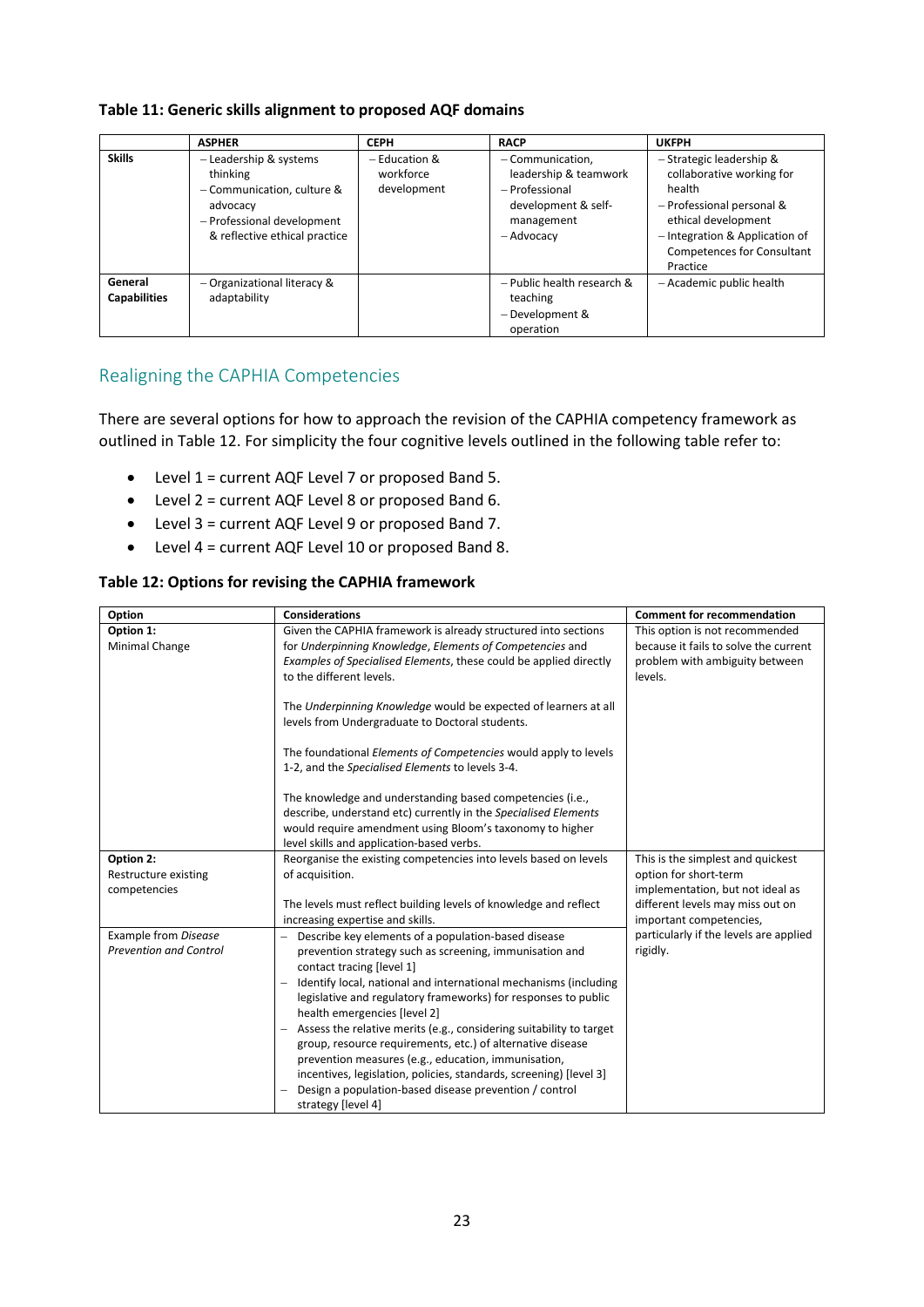| Option                                                                                                                    | Considerations                                                                                                                                                                                                                                                                                                                                                                                                                                                   | <b>Comment for recommendation</b>                                                                                                                   |
|---------------------------------------------------------------------------------------------------------------------------|------------------------------------------------------------------------------------------------------------------------------------------------------------------------------------------------------------------------------------------------------------------------------------------------------------------------------------------------------------------------------------------------------------------------------------------------------------------|-----------------------------------------------------------------------------------------------------------------------------------------------------|
| Option 3:<br>Change based on combination<br>of ASPHER and UKFPH models                                                    | Use the existing competencies and add a descriptor to define the<br>different levels.                                                                                                                                                                                                                                                                                                                                                                            | This is the simpler of the two<br>recommended options.                                                                                              |
|                                                                                                                           | Descriptors could be merely added as an appendix to the existing<br>document, as is the case with the ASPHER framework.                                                                                                                                                                                                                                                                                                                                          |                                                                                                                                                     |
| Example from Health<br>Monitoring & Surveillance                                                                          | <b>Competency Statement:</b><br>Generate and interpret simple inferential statistics                                                                                                                                                                                                                                                                                                                                                                             |                                                                                                                                                     |
|                                                                                                                           | Descriptors:<br>Knows how to generate and interpret simple inferential<br>statistics [level 1]<br>Uses appropriate software to generate and interpret simple<br>inferential statistics [level 2]<br>Generates and interprets simple inferential statistics to identify<br>emerging public health issues [level 3]<br>Generates and interprets simple inferential statistics to identify<br>emerging public health issues in large population groups [level<br>41 |                                                                                                                                                     |
| Option 4:<br>Change to also reflect AQF<br>Review domains<br>(i.e., knowledge, skills,<br>application and generic skills) | Given the AQF descriptors are based on knowledge, skills, and<br>applications, the competencies could also be separated into these<br>categories. A generic skills category could also be used to separate<br>those skills that apply across all domains as recommended in the<br>AQF Review e.g., communication and leadership. This would<br>require re-categorisation of existing competencies as well as<br>adding the level descriptors.                    | This is the most complex option,<br>but probably the most useful<br>option for a long-term solution to<br>all the current problems of<br>ambiguity. |
|                                                                                                                           | The resulting model would be quite complex, with four levels and<br>four focus areas, but would have the advantage of providing a<br>structure for learning design based both on potential AQF changes<br>and take into account the recognition that public health education<br>is not simply about the accumulation of knowledge but includes a<br>grasp of how knowledge is applied in practice.                                                               |                                                                                                                                                     |
| Example from Health<br>Promotion                                                                                          | Knowledge Competency Statement:<br>Describe Aboriginal and Torres Strait Islander health in historical<br>context and understands the impact of colonial processes on<br>health outcomes                                                                                                                                                                                                                                                                         |                                                                                                                                                     |
|                                                                                                                           | Descriptors:<br>Describe Aboriginal and Torres Strait Islander health in<br>historical context and understands the impact of colonial<br>processes on health outcomes [level 1]<br>Understands Aboriginal and Torres Strait Islander health in<br>historical context and acts to reduce the impact of colonial<br>processes on health outcomes [level 2]<br>- Etc                                                                                                |                                                                                                                                                     |
|                                                                                                                           | <b>Skills Competency Statement:</b><br>Critically evaluate an Aboriginal and Torres Strait Islander health<br>promotion programme                                                                                                                                                                                                                                                                                                                                |                                                                                                                                                     |
|                                                                                                                           | <b>Descriptors:</b><br>- Knows how to critically evaluate an Aboriginal and Torres Strait<br>Islander health promotion programme [level 1]<br>- Applies outcome-based evaluation methods to critically<br>evaluate an Aboriginal and Torres Strait Islander health<br>promotion programme [level 2]<br>Etc                                                                                                                                                       |                                                                                                                                                     |
|                                                                                                                           | <b>Application Competency Statement:</b><br>Develop criteria to prioritise health problems for a specific<br>population/community                                                                                                                                                                                                                                                                                                                                |                                                                                                                                                     |
|                                                                                                                           | Descriptors:<br>Outlines a process to develop criteria to prioritise health<br>problems for a specific population/community [level 1]<br>- Applies intercultural competencies when developing criteria to<br>prioritise health problems for a specific population/community<br>[level 2]<br>Etc                                                                                                                                                                  |                                                                                                                                                     |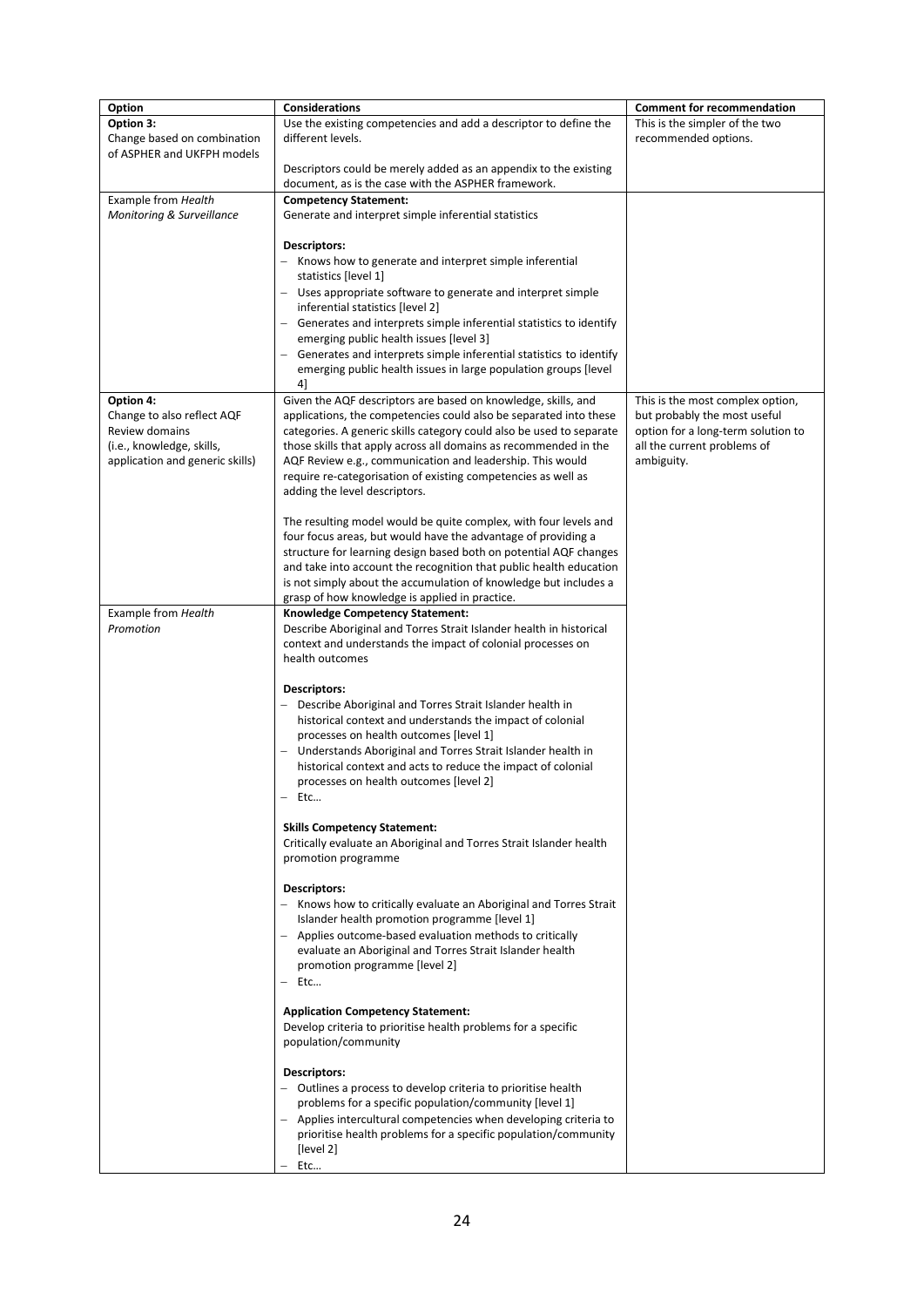| Option | <b>Considerations</b>                                             | <b>Comment for recommendation</b> |
|--------|-------------------------------------------------------------------|-----------------------------------|
|        | <b>Generic Skills Competency Statement:</b>                       |                                   |
|        | Demonstrate a reflexive public health practice for Aboriginal and |                                   |
|        | Torres Strait Islander health contexts                            |                                   |

# <span id="page-27-0"></span>Recommendations

14. The CAPHIA framework is revised based on option 3 or 4 outlined in Table 12.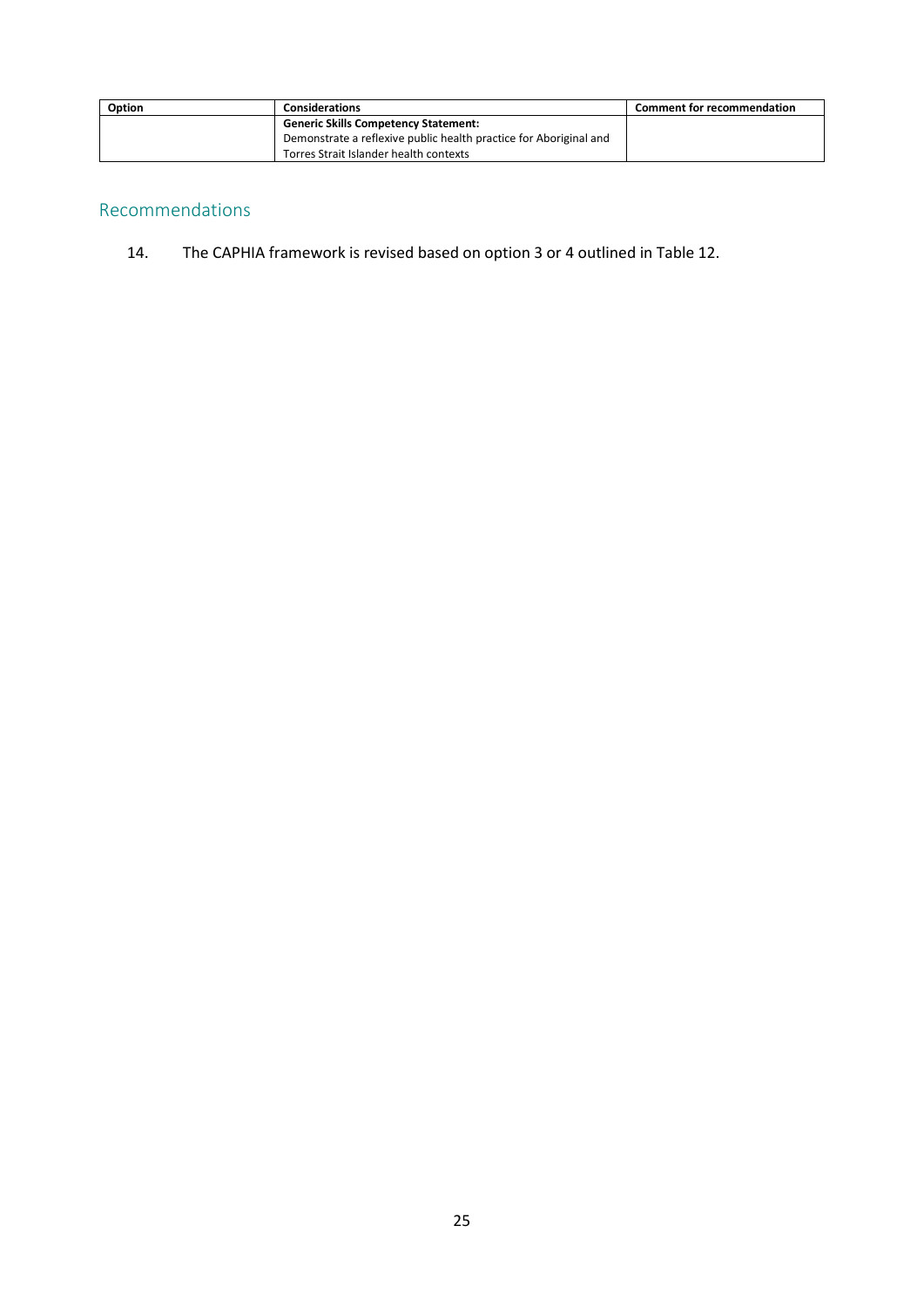# <span id="page-28-0"></span>5. Addressing the Key Content Gaps

As previously outlined, *Systems Thinking*, *Human Rights* and *One-Health* are identified gaps in the current CAPHIA framework. To address this gap, the following draft competency statements are provided for consideration.

## <span id="page-28-1"></span>Systems Thinking

As already noted, *Systems Thinking* is included within the domains of both the ASPHER (8) and CEPH (9) competencies against the *Governance* function. Suggestions for competencies are provided in Table 13.

**Table 13: Suggested competencies for Systems Thinking**

| Elements of  | • Knows the history and development of systems thinking                                                     |
|--------------|-------------------------------------------------------------------------------------------------------------|
| Competencies | • Understands the meaning of systems thinking                                                               |
|              | • Explains public health in terms of a major system                                                         |
| Level 1      | • Knows the history and development of systems thinking                                                     |
|              | • Understands the meaning of systems thinking                                                               |
|              | • Explains public health in terms of a major system                                                         |
| Level 2      | • Knows the history and development of systems thinking and explains how it can be applied in public health |
|              | • Understands the meaning of systems thinking and how to apply it in public health                          |
|              | • Explains how public health works as a complex interactive system                                          |
| Level 3      | • Promotes the value of systems thinking and its application in public health                               |
|              | • Evaluates public health programmes using the principles of systems thinking                               |
|              | • Considers how to address public health problems within a complex interactive system                       |
| Level 4      | • Runs public health programmes using systems thinking in planning and execution                            |
|              | • Designs new public health programmes using the principles of systems thinking                             |
|              | • Addresses wicked public health problems through a collaborative intersectoral approach                    |

## <span id="page-28-2"></span>Human Rights

As stated above, *Human Rights* is included in the GPHC (16) competencies against the *Governance* function. Suggested levels of competencies are provided in Table 14.

**Table 14: Suggested competencies for Human Rights**

| Elements of  | • Knows the history of human rights development, including the protections and threats to them.                          |
|--------------|--------------------------------------------------------------------------------------------------------------------------|
| Competencies | • Understands the basic rights and freedoms which belong to all peoples, regardless of race, religion, or nationality.   |
|              | • Knows where data banks related to human rights are stored.                                                             |
|              | • Knows the local and international laws and agreements which protect human rights.                                      |
| Level 1      | • Knows the history of human rights development, including the protections and threats to them.                          |
|              | • Understands the basic rights and freedoms which belong to all peoples, regardless of race, religion, or nationality.   |
|              | • Knows where data banks related to human rights are stored.                                                             |
|              | • Knows the local and international laws and agreements which protect human rights.                                      |
| Level 2      | • Knows the history of human rights development and identifies the protections and threats to them.                      |
|              | • Promotes basic rights and freedoms which belong to all peoples, regardless of race, religion, or nationality.          |
|              | • Knows where data banks related to human rights are stored, what they contain, and how to access and use them when      |
|              | appropriate.                                                                                                             |
|              | • Knows the local and international laws and agreements which protect human rights and provides examples of when         |
|              | rights have been enacted.                                                                                                |
| Level 3      | • Understands the history of human rights development, protections and threats to human rights, and how they apply in    |
|              | public health protections and provisions for communities.                                                                |
|              | • Knows and names the basic rights and freedoms related to freedom of opinion, access to education, a family and private |
|              | life, and understands individuals do not have these freedoms arbitrarily.                                                |
|              | • Accesses data banks related to human rights are stored and evaluates the reliability of the data.                      |
|              | • Knows how to apply local laws and agreements which protect human rights and understands mechanisms for                 |
|              | international human rights protections.                                                                                  |
| Level 4      | • Applies human rights to the design of protections to eliminate threats to human rights for specific communities.       |
|              | • Contribute to programmes designed to protect human rights and freedoms to improve public health.                       |
|              | • Collects data on infringements to human rights.                                                                        |
|              | • Applies local laws and agreements which protect human rights to advance international human rights protections.        |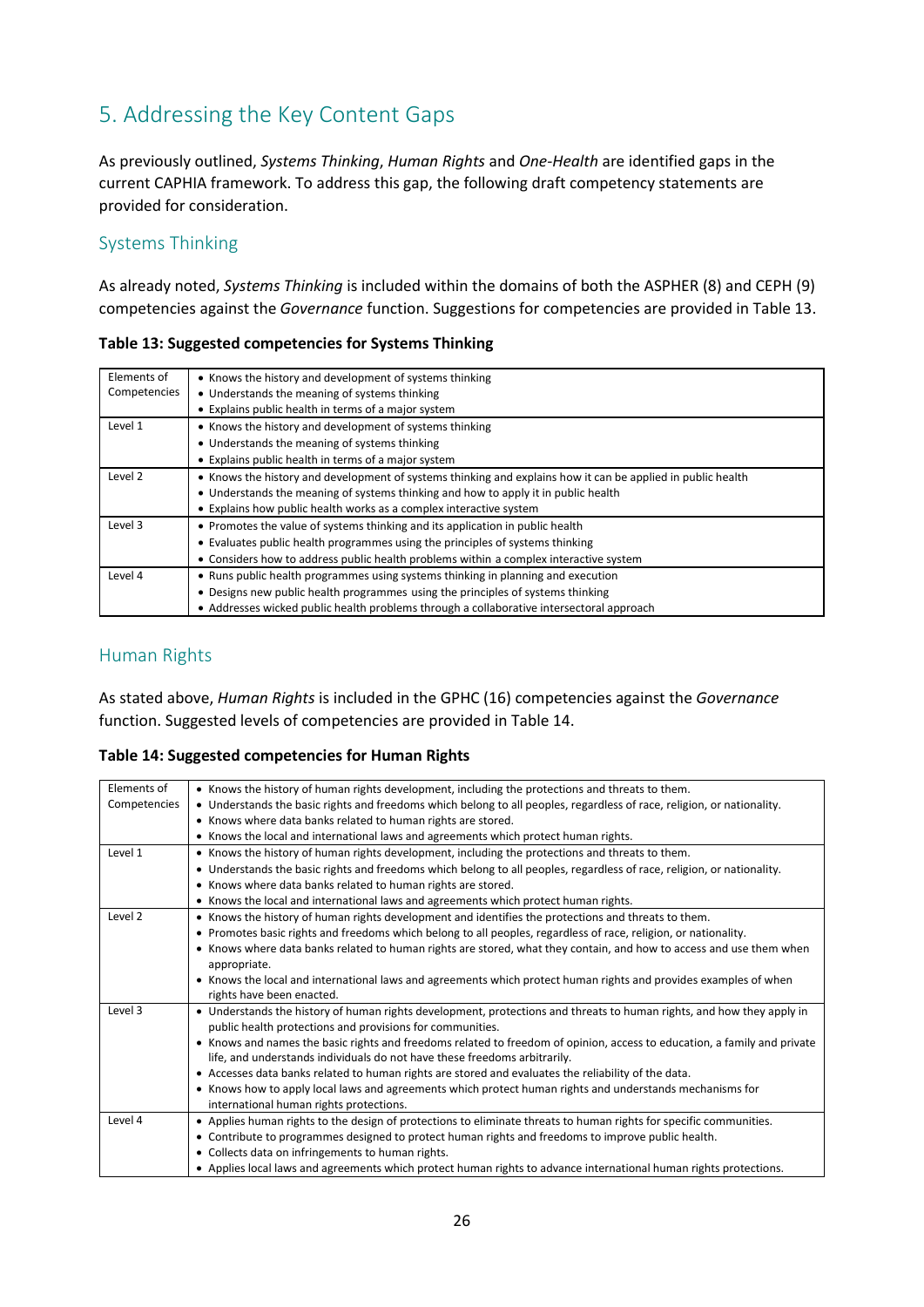# <span id="page-29-0"></span>One-Health

As aforementioned, *One-Health* is included in the ASPHER competencies with competencies mapped predominantly against both the *Protection* and *Prevention* services, but the PET has recommended it be included in the *Health Protection* domain along with environmental health and climate change. Suggested levels of competencies are provided in Table 15.

#### **Table 15: Suggested competencies for One-Health**

| Elements of  | • Understands how environmental health, animal health, and human health intersect in One-Health.                      |
|--------------|-----------------------------------------------------------------------------------------------------------------------|
| Competencies | • Understands how One-Health theories contribute to public health protection.                                         |
|              | • Uses One-Health ideas to communicate the effectiveness of programmes.                                               |
| Level 1      | • Understands how environmental health, animal health, and human health intersect in One-Health.                      |
|              | • Understands how One-Health theories contribute to public health protection.                                         |
|              | • Uses One-Health ideas to communicate the effectiveness of programmes.                                               |
| Level 2      | • Can identify One-Health concepts used in public health strategies for improvements in environmental health, animal  |
|              | health, and human health.                                                                                             |
|              | Understands the theory and science of One-Health and can identify examples of One-Health in action.                   |
|              | Explains how One-Health strategies contribute to the effectiveness of programmes.                                     |
| Level 3      | • Can apply One-Health concepts to evaluate public health strategies for improvements in environmental health, animal |
|              | health, and human health.                                                                                             |
|              | • Uses One-Health theories to design initiatives for public health protection.                                        |
|              | • Applies One-Health strategies to implement health protection programmes.                                            |
| Level 4      | Monitors and evaluates One-Health programmes to improve environmental health, animal health, and human health.<br>٠   |
|              | Proposed evidence-based solutions to One-Health problems.                                                             |
|              | • Runs multifaceted health protection programmes related to One-Health.                                               |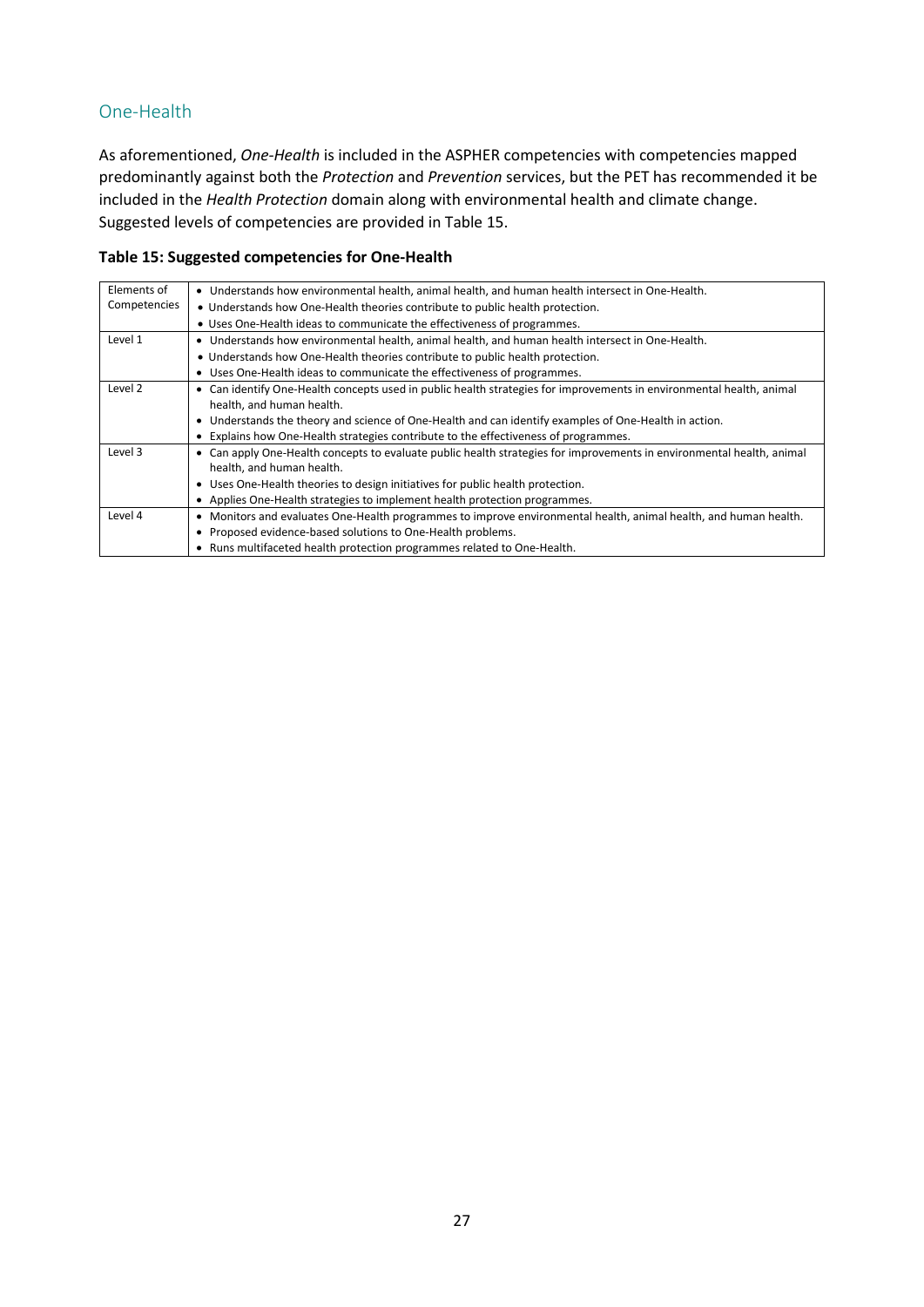# <span id="page-30-0"></span>References

- 1. CAPHIA. Council of Academic Public Health Institutions Australasia Canberra, Australia 2020 [Available from: [http://caphia.com.au/.](http://caphia.com.au/)
- 2. Somerset S, Robinson P, Kelsall H, editors. Foundation Competencies for Public Health Graduates in Australia. 2nd ed. Canberra: Council of Public Health Institutions in Australasia; 2016.
- 3. Genat B, Robinson P, Parker E. Foundation Competencies for Master of Public Health Graduates in Australia. Brisbane: Australian Network of Academic Public Health Institutions; 2009.
- 4. Lomazzi M. A Global Charter for the Public's Health the public health system: role, functions, competencies and education requirements. European Journal of Public Health. 2016;26(2):210-2.
- 5. Coombe L, Severinsen C, Robinson P. Practical competencies for public health education: a global analysis. Int J Public Health. 2020;65(7):1159-67.
- 6. RACP. Public Health Medicine Advanced Training Curriculum. Sydney: Royal Australian College of Physicians, Australasian Faculty of Public Health Medicine; 2017.
- 7. UKFPH. Public Health Speciality Training Curriculum. London: Faculty of Public Health; 2015.
- 8. WHO-ASPHER. WHO-ASPHER Competency Framework for the Public Health Workforce in the European Region. Copenhagen, Denmark: WHO Regional Office for Europe; 2020.
- 9. CEPH. Accreditation criteria—Schools of Public Health and Public Health Programs. Silver Springs: Council on Education for Public Health; 2016.
- 10. Bennett CM, Lilley K, Yeatman H, Parker E, Geelhoed E, Hanna EG, et al. Paving Pathways: shaping the Public Health workforce through tertiary education.(Commentary). Australia and New Zealand Health Policy. 2010;7:2.
- 11. Evashwick CJ. Educating the public health workforce. Frontiers in public health. 2013;1:20.
- 12. Australian Qualifications Framework Council. Australian Qualifications Framework, Second Edition January 2013. South Australia: Australian Qualifications Framework Council; 2013.
- 13. PHANZ. Generic Competencies for Public Health in Aotearoa—New Zealand. Wellington: Public Health Association of New Zealand; 2007.
- 14. Lee V, Allen C, Robinson P, Jessen J, Angus L, McLachlan E, et al. National Aboriginal and Torres Strait Islander Public Health Curriculum Framework. Second ed. Canberra: Public Health Indigenous Leadership in Education Network; 2017.
- 15. Laaser U. The Global Public Health Curriculum—revised shortlist of specific global health competencies. SEEJPH. 2018.
- 16. PHAC. Core Competencies for Public Health in Canada (Release 1.0). Ottawa: Public Health Agency of Canada/Agence de la Sante; 2008.
- 17. New Zealand Qualifications Authority. The New Zealand Qualifications Framework. Aotearoa, New Zealand: New Zealand Government; 2016.
- 18. Deardorff DK, editor. The SAGE Handbook of Intercultural Competence. California: SAGE Publications, Inc; 2009.
- 19. Coombe L, Lee V, Robinson P. Educating for Indigenous public health competence how do we stack up in Australia? Aust N Z J Public Health. 2019;43(2):143-8.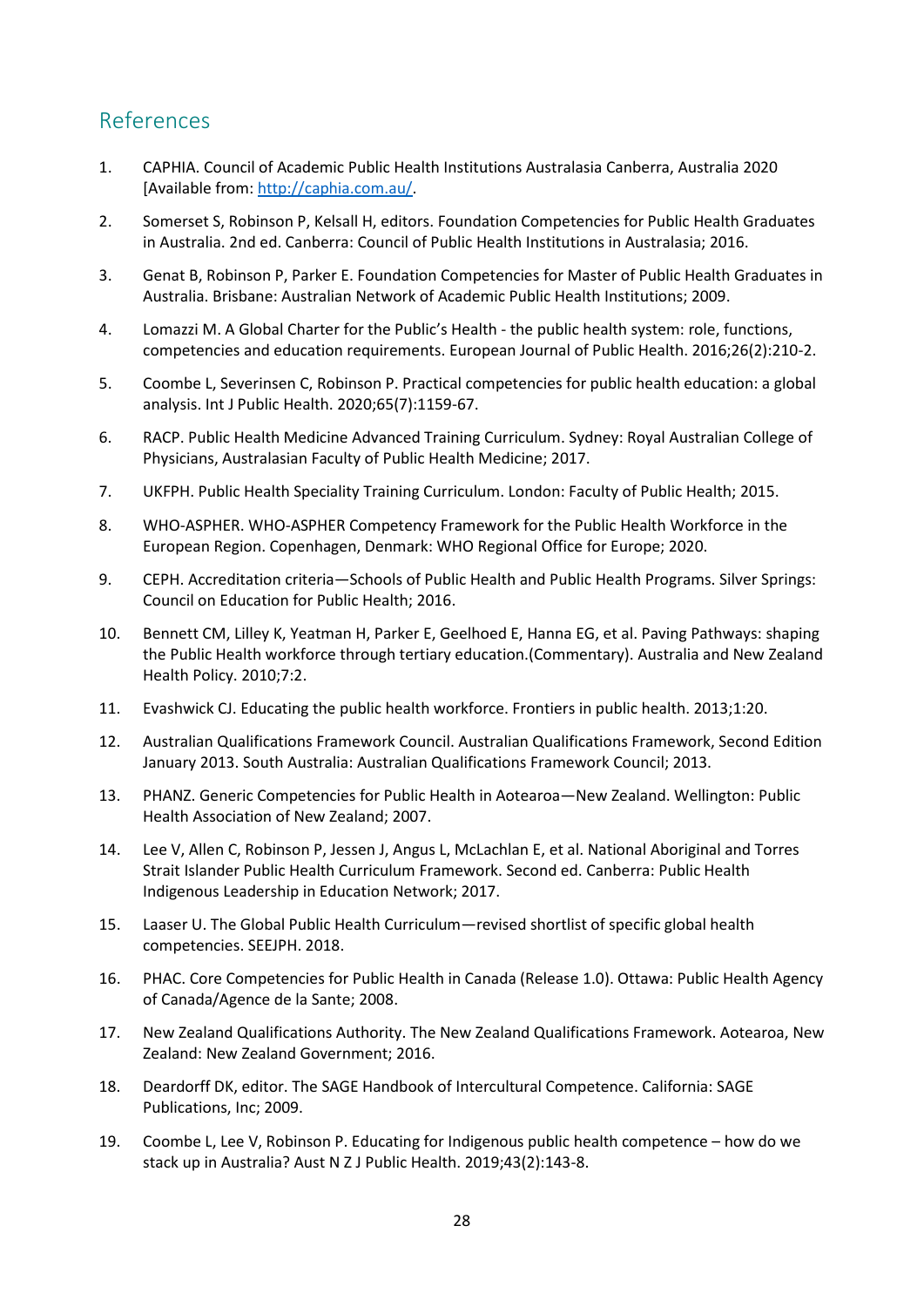- 20. Bloom BS, Engelhart MD, Furst EJ, Hill WH, Krathwohl DR. Taxonomy of educational objectives: The classification of educational goals. New York: David McKay Company; 1956.
- 21. Noonan P, Blagaich A, Kift S, Lilly M, Loble L, More E, et al. Review of the Australian Qualifications Framework Final Report 2019. Canberra: Australian Government; 2019.
- 22. Anderson L, Krathwohl DA. Taxonomy for learning, teaching and assessing: A revision of Bloom's Taxonomy of Educational Objectives. New York: Longman; 2001.
- 23. Centre for Teaching Excellence. Bloom's Taxonomy Learning Activities and Assessments. Canada: University of Waterloo; [30 Oct 2021].
- 24. Peña A. The Dreyfus model of clinical problem-solving skills acquisition: a critical perspective. Med Educ Online. 2010;15.
- 25. Dreyfus SE. The five-stage model of adult skills acquisition. Bull Sci Technol Soc. 2004;24:77–81.
- 26. Miller GE. The assessment of clinical skills/ competence/ performance. Acad Med. 1990;65:S63–7.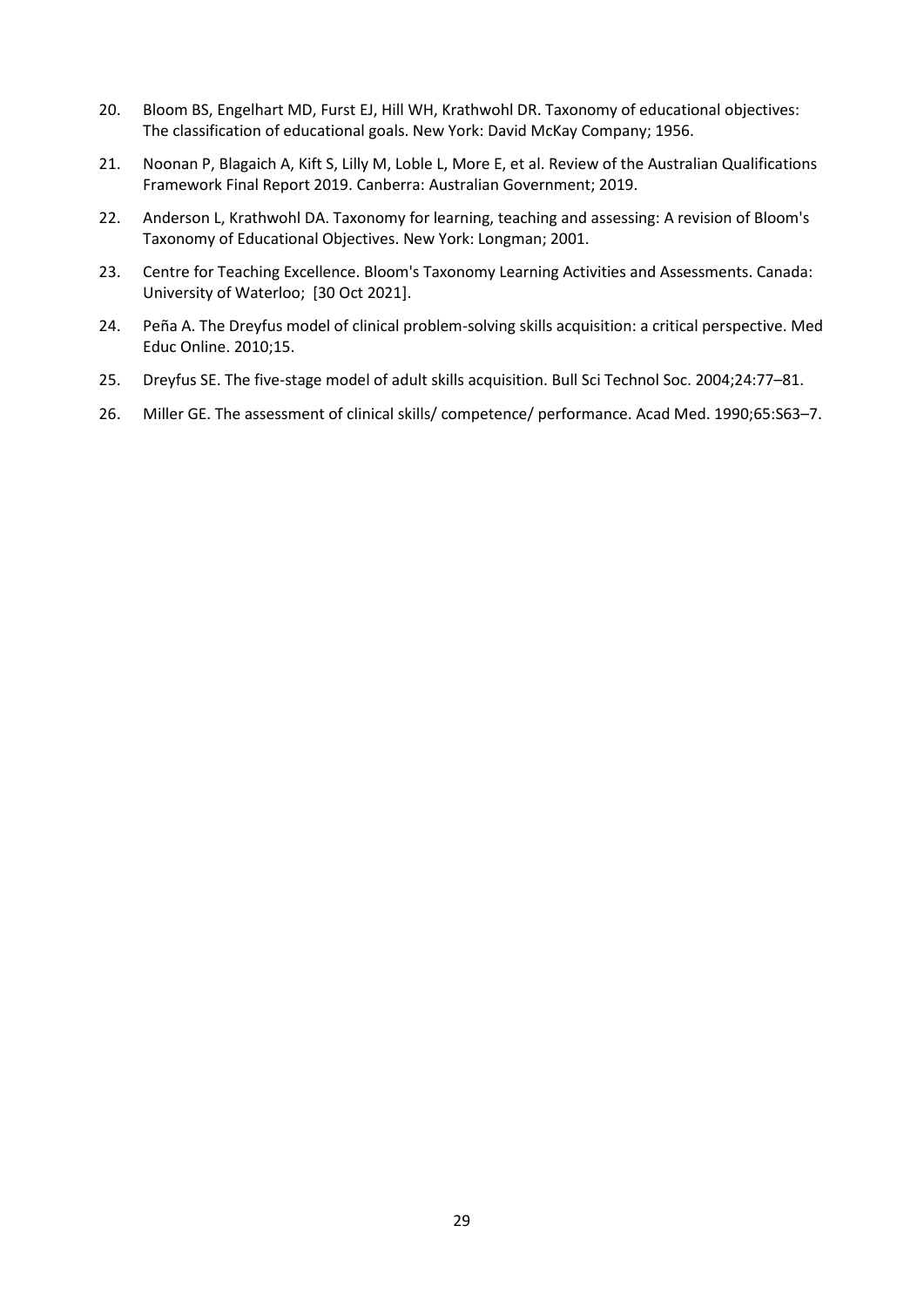# Appendices

# Appendix 1: Mapping competency domains against the Global Charter elements

<span id="page-32-1"></span><span id="page-32-0"></span>

| <b>Global Charter</b>                                                                                                                                                                                                                                    | CAPHIA (2)                                                                                                           | <b>PHANZ (13)</b>                                                                                                     | <b>ASPHER (8)</b>                                                                                                                                                     | Canada (16)                                                                                   | <b>CEPH (9)</b><br><b>MPH</b>                                                                                                                                                           | Global PH (15)                                                                                                                                                                                                                                                                   | <b>RACP (6)</b>                                                                                                                                                                                | <b>UKFPH (7)</b>                                                                                                                                                                                                                         |
|----------------------------------------------------------------------------------------------------------------------------------------------------------------------------------------------------------------------------------------------------------|----------------------------------------------------------------------------------------------------------------------|-----------------------------------------------------------------------------------------------------------------------|-----------------------------------------------------------------------------------------------------------------------------------------------------------------------|-----------------------------------------------------------------------------------------------|-----------------------------------------------------------------------------------------------------------------------------------------------------------------------------------------|----------------------------------------------------------------------------------------------------------------------------------------------------------------------------------------------------------------------------------------------------------------------------------|------------------------------------------------------------------------------------------------------------------------------------------------------------------------------------------------|------------------------------------------------------------------------------------------------------------------------------------------------------------------------------------------------------------------------------------------|
|                                                                                                                                                                                                                                                          |                                                                                                                      |                                                                                                                       |                                                                                                                                                                       |                                                                                               | <b>DrPH</b>                                                                                                                                                                             |                                                                                                                                                                                                                                                                                  |                                                                                                                                                                                                |                                                                                                                                                                                                                                          |
| Governance: public<br>health legislation;<br>health and cross-<br>sector policy; strategy;<br>financing;<br>organisation;<br>assurance:<br>transparency,<br>accountability and<br>audit.                                                                 | Health Policy,<br>Planning &<br>Management                                                                           | <b>Health Systems</b><br>Policy, Legislation,<br>& Regulation<br>Planning &<br>Administration<br>Te Tiriti O Waitangi | Law, Policies &<br><b>Ethics</b><br>Leadership &<br><b>Systems Thinking</b><br>Governance &<br>Resource<br>Management<br>Organizational<br>Literacy &<br>Adaptability | Policy & Programme<br>Planning.<br>Implementation &<br>Evaluation                             | Public Health &<br><b>Health Care</b><br>Systems<br><b>Policy In Public</b><br>Health<br><b>Systems Thinking</b><br>Leadership.<br>Management &<br>Governance<br>Policy &<br>Programmes | MDG & SDG<br><b>Global Financial</b><br>Crisis & Health<br><b>Global Governance</b><br>of Population<br>Health & Wellbeing<br>Civil Society<br>Organisation in<br>Health<br>Global Health Law<br>Human Rights &<br>Health<br><b>Global Financial</b><br>Management for<br>Health | <b>Policy Analysis,</b><br>Development and<br>Planning<br>Development And<br>Operation<br>Organisational<br>Management                                                                         | Policy & Strategy<br>Development &<br>Implementation                                                                                                                                                                                     |
| Information:<br>surveillance,<br>monitoring and<br>evaluation; monitoring<br>of health<br>determinants;<br>research and<br>evidence; risk and<br>innovation;<br>dissemination and<br>uptake.                                                             | <b>Health Monitoring</b><br>& Surveillance<br>Evidence-Based<br>Professional<br><b>Population Health</b><br>Practice | <b>Public Health</b><br>Science<br><b>Research And</b><br>Evaluation                                                  | Science & Practice                                                                                                                                                    | Assessment &<br>Analysis<br>Policy & Programme<br>Planning,<br>Implementation &<br>Evaluation | Evidence-Based<br>Approaches to<br><b>Public Health</b><br>Data & Analysis                                                                                                              | Demographic<br>Challenges<br><b>Burden Of Disease</b>                                                                                                                                                                                                                            | <b>Public Health</b><br>Information and<br><b>Critical Appraisal</b><br><b>Public Health</b><br>Research and<br>Teaching<br>Health Care and<br><b>Public Health</b><br>Programme<br>Evaluation | Use Of Public<br>Health Intelligence<br>to Survey & Assess<br>A Population's<br>Health & Wellbeing<br>Assessing The<br>Evidence of<br>Effectiveness of<br>Interventions,<br>Programmes &<br><b>Services</b><br>Academic Public<br>Health |
| Advocacy: leadership<br>and ethics; health<br>equity; social-<br>mobilization and<br>solidarity; education<br>of the public; people-<br>centred approach;<br>voluntary community<br>sector engagement;<br>communications;<br>sustainable<br>development. | Evidence-Based<br>Professional<br>Population Health<br>Practice                                                      | Communication<br>Leadership.<br>Teamwork &<br>Professional Liaison<br>Advocacy                                        | Law, Policies &<br><b>Ethics</b><br>Collaboration &<br>Partnerships<br>Communication,<br><b>Culture &amp; Advocacy</b>                                                | Partnerships,<br>Collaboration &<br>Advocacy<br>Communication<br>Leadership                   | Leadership<br>Communication<br>Leadership.<br>Management &<br>Governance                                                                                                                | Public Health<br>Leadership in A<br><b>Globalised World</b><br><b>Public Health Ethics</b>                                                                                                                                                                                       | Communication,<br>Leadership and<br>Teamwork<br>Advocacy                                                                                                                                       | Strategic<br>Leadership &<br>Collaborative<br>Working for Health                                                                                                                                                                         |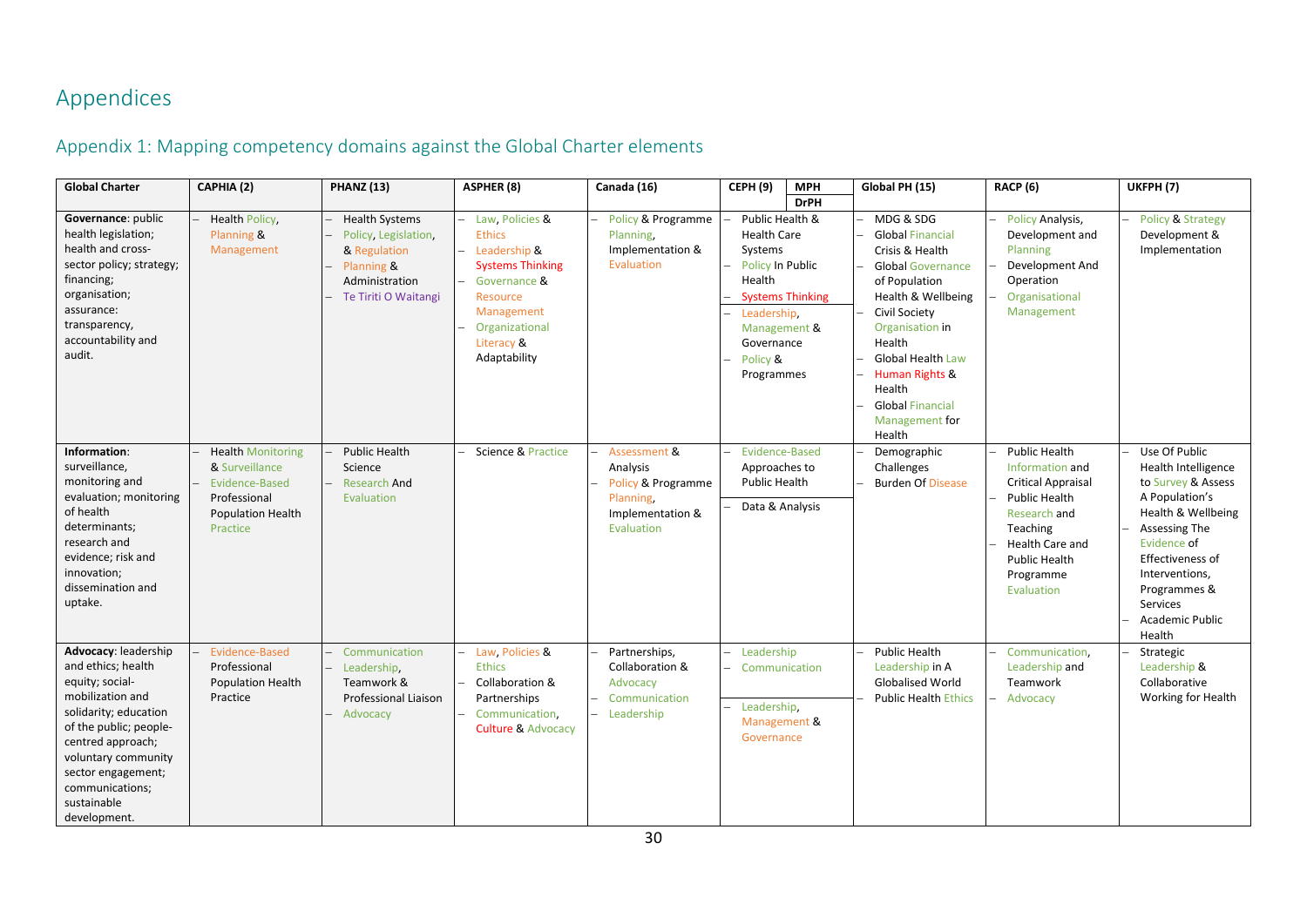| <b>Global Charter</b>                                                                                                                                                                                                                                                             | CAPHIA (2)                                       | <b>PHANZ (13)</b>                                                                                                                                                           | <b>ASPHER (8)</b>                                                                                                | Canada (16)                  | CFPH(9)<br><b>MPH</b>                                                                              | Global PH (15)                                                                                                                                        | RACP (6)                                                                                                                                                                                                                                                                                                                      | UKFPH <sub>(7)</sub>                                                                                                                    |
|-----------------------------------------------------------------------------------------------------------------------------------------------------------------------------------------------------------------------------------------------------------------------------------|--------------------------------------------------|-----------------------------------------------------------------------------------------------------------------------------------------------------------------------------|------------------------------------------------------------------------------------------------------------------|------------------------------|----------------------------------------------------------------------------------------------------|-------------------------------------------------------------------------------------------------------------------------------------------------------|-------------------------------------------------------------------------------------------------------------------------------------------------------------------------------------------------------------------------------------------------------------------------------------------------------------------------------|-----------------------------------------------------------------------------------------------------------------------------------------|
|                                                                                                                                                                                                                                                                                   |                                                  |                                                                                                                                                                             |                                                                                                                  |                              | <b>DrPH</b>                                                                                        |                                                                                                                                                       |                                                                                                                                                                                                                                                                                                                               |                                                                                                                                         |
| Capacity: workforce<br>development for<br>public health, health<br>workers and wider<br>workforce; workforce<br>planning: numbers,<br>resources,<br>infrastructure;<br>standards, curriculum,<br>accreditation;<br>capabilities, teaching<br>and training.                        | <b>Health Policy</b><br>Planning &<br>Management | <b>Working Across &amp;</b><br>Understanding<br><b>Cultures</b><br>Te Tiriti O Waitangi<br>Professional<br>Development &<br>Self-Management<br>Planning &<br>Administration | Governance &<br>Resource<br>Management<br>Professional<br>Development &<br><b>Reflective Ethical</b><br>Practice | Diversity &<br>Inclusiveness | Interprofessional<br>Practice<br>Policy &<br>Programmes<br>Education &<br>Workforce<br>Development | <b>Global Public Health</b><br>Workforce<br>Education &<br>Training of<br>Professionals for<br><b>Global Public Health</b><br><b>Blended Learning</b> | Professional<br>Development &<br>Self-Management<br><b>Universal Cultural</b><br>Competencies<br>Public Health<br>Research &<br><b>Teaching</b><br>Development &<br>Operation                                                                                                                                                 | Professional<br>Personal & Ethical<br>Development<br>Integration and<br>Application of<br>Competences for<br><b>Consultant Practice</b> |
| <b>Protection:</b><br>international health<br>regulation and co-<br>ordination; health<br>impact assessment;<br>communicable disease<br>control; emergency<br>preparedness;<br>occupational health;<br>environmental health;<br>climate change and<br>sustainability.             | <b>Health Protection</b>                         | <b>Health Systems</b><br>Policy, Legislation &<br>Regulation                                                                                                                | One-Health &<br><b>Health Security</b>                                                                           | <b>NA</b>                    | Public Health &<br><b>Health Care</b><br>Systems<br><b>NA</b>                                      | Environmental<br>Health<br><b>Disaster</b><br>Preparedness<br><b>Global Migration &amp;</b><br><b>Migrant Health</b>                                  | Máori & Pacific<br><b>Islander Health</b><br><b>Aboriginal &amp; Torres</b><br><b>Strait Islander</b><br>Health<br><b>Ethnic Minority</b><br><b>Health</b><br><b>Health Protection &amp;</b><br><b>Risk Management</b>                                                                                                        | <b>Health Protection</b>                                                                                                                |
| Prevention: primary<br>prevention:<br>vaccination; secondary<br>prevention: screening;<br>tertiary prevention:<br>evidence-based,<br>community-based,<br>integrated, person-<br>centred quality<br>healthcare and<br>rehabilitation;<br>healthcare<br>management and<br>planning. | <b>Disease Prevention</b><br>& Control           | <b>Community Health</b><br>Development                                                                                                                                      | One-Health &<br><b>Health Security</b>                                                                           | <b>NA</b>                    | Public Health &<br><b>Health Care</b><br>Systems<br>Leadership.<br>Management &<br>Governance      | <b>Structural &amp; Social</b><br>Violence<br>Universal Health<br>Coverage<br><b>Health Programme</b><br>Management                                   | Máori & Pacific<br><b>Islander Health</b><br><b>Aboriginal &amp; Torres</b><br><b>Strait Islander</b><br><b>Health</b><br><b>Ethnic Minority</b><br><b>Health</b><br>Organisational<br>Management<br><b>Infectious Disease</b><br>Prevention &<br>Control<br>Chronic Disease.<br>Mental Illness &<br><b>Injury Prevention</b> | <b>Health &amp; Care</b><br>Public Health                                                                                               |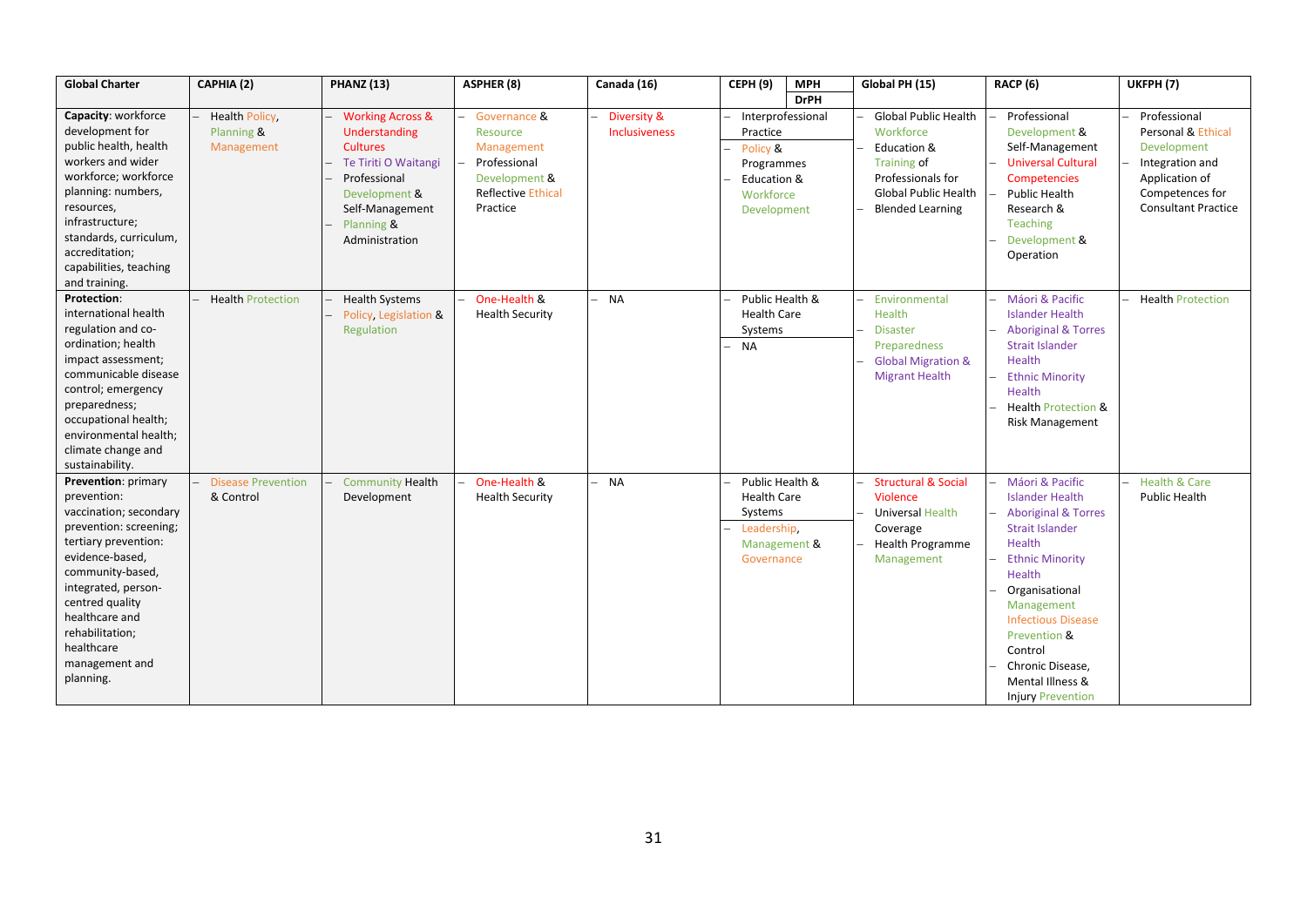| <b>Global Charter</b>                                                                                                                                                                                                                                            | CAPHIA (2)              | <b>PHANZ (13)</b>                      | <b>ASPHER (8)</b>       | Canada (16) | <b>CEPH (9)</b>                                                                                                    | <b>MPH</b>  | Global PH (15)                                                                                              | <b>RACP (6)</b>                                                                                                                                                                                                                       | UKFPH(7)                                                                      |
|------------------------------------------------------------------------------------------------------------------------------------------------------------------------------------------------------------------------------------------------------------------|-------------------------|----------------------------------------|-------------------------|-------------|--------------------------------------------------------------------------------------------------------------------|-------------|-------------------------------------------------------------------------------------------------------------|---------------------------------------------------------------------------------------------------------------------------------------------------------------------------------------------------------------------------------------|-------------------------------------------------------------------------------|
|                                                                                                                                                                                                                                                                  |                         |                                        |                         |             |                                                                                                                    | <b>DrPH</b> |                                                                                                             |                                                                                                                                                                                                                                       |                                                                               |
| <b>Promotion:</b><br>inequalities;<br>environmental<br>determinants; social<br>and economic<br>determinants;<br>resilience; behaviour<br>and health literacy;<br>life-course; healthy<br>settings.                                                               | <b>Health Promotion</b> | <b>Community Health</b><br>Development | <b>Promoting Health</b> | <b>NA</b>   | $-$ Planning &<br>Management to<br><b>Promote Health</b><br>Public Health &<br><b>Health Care</b><br>Systems<br>NA |             | <b>Social Determinants</b><br>of Health &<br><b>Inequalities</b><br>- Gender & Health<br>Health & Wellbeing | Máori & Pacific<br>$\overline{\phantom{0}}$<br>Islander Health<br><b>Aboriginal &amp; Torres</b><br><b>Strait Islander</b><br>Health<br><b>Ethnic Minority</b><br>Health<br><b>Health Promotion &amp;</b><br>Community<br>Development | Health<br>Improvement,<br>Determinants of<br>Health & Health<br>Communication |
| Legend: Green = term maps directly to indicated Global Charter element; Orange = term maps directly to an alternate Global Charter element; Red = emerging area of practice not currently included in the Global Charter; Purp<br>specified priority populations |                         |                                        |                         |             |                                                                                                                    |             |                                                                                                             |                                                                                                                                                                                                                                       |                                                                               |
|                                                                                                                                                                                                                                                                  |                         |                                        |                         |             |                                                                                                                    |             |                                                                                                             |                                                                                                                                                                                                                                       |                                                                               |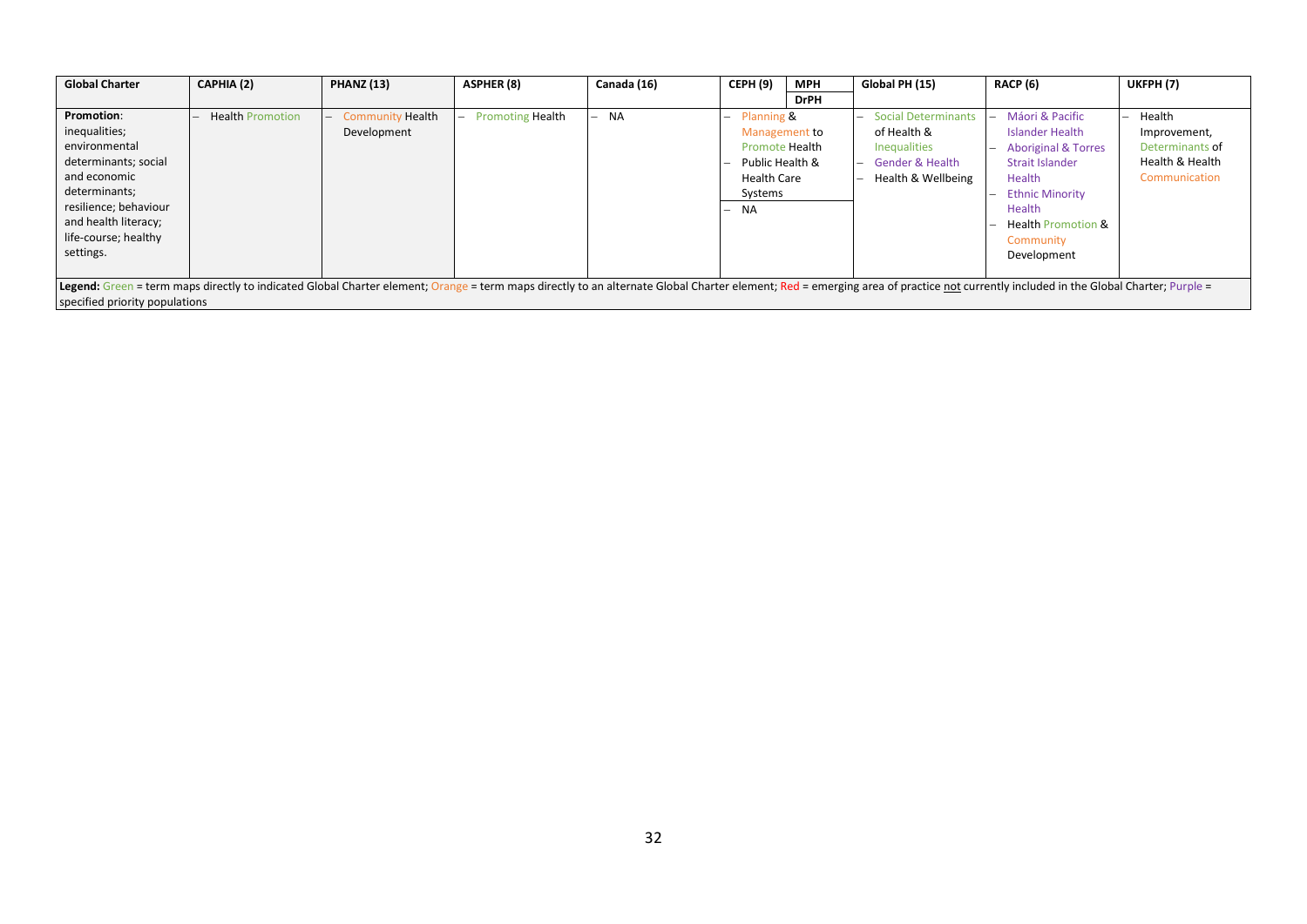<span id="page-35-0"></span>

| <b>CAPHIA</b>                        | No. | <b>ASPHER</b>                            | No.                 | <b>RACP</b>                                  | No.            | <b>UKFPHA</b>                              | No.                     |
|--------------------------------------|-----|------------------------------------------|---------------------|----------------------------------------------|----------------|--------------------------------------------|-------------------------|
|                                      |     | - Organizational literacy & adaptability | 1                   | - Aboriginal & Torres Strait Islander Health | $\overline{2}$ | - Academic public health                   | $\overline{2}$          |
|                                      |     | $-$ Promoting health                     | $\overline{2}$      | - Ethnic Minority Health                     | $\mathbf{1}$   | - Use of public health intelligence to     | 5                       |
|                                      |     | - One-Health & health security           | $\overline{4}$      | - Public Health Research & Teaching          | $\overline{2}$ | survey & assess a population's health &    |                         |
|                                      |     | - Science & practice                     | $\overline{7}$      | - Public Health Information & Critical       | 5              | wellbeing                                  |                         |
|                                      |     |                                          |                     | Appraisal                                    |                |                                            |                         |
| Health Monitoring & Surveillance     | 15  | <b>Total</b>                             | 14                  |                                              | 10             |                                            | 7                       |
|                                      |     | - Promoting health                       | $\mathbf{1}$        | - Health Protection & Risk Management        | $\overline{2}$ | - Health Protection                        | $\overline{\mathbf{3}}$ |
|                                      |     | - Law, policy & ethics                   | $\mathbf{1}$        | - Public Health Research & Teaching          | $\mathbf{1}$   | - Health & Care Public Health              | $\mathbf{1}$            |
|                                      |     | - One-Health & health security           | 6                   | - Infectious Disease Prevention &            | 5              | - Health Improvement, Determinants of      | $\mathbf{1}$            |
|                                      |     | - Communication, culture &               | $\mathbf{1}$        | Control                                      |                | Health, & Health Communication             |                         |
|                                      |     | advocacy                                 |                     | - Chronic Disease, Mental Illness & Injury   | 6              | - Assessing the evidence of effectiveness  | $\mathbf{1}$            |
|                                      |     |                                          |                     | Prevention                                   |                | of interventions, programmes & services    |                         |
|                                      |     |                                          |                     | - Public Health Information & Critical       | $\mathbf{1}$   | intended to improve the health or          |                         |
|                                      |     |                                          |                     | Appraisal                                    |                | wellbeing of individuals or populations    |                         |
| Disease Prevention & Control         | 13  | <b>Total</b>                             | 9                   |                                              | 15             |                                            | 6                       |
|                                      |     | - Law, policy & ethics                   | $\overline{2}$      | - Health Protection & Risk Management        | 9              | - Health Protection                        | $\overline{7}$          |
|                                      |     | - One-Health & health security           | $\overline{7}$      | - Professional Development & Self-           | $\overline{2}$ | - Health Improvement, Determinants of      | $\mathbf{1}$            |
|                                      |     | - Communication, culture &               | $\overline{2}$      | Management                                   |                | Health, & Health Communication             |                         |
|                                      |     | advocacy                                 |                     | - Public Health Information & Critical       | $\overline{2}$ | - Use of public health intelligence to     | 1                       |
|                                      |     |                                          |                     | Appraisal                                    |                | survey & assess a population's health &    |                         |
|                                      |     |                                          |                     |                                              |                | wellbeing                                  |                         |
| <b>Health Protection</b>             | 18  | <b>Total</b>                             | 11                  |                                              | 13             |                                            | 9                       |
|                                      |     | - Communication, culture & advocacy      | $\overline{2}$      | - Communication, Leadership &                | $\mathbf{1}$   | - Health Improvement, Determinants of      | 6                       |
|                                      |     | - Law, policy & ethics                   | $\mathbf{1}$        | Teamwork                                     |                | Health, & Health Communication             |                         |
|                                      |     | - Promoting health                       | $\overline{7}$      | - Policy Analysis, Development &             |                | - Integration & Application of             | $\mathbf{1}$            |
|                                      |     | - Science & practice                     | $\mathbf{1}$        | Planning                                     | $\overline{2}$ | <b>Competences for Consultant Practice</b> |                         |
|                                      |     |                                          |                     | - Health Promotion & Community               | 6              | - Use of public health intelligence to     | $\mathbf{1}$            |
|                                      |     |                                          |                     | Development                                  |                | survey & assess a population's health &    |                         |
|                                      |     |                                          |                     |                                              |                | wellbeing                                  |                         |
| <b>Health Promotion</b>              | 16  | <b>Total</b>                             | 11                  |                                              | 9              |                                            | 8                       |
|                                      |     | - Science & practice                     | $\overline{4}$      | - Organisational Management                  | $\overline{7}$ | - Assessing the evidence of effectiveness  | $\mathbf{1}$            |
|                                      |     | - Promoting health                       | $\overline{2}$<br>6 | - Universal Cultural Competencies            | $\mathbf{1}$   | of interventions, programmes & services    |                         |
|                                      |     | - Law, policy & ethics                   |                     | - Development & Operation                    | 8              | intended to improve the health or          |                         |
|                                      |     | - One-Health & health security           | $\mathbf{3}$        | - Advocacy                                   | $\mathbf 1$    | wellbeing of individuals or populations    |                         |
|                                      |     | - Communication, culture & advocacy      | $\overline{4}$      | - Policy Analysis, Development & Planning    | 6              | - Health & Care Public Health              | 5                       |
|                                      |     | - Governance & resource management       | 10                  | - Health Care & Public Health Programme      | $\overline{2}$ | - Policy & strategy development &          | $\overline{7}$          |
|                                      |     | - Collaboration & partnerships           | 6                   | Evaluation                                   |                | implementation                             |                         |
|                                      |     | - Organizational literacy & adaptability | $\overline{2}$      | - Public Health Information & Critical       | $\mathbf{1}$   | - Integration & Application of             | $\overline{2}$          |
|                                      |     |                                          |                     | Appraisal                                    |                | <b>Competences for Consultant Practice</b> |                         |
|                                      |     |                                          |                     | - Communication, Leadership &                | $\overline{2}$ | - Health Improvement, Determinants of      | $\mathbf{1}$            |
|                                      |     |                                          |                     | Teamwork                                     |                | Health & Health Communication              |                         |
|                                      |     |                                          |                     |                                              |                | - Strategic leadership & collaborative     | 3                       |
|                                      |     |                                          | 37                  |                                              | 28             | working for health                         |                         |
| Health Policy, Planning & Management | 22  | <b>Total</b>                             |                     |                                              |                |                                            | 19                      |

# Appendix 2a: Number of competencies comparable to CAPHIA competencies by domains (ASPHER, RACP, UKFPH)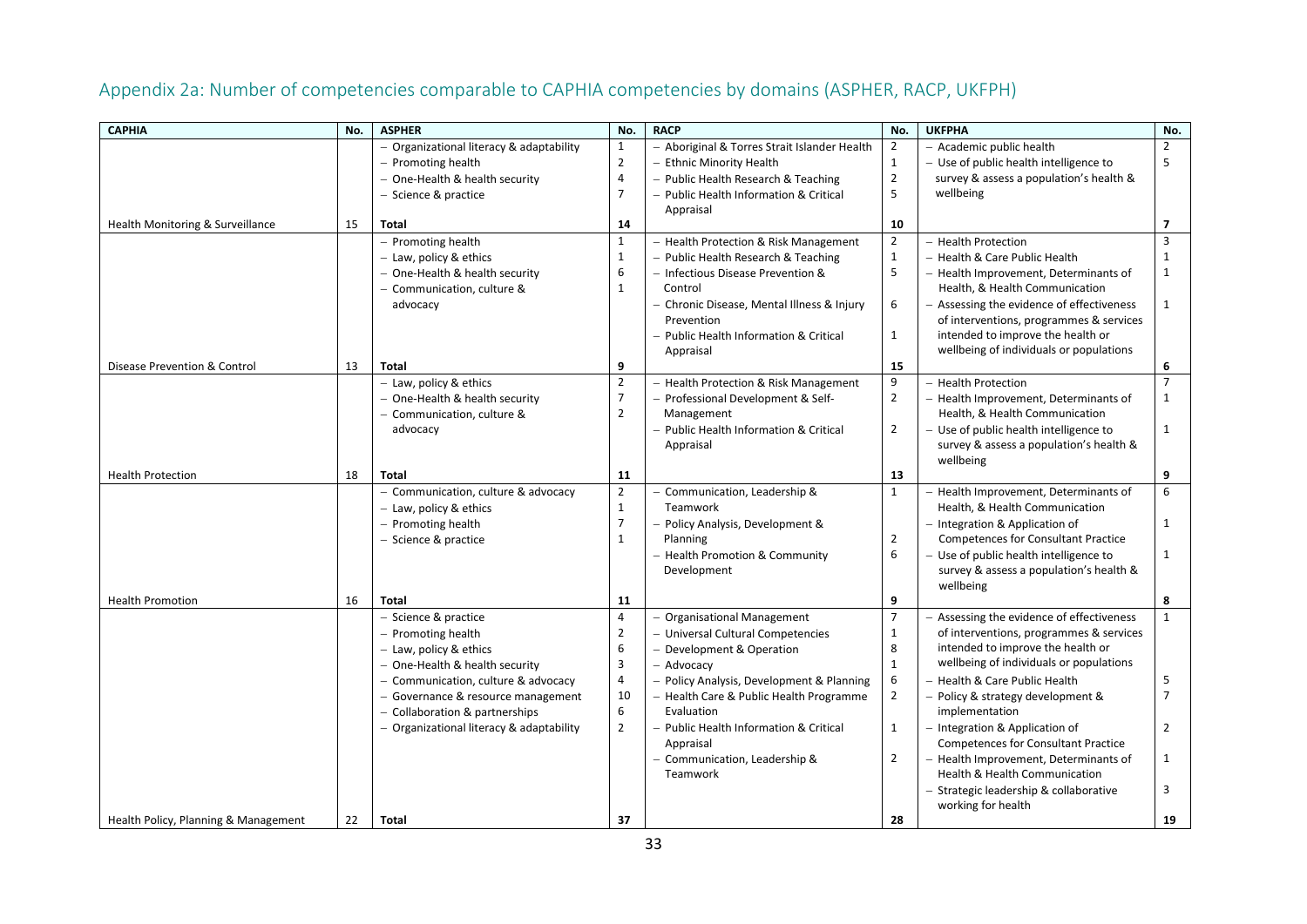| <b>CAPHIA</b>                          | No. | <b>ASPHER</b>                            | No.            | <b>RACP</b>                             | No.            | <b>UKFPHA</b>                              | No. |
|----------------------------------------|-----|------------------------------------------|----------------|-----------------------------------------|----------------|--------------------------------------------|-----|
|                                        |     | - Science & practice                     | $\overline{2}$ | - Public Health Research & Teaching     | 5              | - Health Protection                        |     |
|                                        |     | - Law, policy & ethics                   | 3              | - Advocacv                              | 1              | - Health & Care Public Health              |     |
|                                        |     | $-$ Leadership & systems thinking        | 6              | - Universal Cultural Competencies       | 6              | - Academic public health                   |     |
|                                        |     | - Collaboration & partnerships           | $\mathbf{1}$   | - Ethnic Minority Health                |                | - Strategic leadership & collaborative     |     |
|                                        |     | - Communication, culture &               | 3              | - Aboriginal & Torres Strait Islander   | 1              | working for health                         |     |
|                                        |     | advocacy                                 |                | Health                                  |                | - Professional personal & ethical          | 6   |
|                                        |     | - Professional development &             | 3              | Public Health Information & Critical    | 5              | development                                |     |
|                                        |     | reflective ethical practice              |                | Appraisal                               |                | - Use of public health intelligence to     |     |
|                                        |     | - Organizational literacy & adaptability | 1              | - Health Care & Public Health Programme | $\overline{2}$ | survey & assess a population's health &    |     |
|                                        |     |                                          |                | Evaluation                              |                | wellbeing                                  |     |
|                                        |     |                                          |                | Professional Development & Self-        | 2              | - Integration & Application of             |     |
|                                        |     |                                          |                | Management                              |                | <b>Competences for Consultant Practice</b> |     |
|                                        |     |                                          |                | Communication, Leadership &             | 3              | - Assessing the evidence of effectiveness  | 5   |
|                                        |     |                                          |                | Teamwork                                |                | of interventions, programmes & services    |     |
|                                        |     |                                          |                | Policy Analysis, Development & Planning | 1              | intended to improve the health or          |     |
| Evidence-based Professional Population |     |                                          |                |                                         |                | wellbeing of individuals or populations    |     |
| <b>Health Practice</b>                 | 23  | <b>Total</b>                             | 19             |                                         | 27             |                                            | 31  |
|                                        |     | - Communication, culture & advocacy      | $\mathbf{1}$   | - Professional Development & Self-      | 6              | - Strategic leadership & collaborative     | 5   |
|                                        |     |                                          |                | Management                              |                | working for health                         |     |
|                                        |     | - Professional development & reflective  | $\overline{4}$ | Communication, Leadership &<br>Teamwork | 4              | - Professional personal & ethical          |     |
|                                        |     | ethical practice                         |                |                                         |                | development                                |     |
|                                        |     | - Organizational literacy &              | 6              | - Máori & Pacific Islander Health       | 3              | - Integration & Application of             |     |
|                                        |     | adaptability                             | 3              | - Public Health Research & Teaching     | $\overline{2}$ | <b>Competences for Consultant Practice</b> |     |
|                                        |     | $-$ Leadership & systems thinking        |                | – Advocacv                              | 1              | - Health Protection                        |     |
|                                        |     |                                          |                | - Development & Operation               | 1              | - Health & Care Public Health              |     |
|                                        |     |                                          |                |                                         |                | - Academic public health                   |     |
| Competencies that didn't map           |     | Total                                    | 14             |                                         | 17             |                                            | 15  |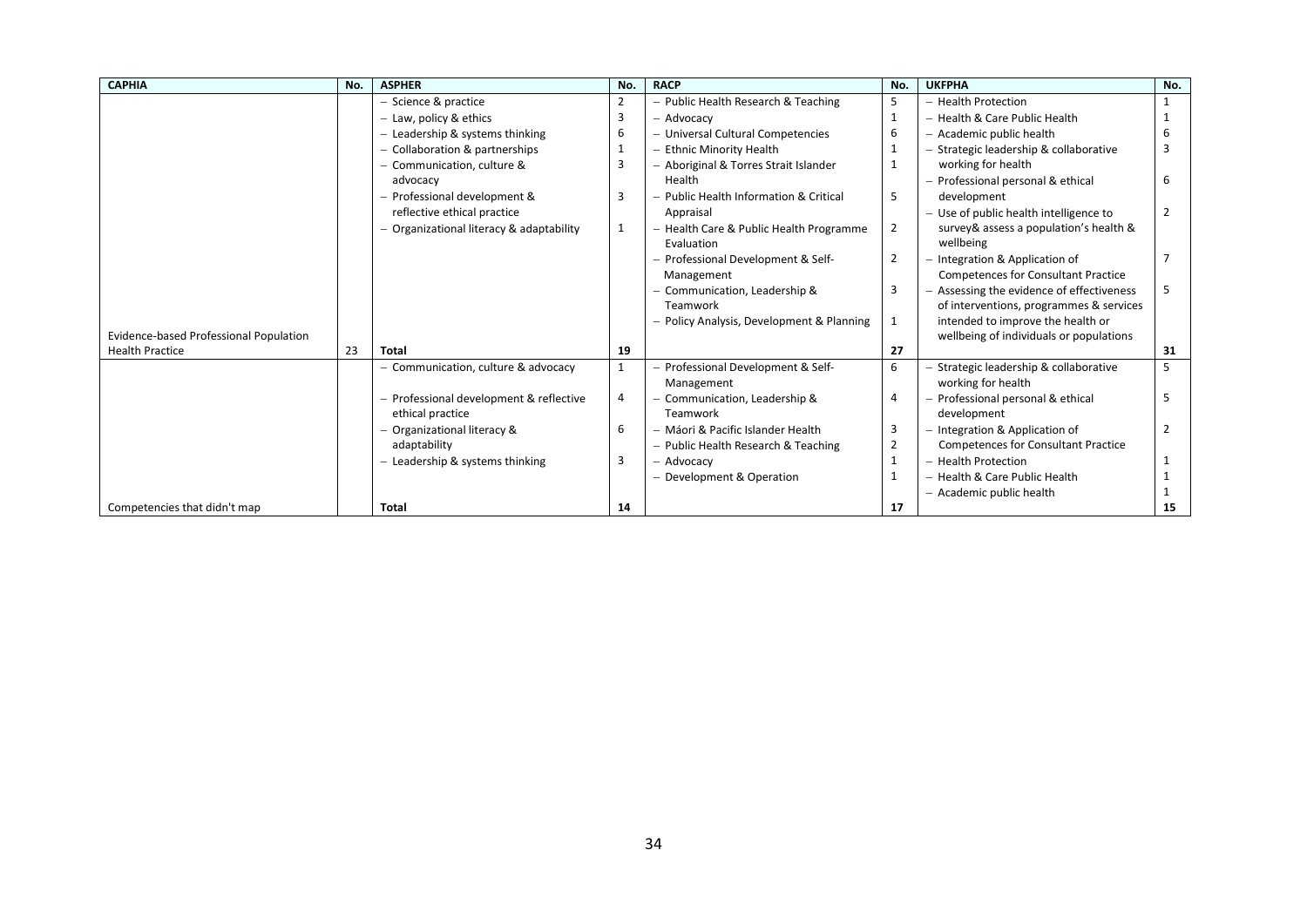#### **CAPHIA No. CEPH (BPH) No. CEPH (MPH) No. CEPH (DrPH) No.** Health Monitoring & Surveillance 15 − Evidence-based Approaches to Public Health 4 − Data & Analysis 3 **Total 0 Total 4 Total 3** Disease Prevention & Control 13 **Total 0 Total 0 Total 0** Health Protection 18 Total **0 Total 0 Total 0** Health Promotion 16 − Planning & Management to Promote Health 1 **Total 0 Total 1 Total 0** Health Policy, Planning & Management 22 − Public Health & Health Care Systems  $\begin{vmatrix} 1 & - \text{ Data & \text{Analysis}} \\ 1 & - \text{Leadership} & \text{Managerment & \text{Government} \end{vmatrix}$  2 − Leadership 1  $\begin{vmatrix} 1 \\ - \end{vmatrix}$  − Leadership, Management & Governance 9<br>- Policy & Programmes 2 − Policy in Public Health 4 − Policy & Programmes 2 − Planning & Management to Promote Health 4 **Total 0 Total 10 Total 13** Evidence-based Professional Population Health Practice 23 Foundational Competencies 2 − Public Health & Health Care Systems 1 − Data & Analysis 2 − Pearlership Management & Governance 4 − Policy in Public Health 2 − Leadership, Management & Governance 4 − Leadership 1  $\begin{vmatrix} 1 \\ 3 \end{vmatrix}$  − Policy & Programmes 3<br>- Communication − Communication 3 − Interprofessional Practice 1 − Planning & Management to Promote Health 1 − Evidence-based Approaches to Public Health 2 **Total 2 Total 11 Total 9**

## Appendix 2b: Number of competencies comparable to CAPHIA competencies by domains (CEPH)

<span id="page-37-0"></span>Competencies that didn't map

− Systems Thinking  $\begin{bmatrix} 1 \\ 1 \end{bmatrix}$  − Education & Workforce Development  $\begin{bmatrix} 3 \\ 3 \end{bmatrix}$ 

**Total 0 Total 1 Total 3**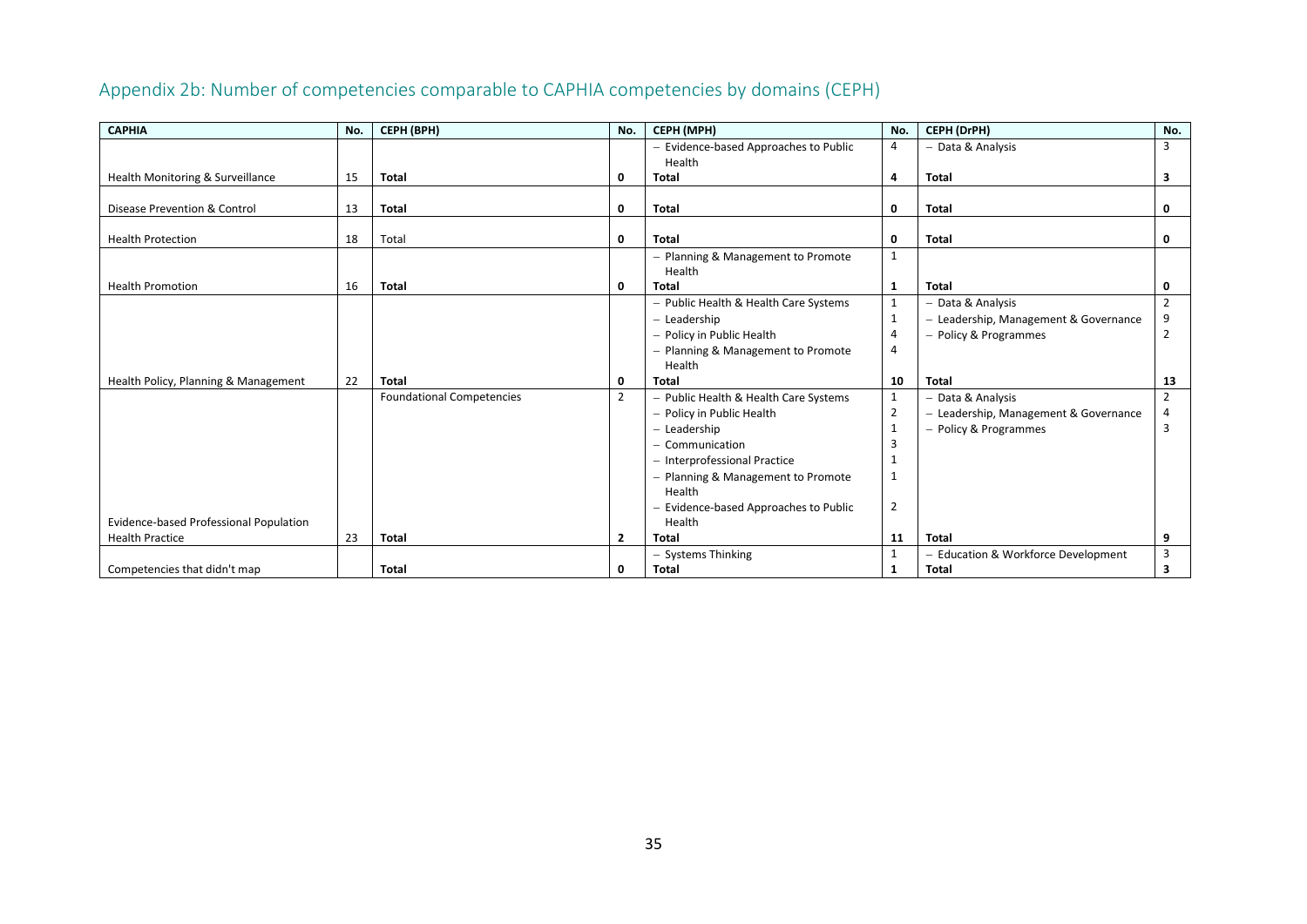# Appendix 3a: Number of competencies comparable to PHANZ competencies by domains (ASPHER, RACP, UKFPH)

<span id="page-38-0"></span>

| <b>PHANZ</b>                     | No.            | <b>ASPHER</b>                      | No.                     | <b>RACP</b>                               | No.                     | <b>UKFPHA</b>                                                                | No.            |
|----------------------------------|----------------|------------------------------------|-------------------------|-------------------------------------------|-------------------------|------------------------------------------------------------------------------|----------------|
|                                  |                | - Science & practice               | 3                       | - Public Health Information & Critical    | $\overline{2}$          | - Health Protection                                                          | $\mathbf{1}$   |
|                                  |                | - Law, policies and ethics         | $\mathbf{1}$            | Appraisal                                 |                         | - Health & Care Public Health                                                | 1              |
|                                  |                |                                    |                         |                                           |                         | - Policy & Strategy development &                                            | 1              |
|                                  |                |                                    |                         |                                           |                         | implementation                                                               |                |
| <b>Health Systems</b>            | $\overline{2}$ | <b>Total</b>                       | 4                       | Total                                     | $\overline{2}$          | <b>Total</b>                                                                 | 3              |
|                                  |                | - Science & practice               | 5                       | - Policy Analysis, Development & Planning | $\overline{2}$          | - Health Protection                                                          | $\overline{2}$ |
|                                  |                | - Promoting health                 | 8                       | - Health Protection & Risk Management     | $\mathbf{1}$            | - Health & Care Public Health                                                | 1              |
|                                  |                | - One-Health & health security     | 9                       | - Infectious Disease Prevention & Control | $\mathbf{1}$            | - Academic Public Health                                                     | 2              |
|                                  |                | - Governance & resource management | $\mathbf{1}$            | - Health Promotion & Community            | $\mathbf{1}$            | - Integration & Application of                                               | $\overline{2}$ |
|                                  |                |                                    |                         | Development                               |                         | <b>Competences for Consultant Practice</b>                                   |                |
|                                  |                |                                    |                         | - Public Health Information & Critical    | $\overline{7}$          | - Use of public health intelligence to                                       | $\overline{2}$ |
|                                  |                |                                    |                         | Appraisal                                 |                         | survey & assess a population's health &                                      |                |
|                                  |                |                                    |                         |                                           |                         | wellbeing                                                                    |                |
| <b>Public Health Science</b>     | $\overline{4}$ | <b>Total</b>                       | 23                      | <b>Total</b>                              | 12                      | <b>Total</b>                                                                 | 9              |
|                                  |                | - Law, policies and ethics         | 6                       | - Policy Analysis, Development & Planning | 8                       | - Policy & Strategy development &                                            | $\overline{2}$ |
|                                  |                |                                    |                         | - Health Protection & Risk Management     | $\mathbf{1}$            | implementation                                                               |                |
|                                  |                |                                    |                         |                                           |                         | - Health Improvement, Determinants of                                        | $\mathbf{1}$   |
|                                  |                |                                    |                         |                                           |                         | <b>Health &amp; Health Communication</b>                                     |                |
| Policy, Legislation & Regulation | $\overline{2}$ | Total                              | 6                       | Total                                     | 9                       | Total                                                                        | 3              |
|                                  |                | - Science & practice               | $\overline{3}$          | - Public Health Research & Teaching       | 6                       | - Health & Care Public Health                                                | $\mathbf{1}$   |
|                                  |                |                                    |                         | - Public Health Information & Critical    | 3                       | - Policy & Strategy development &                                            | 2              |
|                                  |                |                                    |                         | Appraisal                                 |                         | implementation                                                               |                |
|                                  |                |                                    |                         | - Professional Development & Self-        | $\mathbf{1}$            | - Integration & Application of                                               | 1              |
|                                  |                |                                    |                         | Management                                |                         | <b>Competences for Consultant Practice</b>                                   |                |
|                                  |                |                                    |                         | - Health Care & Public Health Programme   | $\overline{4}$          | - Academic Public Health                                                     | 5              |
|                                  |                |                                    |                         | Evaluation                                |                         | - Use of public health intelligence to                                       | $\overline{2}$ |
|                                  |                |                                    |                         |                                           |                         | survey & assess a population's health &                                      |                |
|                                  |                |                                    |                         |                                           |                         | wellbeing                                                                    |                |
|                                  |                |                                    |                         |                                           |                         | - Assessing the evidence of effectiveness                                    | 6              |
|                                  |                |                                    |                         |                                           |                         | of interventions, programmes & services<br>intended to improve the health or |                |
|                                  |                |                                    |                         |                                           |                         | wellbeing of individuals or populations                                      |                |
| <b>Research &amp; Evaluation</b> | $\overline{2}$ | Total                              | $\overline{\mathbf{3}}$ | Total                                     | 14                      | <b>Total</b>                                                                 | 17             |
|                                  |                |                                    |                         | - Health Promotion & Community            | 3                       | - Health Improvement, Determinants of                                        | $\mathbf{1}$   |
|                                  |                |                                    |                         | Development                               |                         | Health & Health Communication                                                |                |
|                                  |                |                                    |                         |                                           |                         | - Health & Care Public Health                                                | 1              |
|                                  |                |                                    |                         |                                           |                         | - Use of public health intelligence to                                       | $\mathbf{1}$   |
|                                  |                |                                    |                         |                                           |                         | survey & assess a population's health &                                      |                |
|                                  |                |                                    |                         |                                           |                         | wellbeing                                                                    |                |
| Community Health Development     | 1              | Total                              | 0                       | <b>Total</b>                              | 3                       | <b>Total</b>                                                                 | 3              |
|                                  |                |                                    |                         | - Máori & Pacific Islander Health         | 3                       |                                                                              |                |
| Te Tiriti o Waitangi             | 5              | Total                              | 0                       | Total                                     | $\overline{\mathbf{3}}$ | <b>Total</b>                                                                 | 0              |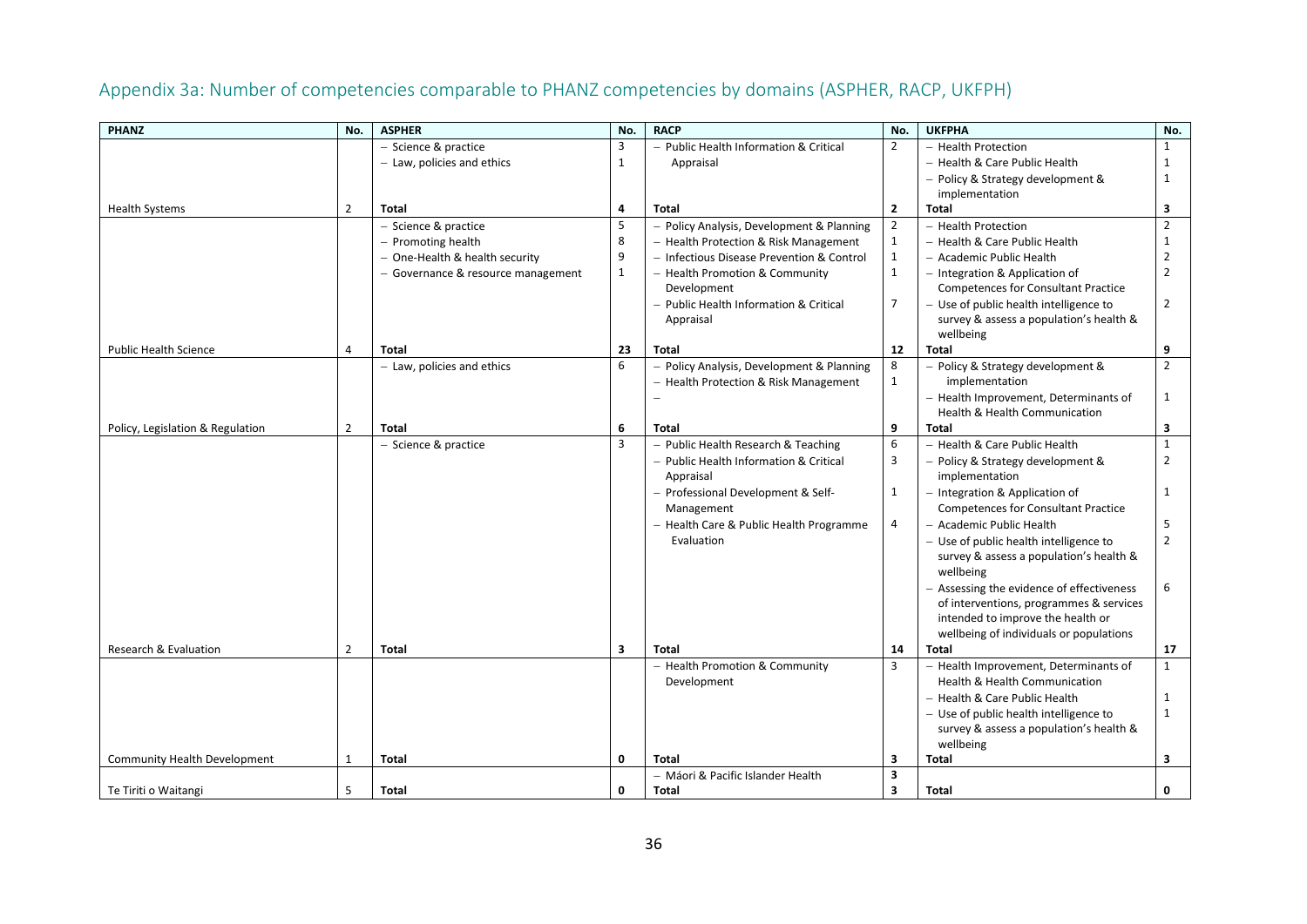| PHANZ                                          | No.            | - ASPHER                                                      | No.          | - RACP                                  | No.            | - UKFPHA                                                                       | No.            |
|------------------------------------------------|----------------|---------------------------------------------------------------|--------------|-----------------------------------------|----------------|--------------------------------------------------------------------------------|----------------|
|                                                |                | - Communication, culture & advocacy                           | $\mathbf{1}$ | - Universal Cultural Competencies       | 4              | - Professional personal and ethical                                            | $\mathbf{1}$   |
|                                                |                |                                                               |              | - Ethnic Minority Health                | $\overline{2}$ | development                                                                    |                |
| Working Across & Understanding Cultures        | $\overline{2}$ | Total                                                         | $\mathbf{1}$ | <b>Total</b>                            | 6              | <b>Total</b>                                                                   | 1              |
|                                                |                | - Communication, culture & advocacy                           | 6            | - Health Protection & Risk Management   | $\mathbf 1$    | - Academic Public Health                                                       | $\mathbf{1}$   |
|                                                |                |                                                               |              | - Public Health Information & Critical  | $\mathbf{1}$   | - Strategic leadership & collaborative                                         | 3              |
|                                                |                |                                                               |              | Appraisal                               |                | working for health                                                             |                |
|                                                |                |                                                               |              | - Communication, Leadership &           | 4              | - Policy & strategy development &                                              | 1              |
|                                                |                |                                                               |              | Teamwork                                |                | implementation                                                                 |                |
|                                                |                |                                                               |              | - Universal Cultural Competencies       | 1              | - Use of public health intelligence to                                         | 1              |
|                                                |                |                                                               |              |                                         |                | survey & assess a population's health &<br>wellbeing                           |                |
|                                                |                |                                                               |              |                                         |                | - Assessing the evidence of effectiveness                                      | $\mathbf{1}$   |
|                                                |                |                                                               |              |                                         |                | of interventions, programmes & services                                        |                |
|                                                |                |                                                               |              |                                         |                | intended to improve the health or                                              |                |
|                                                |                |                                                               |              |                                         |                | wellbeing of individuals or populations                                        |                |
|                                                |                |                                                               |              |                                         |                | - Professional personal & ethical                                              | $\mathbf{1}$   |
|                                                |                |                                                               |              |                                         |                | development                                                                    |                |
|                                                |                |                                                               |              |                                         |                | - Integration & Application of                                                 | $\mathbf{1}$   |
|                                                |                |                                                               |              |                                         |                | <b>Competences for Consultant Practice</b>                                     |                |
| Communication                                  | 5              | <b>Total</b>                                                  | 6            | <b>Total</b>                            | $\overline{7}$ | <b>Total</b>                                                                   | 9              |
|                                                |                | - Leadership & systems thinking                               | $\bf 8$      | - Universal Cultural Competencies       | $\overline{2}$ | - Policy and Strategy development and                                          | $\mathbf{1}$   |
|                                                |                | - Collaboration & partnerships                                | 6            | - Communication, Leadership &           | 3              | implementation                                                                 |                |
|                                                |                | Governance & resource management<br>$\qquad \qquad -$         | $\mathbf{1}$ | Teamwork                                |                | - Strategic leadership and collaborative                                       | 3              |
|                                                |                |                                                               |              |                                         |                | working for health                                                             | $\overline{2}$ |
|                                                |                |                                                               |              |                                         |                | - Professional personal and ethical<br>development                             |                |
|                                                |                |                                                               |              |                                         |                | - Integration and Application of                                               | 1              |
| Leadership, Teamwork & Professional            |                |                                                               |              |                                         |                | <b>Competences for Consultant Practice</b>                                     |                |
| Liaison                                        | $\overline{4}$ | Total                                                         | 15           | <b>Total</b>                            | 5              | Total                                                                          | $\overline{ }$ |
|                                                |                | Communication, culture & advocacy<br>$\overline{\phantom{0}}$ | $\mathbf{1}$ | - Advocacy                              | $\mathbf{1}$   | - Health and Care Public Health                                                | $\mathbf{1}$   |
|                                                |                |                                                               |              | - Health Promotion and Community        | $\mathbf{1}$   | - Strategic leadership and collaborative                                       | $\mathbf{1}$   |
|                                                |                |                                                               |              | Development                             |                | working for health                                                             |                |
|                                                |                |                                                               |              | - Professional Development and Self-    | $\mathbf{1}$   | - Health Improvement, Determinants of                                          | $\mathbf{1}$   |
|                                                |                |                                                               |              | Management                              |                | Health, and Health Communication                                               |                |
|                                                |                |                                                               |              |                                         |                | - Integration and Application of                                               | $\overline{2}$ |
|                                                |                |                                                               |              |                                         |                | <b>Competences for Consultant Practice</b>                                     |                |
|                                                |                |                                                               |              |                                         |                | - Assessing the evidence of effectiveness                                      | $\mathbf{1}$   |
|                                                |                |                                                               |              |                                         |                | of interventions, programmes and                                               |                |
|                                                |                |                                                               |              |                                         |                | services intended to improve the health                                        |                |
|                                                |                |                                                               |              |                                         |                | or wellbeing of individuals or populations                                     |                |
| Advocacy                                       | $\overline{2}$ | <b>Total</b>                                                  | $\mathbf{1}$ | <b>Total</b>                            | 3              | <b>Total</b>                                                                   | 6              |
|                                                |                | $-$ Professional development & reflective                     | 6            | - Professional development & reflective | 3              | - Professional personal and ethical                                            | 3              |
|                                                |                | ethical practice                                              |              | ethical practice                        | $\mathbf{1}$   | development                                                                    | 1              |
|                                                |                |                                                               |              | - Universal Cultural Competencies       |                | - Health Protection                                                            |                |
|                                                |                |                                                               |              |                                         |                | - Integration and Application of<br><b>Competences for Consultant Practice</b> | $\mathbf{1}$   |
| Professional Development & Self-<br>Management | 1              | Total                                                         | 6            | <b>Total</b>                            | 4              | Total                                                                          | 5.             |
|                                                |                |                                                               |              |                                         |                |                                                                                |                |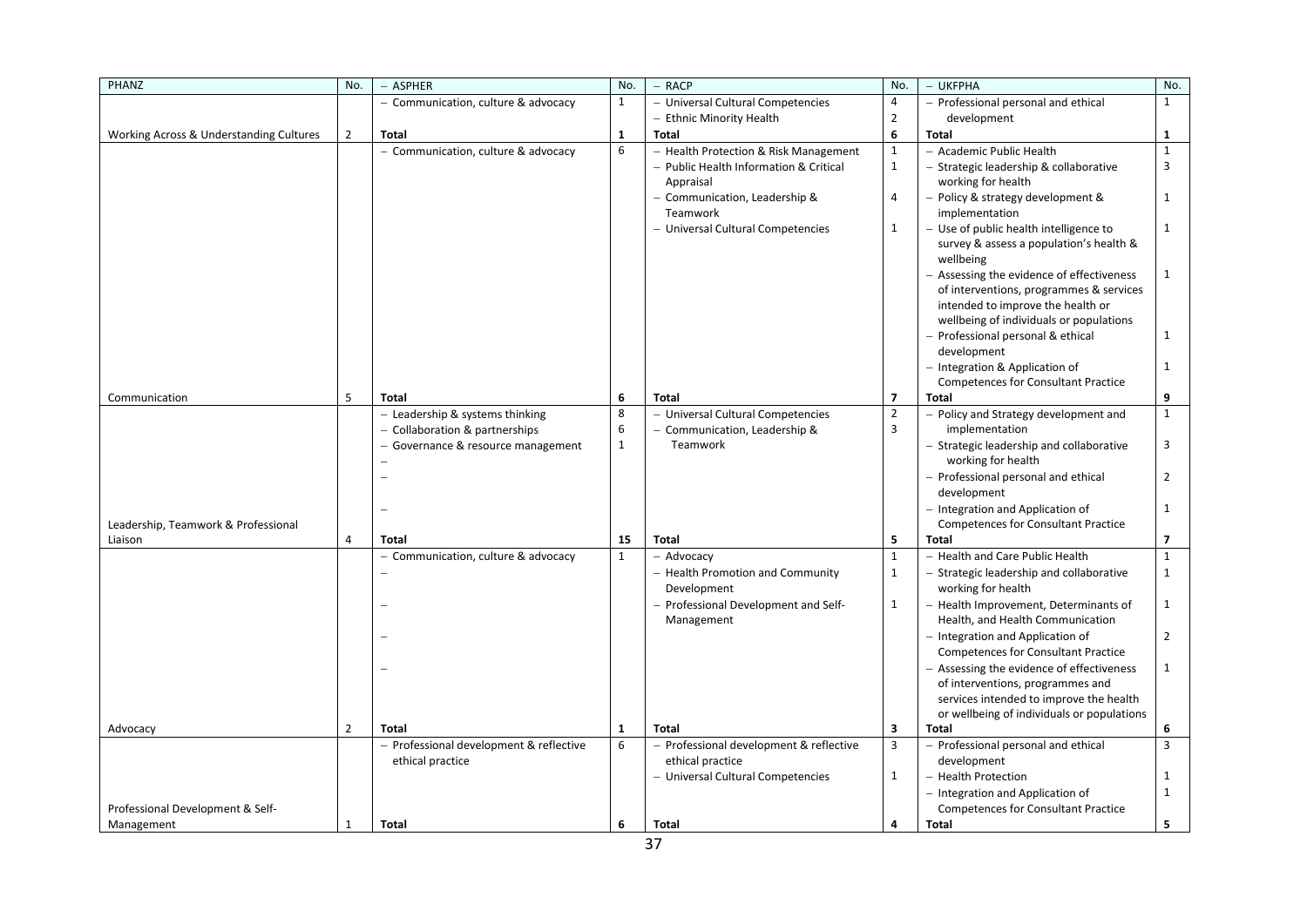| PHANZ                        | No. | - ASPHER                                 | No.            | $-$ RACP                                     | No.            | - UKFPHA                                   | No.            |
|------------------------------|-----|------------------------------------------|----------------|----------------------------------------------|----------------|--------------------------------------------|----------------|
|                              |     | - Governance & resource management       | 4              | <b>Organisational Management</b>             | 4              | - Health Protection                        | $\overline{2}$ |
|                              |     | - Organizational literacy & adaptability | $\overline{2}$ | - Policy Analysis, Development & Planning    | $\mathbf{1}$   | - Health and Care Public Health            | $\overline{2}$ |
|                              |     | - One-Health & health security           | 1              | Communication, Leadership &                  | $\mathbf 1$    | - Strategic leadership & collaborative     | 1              |
|                              |     |                                          |                | <b>Teamwork</b>                              |                | working for health                         |                |
|                              |     |                                          |                | - Health Protection & Risk Management        | 3              | - Health Improvement, Determinants of      | $\mathbf{1}$   |
|                              |     |                                          |                | - Development & Operation                    | $\mathbf{1}$   | <b>Health &amp; Health Communication</b>   |                |
|                              |     |                                          |                | - Public Health Information & Critical       | 3              | - Policy & strategy development &          | 1              |
|                              |     |                                          |                | Appraisal                                    |                | implementation                             |                |
|                              |     |                                          |                |                                              |                | - Integration and Application of           | $\mathbf{1}$   |
|                              |     |                                          |                |                                              |                | <b>Competences for Consultant Practice</b> |                |
|                              |     |                                          |                |                                              |                | - Assessing the evidence of effectiveness  | 1              |
|                              |     |                                          |                |                                              |                | of interventions, programmes & services    |                |
|                              |     |                                          |                |                                              |                | intended to improve the health or          |                |
|                              |     |                                          |                |                                              |                | wellbeing of individuals or populations    |                |
| Planning and Administration  | 4   | Total                                    | $\overline{7}$ | <b>Total</b>                                 | 13             | <b>Total</b>                               | 9              |
|                              |     | - One-Health & health security           | 1              | - Aboriginal & Torres Strait Islander Health | 3              | - Health Protection                        | 3              |
|                              |     | - Leadership & systems thinking          | 1              | - Public Health Research & Teaching          | $\overline{2}$ | - Health & Care Public Health              | 2              |
|                              |     | - Governance & resource management       | 4              | - Health Protection & Risk Management        | 5              | - Academic Public Health                   |                |
|                              |     | - Professional development & reflective  | 1              | - Professional Development & Self-           | 5              | - Health Improvement, Determinants of      | 3              |
|                              |     | ethical practice                         |                | Management                                   |                | <b>Health &amp; Health Communication</b>   |                |
|                              |     | - Organizational literacy & adaptability | 6              | - Communication, Leadership &                | $\overline{2}$ | - Strategic leadership & collaborative     | 3              |
|                              |     |                                          |                | <b>Teamwork</b>                              |                | working for health                         |                |
|                              |     |                                          |                | Chronic Disease, Mental Illness & Injury     | 6              | - Professional personal & ethical          | 4              |
|                              |     |                                          |                | Prevention                                   |                | development                                |                |
|                              |     |                                          |                | - Health Promotion & Community               | $\mathbf 1$    | - Integration & Application of             | 3              |
|                              |     |                                          |                | Development                                  |                | <b>Competences for Consultant Practice</b> |                |
|                              |     |                                          |                | Infectious Disease Prevention & Control      | 4              | - Use of public health intelligence to     | 2              |
|                              |     |                                          |                | - Development & Operation                    | 8              | survey & assess a population's health &    |                |
|                              |     |                                          |                | - Organisational Management                  | 3              | wellbeing                                  |                |
|                              |     |                                          |                | - Advocacy                                   | $\overline{2}$ | - Assessing the evidence of effectiveness  | 1              |
|                              |     |                                          |                |                                              |                | of interventions, programmes & services    |                |
|                              |     |                                          |                |                                              |                | intended to improve the health or          |                |
|                              |     |                                          |                |                                              |                | wellbeing of individuals or populations    |                |
| Competencies that didn't map |     | <b>Total</b>                             | 13             | <b>Total</b>                                 | 41             | <b>Total</b>                               | 22             |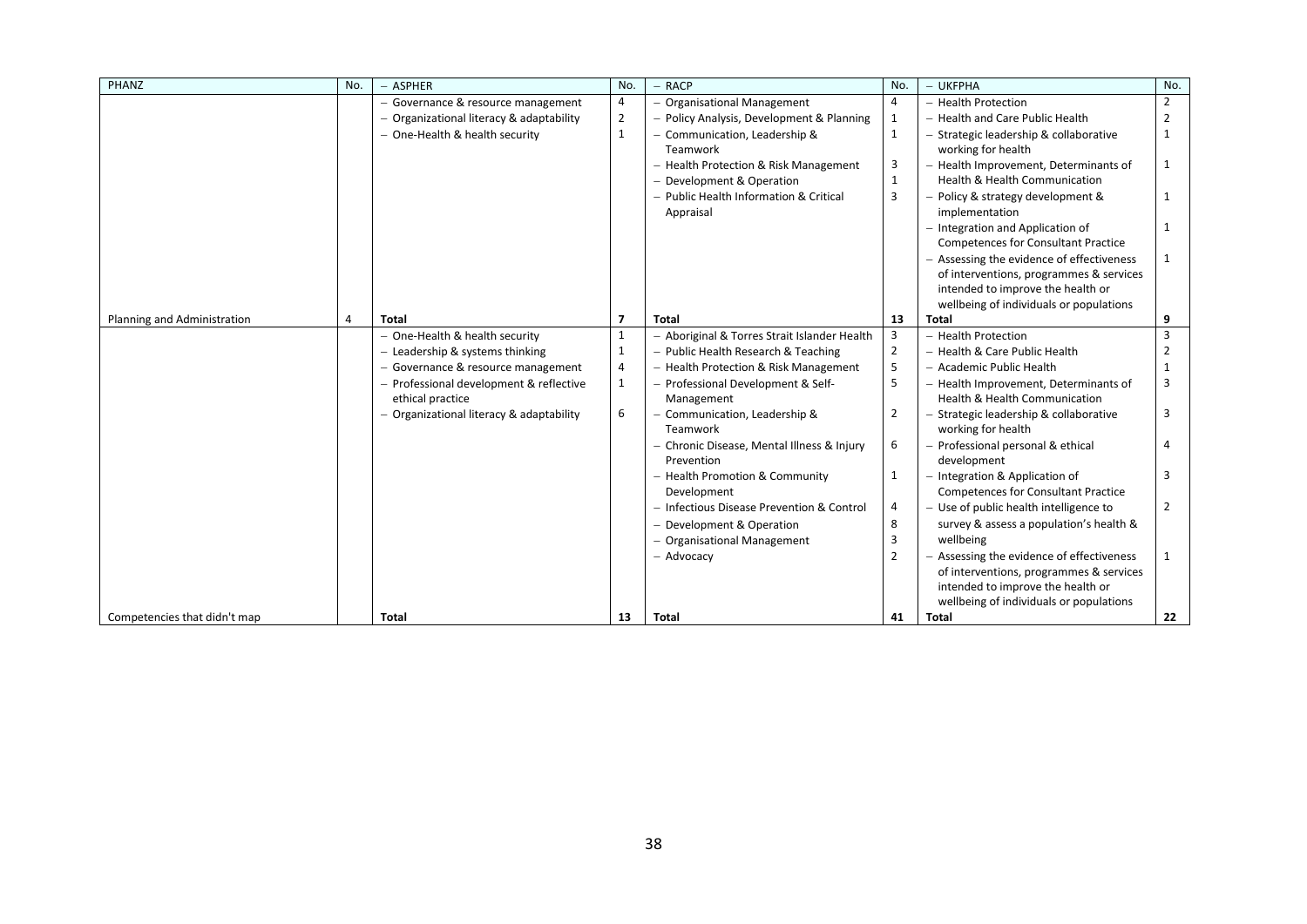<span id="page-41-0"></span>

| PHANZ                               | No.            | CEPH (BPH)                  | No.          | CEPH (MPH)                                   | No.                     | CEPH (DrPH)                         | No.            |
|-------------------------------------|----------------|-----------------------------|--------------|----------------------------------------------|-------------------------|-------------------------------------|----------------|
|                                     |                |                             |              | - Public Health & Health Care Systems        | $\mathbf{1}$            | - Policy & Programmes               | $\mathbf{1}$   |
| <b>Health Systems</b>               | $\overline{2}$ | Total                       |              | <b>Total</b>                                 | $\mathbf{1}$            | <b>Total</b>                        | 1              |
|                                     |                | - Foundational Competencies | 1            | - Public Health & Health Care Systems        | $\mathbf{1}$            | - Leadership, Management &          | $\overline{2}$ |
|                                     |                |                             |              | - Policy in Public Health                    | $\mathbf{1}$            | Governance                          |                |
|                                     |                |                             |              | - Evidence-based Approaches to Public Health | $\mathbf{1}$            |                                     |                |
| <b>Public Health Science</b>        | 4              | Total                       | 1            | Total                                        | 3                       | Total                               | $\overline{2}$ |
|                                     |                |                             |              | - Evidence-based Approaches to Public Health | $\mathbf 1$             | - Policy & Programmes               | $\overline{2}$ |
|                                     |                |                             |              | - Policy in Public Health                    | $\overline{2}$          |                                     |                |
| Policy, Legislation & Regulation    | 2              | Total                       | $\mathbf 0$  | Total                                        | 3                       | <b>Total</b>                        | $\overline{2}$ |
|                                     |                |                             |              | - Evidence-based Approaches to Public Health | 3                       | - Data & Analysis                   | $\overline{3}$ |
|                                     |                |                             |              | - Planning & Management to Promote Health    | $\mathbf{1}$            |                                     |                |
|                                     |                |                             |              | - Policy in Public Health                    | $\mathbf{1}$            |                                     |                |
| Research & Evaluation               | $\overline{2}$ | <b>Total</b>                | 0            | <b>Total</b>                                 | 5                       | <b>Total</b>                        | 3              |
|                                     |                |                             |              | - Planning & Management to Promote Health    | $\mathbf{1}$            |                                     |                |
| <b>Community Health Development</b> | $\mathbf{1}$   | Total                       | $\mathbf 0$  | Total                                        | $\mathbf{1}$            | Total                               | 0              |
|                                     | 5              |                             |              |                                              |                         |                                     |                |
| Te Tiriti o Waitangi                |                | <b>Total</b>                | $\mathbf 0$  | <b>Total</b>                                 | 0                       | <b>Total</b>                        | 0              |
|                                     |                |                             |              | - Planning & Management to Promote Health    | $\mathbf{1}$            | - Policy & Programmes               | $\mathbf{1}$   |
|                                     |                |                             |              | - Communication                              | $\mathbf{1}$            | - Leadership, Management &          | 1              |
| Working Across & Understanding      | $\overline{2}$ |                             |              |                                              |                         | Governance                          |                |
| Cultures                            |                | <b>Total</b>                | 0            | Total                                        | $\overline{2}$          | Total                               | $\overline{2}$ |
|                                     |                | - Foundational Competencies | $\mathbf{1}$ | - Communication                              | 3                       | - Leadership, Management &          | 1              |
|                                     |                |                             |              |                                              |                         | Governance                          |                |
|                                     |                |                             |              |                                              |                         | - Education & Workforce Development | 1              |
| Communication                       | 5              | <b>Total</b>                | $\mathbf{1}$ | <b>Total</b>                                 | 3                       | <b>Total</b>                        | $\overline{2}$ |
|                                     |                |                             |              | - Policy in Public Health                    | $\mathbf{1}$            | - Policy & Programmes               | $\mathbf{1}$   |
|                                     |                |                             |              | - Leadership                                 | $\mathbf{1}$            | - Leadership, Management &          | $\overline{2}$ |
| Leadership, Teamwork & Professional |                |                             |              | - Interprofessional Practice                 | $\mathbf{1}$            | Governance                          |                |
| Liaison                             | $\overline{4}$ | Total                       | 0            | <b>Total</b>                                 | $\overline{\mathbf{3}}$ | <b>Total</b>                        | 3              |
|                                     |                |                             |              | - Policy in Public Health                    | $\mathbf{1}$            | - Leadership, Management &          | $\mathbf{1}$   |
|                                     |                |                             |              | - Leadership                                 | $\mathbf{1}$            | Governance                          |                |
| Advocacy                            | 2              | Total                       | 0            | <b>Total</b>                                 | $\overline{2}$          | <b>Total</b>                        | 1              |
|                                     |                |                             |              |                                              |                         | - Leadership, Management &          | $\mathbf{1}$   |
| Professional Development & Self-    |                |                             |              |                                              |                         | Governance                          |                |
| Management                          | 1              | <b>Total</b>                | $\mathbf 0$  | <b>Total</b>                                 | 0                       | <b>Total</b>                        | 1              |
|                                     |                |                             |              | - Planning & Management to Promote Health    | $\overline{2}$          | - Leadership, Management &          | 5              |
|                                     |                |                             |              |                                              |                         | Governance                          |                |
| Planning & Administration           | 4              | <b>Total</b>                | $\mathbf 0$  | <b>Total</b>                                 | $\mathbf{2}$            | <b>Total</b>                        | 5              |
|                                     |                |                             |              | - Systems Thinking                           | $\mathbf{1}$            | - Education & Workforce Development | $\overline{2}$ |
| Competencies that didn't map        |                | Total                       | 0            | Total                                        | $\mathbf{1}$            | Total                               | $\overline{2}$ |

# Appendix 3b: Number of competencies comparable to PHANZ competencies by domains (CEPH)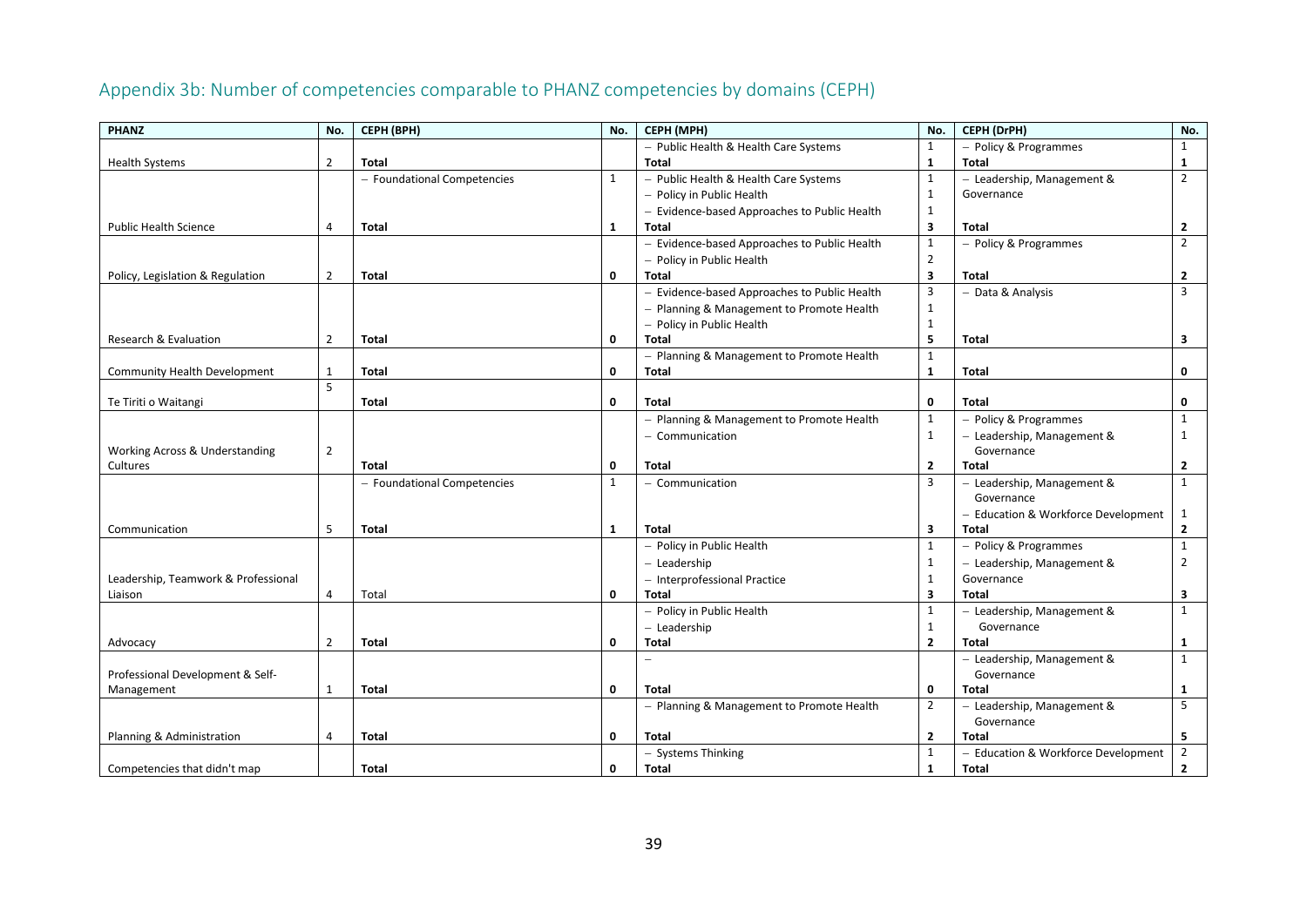<span id="page-42-0"></span>

| * = same as CAPHIA | <b>CAPHIA</b>                                        | <b>ASPHER</b>                                                                                                                         | CEPH (BPH)                            | CEPH (MPH)              | CEPH (DrPH)                                  | <b>RACP</b>                                  | <b>UKFPH</b>                                 |
|--------------------|------------------------------------------------------|---------------------------------------------------------------------------------------------------------------------------------------|---------------------------------------|-------------------------|----------------------------------------------|----------------------------------------------|----------------------------------------------|
|                    |                                                      |                                                                                                                                       | Health Monitoring and Surveillance    |                         |                                              |                                              |                                              |
| Remember           |                                                      | Aware (1)                                                                                                                             |                                       |                         |                                              |                                              |                                              |
|                    |                                                      | Know (4)                                                                                                                              |                                       |                         |                                              |                                              |                                              |
| Understand         | Communicate (1)<br>Demonstrate (1)<br>Describe (4) * | Describe $(2)$ *<br>Understand (2)                                                                                                    |                                       | Interpret $(1)$ *       | Explain (2)                                  | Describe $(1)$ *                             | Interpret $(2)$ *                            |
|                    | Interpret (6) *<br>Outline (1)                       |                                                                                                                                       |                                       |                         |                                              |                                              |                                              |
| Apply              | Calculate (1)                                        | Address (1)<br>Apply (1)<br>Conduct (1)<br>Contribute (1)<br>Identify (2)<br>Participate (1)<br>Perform (1)<br>Store (1)<br>Use $(1)$ |                                       | Apply (1)<br>Select (1) | Address (3)                                  | Perform (1)<br>Use $(1)$                     | Access (1)<br>Apply (2)<br>Use $(3)$         |
| Analyse            | Analyse (3) *<br>Assess $(1)$ *                      | Analyse (1) *<br>Manage (1)                                                                                                           |                                       | Analyse (1) *           | Analyse (2) *<br>Assess (1) *<br>Monitor (1) | Analyse (1) *<br>Manage (1)                  | Assess $(1)$ *                               |
| Evaluate           | Evaluate $(1)$ *                                     |                                                                                                                                       |                                       |                         | Evaluate $(3)$ *                             | Advise (5)<br>Evaluate (1) *                 | Appraise (1)<br>Synthesise (1)               |
| Create             | Design $(1)$ *<br>Generate (2)                       | Design $(1)$ *<br>Lead $(1)$                                                                                                          |                                       |                         | Design (1) *                                 | Design $(1)$ *                               | Display (1)                                  |
|                    |                                                      |                                                                                                                                       | <b>Disease Prevention and Control</b> |                         |                                              |                                              |                                              |
| Remember           |                                                      | Know (3)                                                                                                                              |                                       |                         |                                              |                                              |                                              |
| Understand         | Describe $(3)$ *<br>Explain (1)<br>Outline (1)       | Communicate (1)<br>Understand (1)                                                                                                     |                                       |                         |                                              |                                              | Demonstrate (1)                              |
| Apply              | Identify $(1)$ *                                     | Apply (1)<br>Identify (1) *<br>Implement (1)<br>Participate (1)<br>Perform (1)                                                        |                                       |                         |                                              | Implement (2)                                | Apply (1)<br>Identify (1) *<br>Implement (1) |
| Analyse            | Assess $(2)$ *<br>Coordinate (1) *                   | Analyse (1)<br>Coordinate (1) *                                                                                                       |                                       |                         |                                              | Analyse (3)<br>Investigate (1)<br>Manage (2) | Assess $(2)$ *<br>Monitor (1)                |
| Evaluate           | Evaluate $(1)$ *                                     | Advise (1)                                                                                                                            |                                       |                         |                                              | Advise (5)<br>Evaluate (1) *                 | Advise (1)<br>Influence (1)                  |
| Create             | Design (3) *<br>Develop (1)                          | Develop $(2)$ *                                                                                                                       |                                       |                         |                                              | Design (1) *<br>Develop (2) *                |                                              |

Appendix 4: Verbs (No.) used across frameworks for competencies comparable to the CAPHIA domains according to Bloom's Taxonomy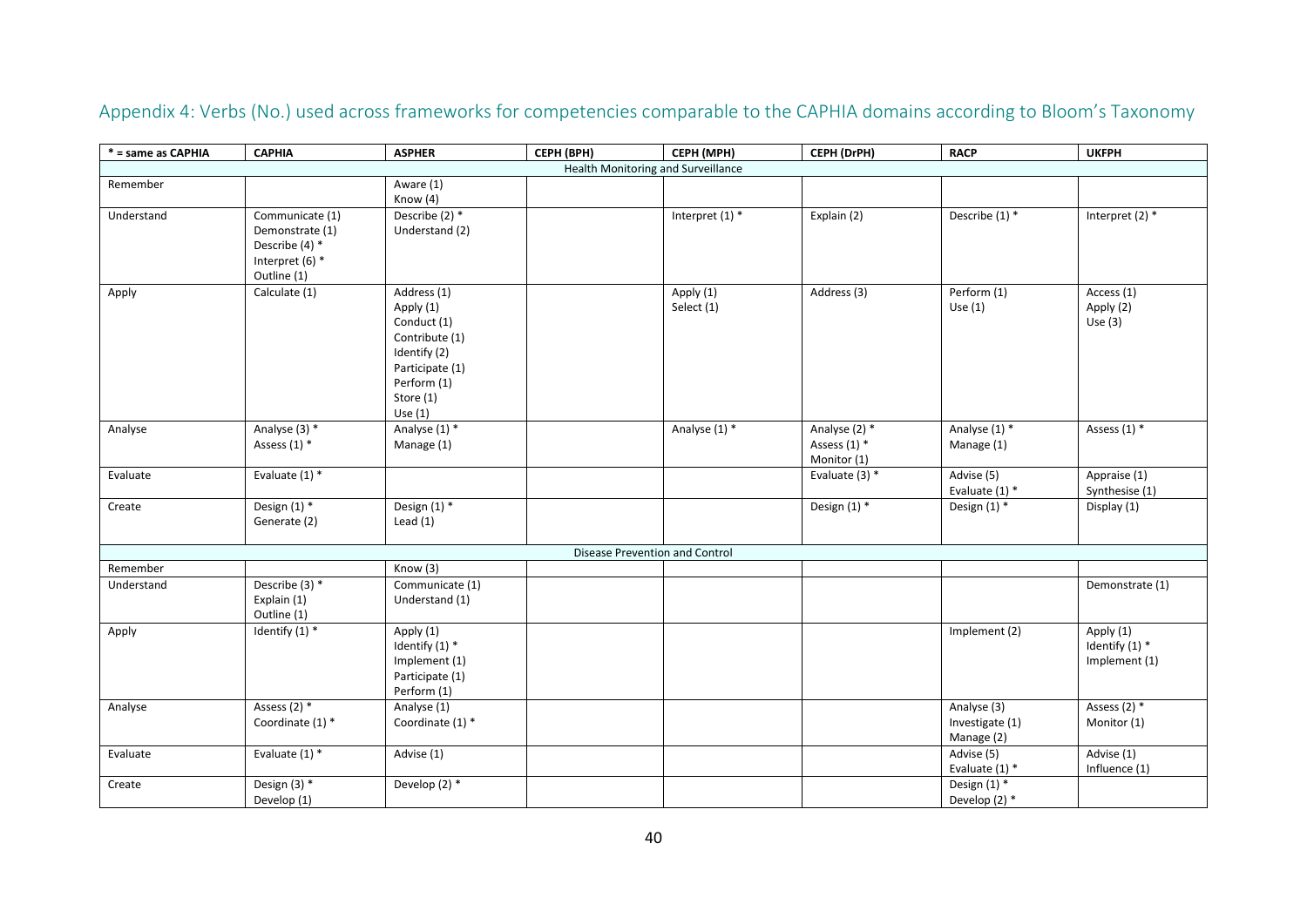| * = same as CAPHIA | <b>CAPHIA</b>                                                                                | <b>ASPHER</b>                                                                            | CEPH (BPH)               | CEPH (MPH) | CEPH (DrPH) | <b>RACP</b>                                    | <b>UKFPH</b>                                                 |
|--------------------|----------------------------------------------------------------------------------------------|------------------------------------------------------------------------------------------|--------------------------|------------|-------------|------------------------------------------------|--------------------------------------------------------------|
|                    |                                                                                              |                                                                                          | <b>Health Protection</b> |            |             |                                                |                                                              |
| Remember           |                                                                                              | Know (4)                                                                                 |                          |            |             |                                                |                                                              |
| Understand         | Describe $(1)$ *<br>Outline (3)                                                              | Communicate (1)<br>Describe $(1)$ *<br>Understand (3)                                    |                          |            |             | Communicate (2)                                | Demonstrate (4)                                              |
| Apply              | Conduct $(2)$ *<br>Identify (5) *                                                            | Apply (3)<br>Identify (2) *                                                              |                          |            |             | Conduct $(1)$ *<br>Use $(2)$<br>Work $(1)$     | Apply (2)<br>Gather (1)<br>Identify $(1)$ *<br>Implement (1) |
| Analyse            | Analyse (1) *                                                                                | Analyse (1) *<br>Coordinate (1)                                                          |                          |            |             | Analyse (2) *<br>Investigate (1)<br>Manage (2) | Analyse (1) *                                                |
| Evaluate           |                                                                                              | Advocate (1)<br>Promote (1)                                                              |                          |            |             | Advise (3)<br>Advocate (1)                     | Advise (1)                                                   |
| Create             | Design (1)<br>Develop (2) *<br>Formulate (1)<br>Incorporate (1)<br>Report (2)<br>Specify (1) | Develop $(1)$ *                                                                          |                          |            |             | Practise (1)                                   | Document (1)                                                 |
|                    |                                                                                              |                                                                                          | <b>Health Promotion</b>  |            |             |                                                |                                                              |
| Remember           |                                                                                              | Know (2)                                                                                 |                          |            |             |                                                |                                                              |
| Understand         | Articulate (1)<br>Describe (2)                                                               | Communicate (1)<br>Understand (2)                                                        |                          |            |             |                                                |                                                              |
| Apply              | Conduct $(1)$ *<br>Engage $(1)$ *<br>Identify (1)<br>Implement (1)                           | Address (1)<br>Apply (1)<br>Contribute (1)<br>Engage $(1)$ *<br>Support (1)<br>Use $(1)$ |                          |            |             | Apply (1)<br>Conduct $(2)$ *<br>Establish (1)  | Undertake (1)<br>Use $(1)$                                   |
| Analyse            | Analyse (4) *<br>Appraise (1)<br>Compare (1)<br>Manage (1)                                   | Assess (1)                                                                               |                          | Assess (1) |             | Analyse (1) *                                  |                                                              |
| Evaluate           | Advocate (1) *<br>Evaluate $(1)$ *<br>Present (1)<br>Prioritise (1)                          | Advocate (1) *<br>Evaluate $(1)$ *                                                       |                          |            |             | Advise (1)<br>Advocate (1) *<br>Consult (1)    | Advocate (1) *<br>Influence (4)                              |
| Create             | Catalyse (1)<br>Develop (2) *<br>Strengthen (1)                                              | Foster (1)<br>Generate (1)<br>Lead $(1)$<br>Promulgate (1)                               |                          |            |             | Develop (1) *<br>Enable (1)                    | Build $(1)$<br>Develop (1) *                                 |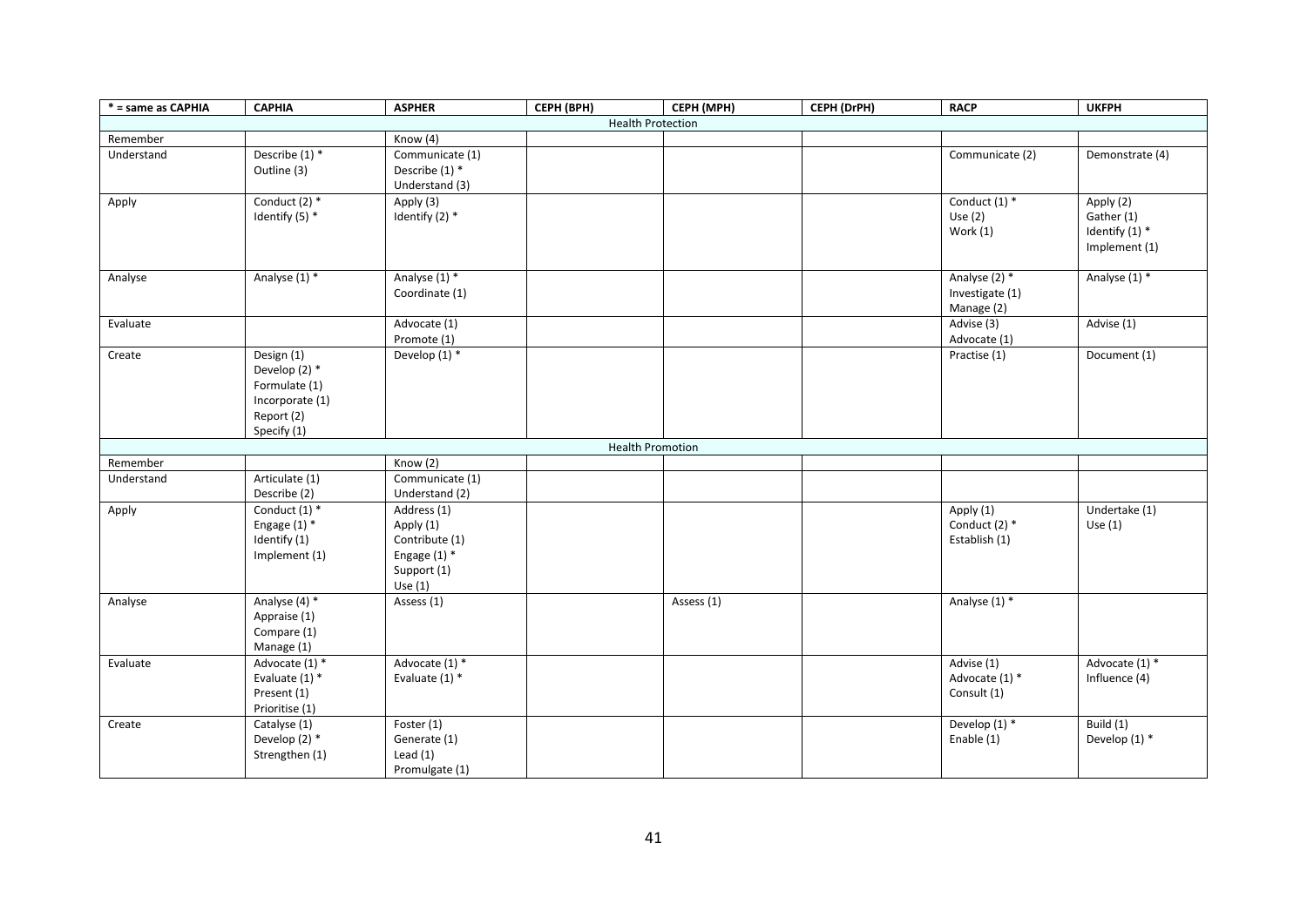| * = same as CAPHIA | <b>CAPHIA</b>                                                            | <b>ASPHER</b>                                                                                                                                                                                         | CEPH (BPH)                             | CEPH (MPH)                                                           | CEPH (DrPH)                                                                            | <b>RACP</b>                                                        | <b>UKFPH</b>                                                                                                       |
|--------------------|--------------------------------------------------------------------------|-------------------------------------------------------------------------------------------------------------------------------------------------------------------------------------------------------|----------------------------------------|----------------------------------------------------------------------|----------------------------------------------------------------------------------------|--------------------------------------------------------------------|--------------------------------------------------------------------------------------------------------------------|
|                    |                                                                          |                                                                                                                                                                                                       | Health Policy, Planning and Management |                                                                      |                                                                                        |                                                                    |                                                                                                                    |
| Remember           |                                                                          | Aware (1)<br>Know (3)                                                                                                                                                                                 |                                        |                                                                      |                                                                                        |                                                                    |                                                                                                                    |
| Understand         | Articulate (2)<br>Describe (4) *                                         | Communicate (2)<br>Demonstrate (1)<br>Describe (1) *<br>Incorporate (1)<br>Understand (6)                                                                                                             |                                        | Explain (1)                                                          | Communicate (1)<br>Explain (1)                                                         |                                                                    | Communicate (1)<br>Demonstrate (3)<br>Describe $(1)$ *<br>Show $(1)$<br>Understand (1)                             |
| Apply              | Apply $(2)$ *<br>Identify $(1)$ *                                        | Address (1)<br>Apply (9) *<br>Connect (1)<br>Identify $(3)$ *<br>Implement (3)<br>Maintain (1)<br>Participate (1)<br>Perform (1)<br>Respond (1)<br>Share (1)<br>Submit (1)<br>Use $(1)$<br>Work $(1)$ |                                        | Apply $(2)$ *<br>Identify $(1)$ *<br>Implement (1)<br>Select (1)     | Address (4)                                                                            | Apply $(1)$ *<br>Contribute (1)<br>Implement (2)                   | Apply $(3)$ *<br>Identify $(2)$ *<br>Select (1)<br>Undertake (1)                                                   |
| Analyse            | Analyse (6) *<br>Conduct $(1)$ *                                         | Analyse (1) *<br>Compare (1)<br>Contrast (1)<br>Coordinate (1)<br>Manage (1)<br>Monitor (1)                                                                                                           |                                        | Compare (1)                                                          | Organise (1)                                                                           | Analyse (2) *<br>Conduct $(1)$ *<br>Investigate (1)<br>Manage (8)  | Appraise (5)<br>Assess (1)<br>Manage (1)                                                                           |
| Evaluate           | Evaluate $(2)$ *<br>Influence $(1)$ *<br>Reconcile (1)                   | Advocate (1)<br>Evaluate $(3)$ *<br>Influence $(1)$ *                                                                                                                                                 |                                        | Advocate (1)<br>Evaluate $(2)$ *<br>Influence $(1)$ *<br>Propose (1) | Influence $(1)$ *<br>Promote (1)<br>Propose (1)                                        | Advise (6)<br>Evaluate $(1)$ *<br>Influence $(1)$ *<br>Promote (1) | $\overline{\text{Criticise (1)}}$<br>Evaluate $(1)$ *<br>Influence $(2)$ *<br>Negotiate (1)<br>Propose (1)         |
| Create             | Design (2) *<br>Develop $(2)$ *<br>Facilitate (1) *<br>Integrate $(1)$ * | Build (1)<br>Deliver (1)<br>Design $(1)$ *<br>Develop $(5)$ *<br>Generate (1)<br>Plan(2)<br>Prepare (1)<br>Set $(1)$                                                                                  |                                        | Build (1)<br>Discuss (1)<br>Design $(2)$ *                           | Create (2)<br>Cultivate (1)<br>Design $(2)$ *<br>Facilitate (1) *<br>Integrate $(2)$ * | Develop (4) *<br>Facilitate (1) *<br>Plan(1)                       | Build (1)<br>Design $(1)$ *<br>Develop (1) *<br>Display (1)<br>Lead $(2)$<br>Produce (1)<br>Solve (1)<br>Write (1) |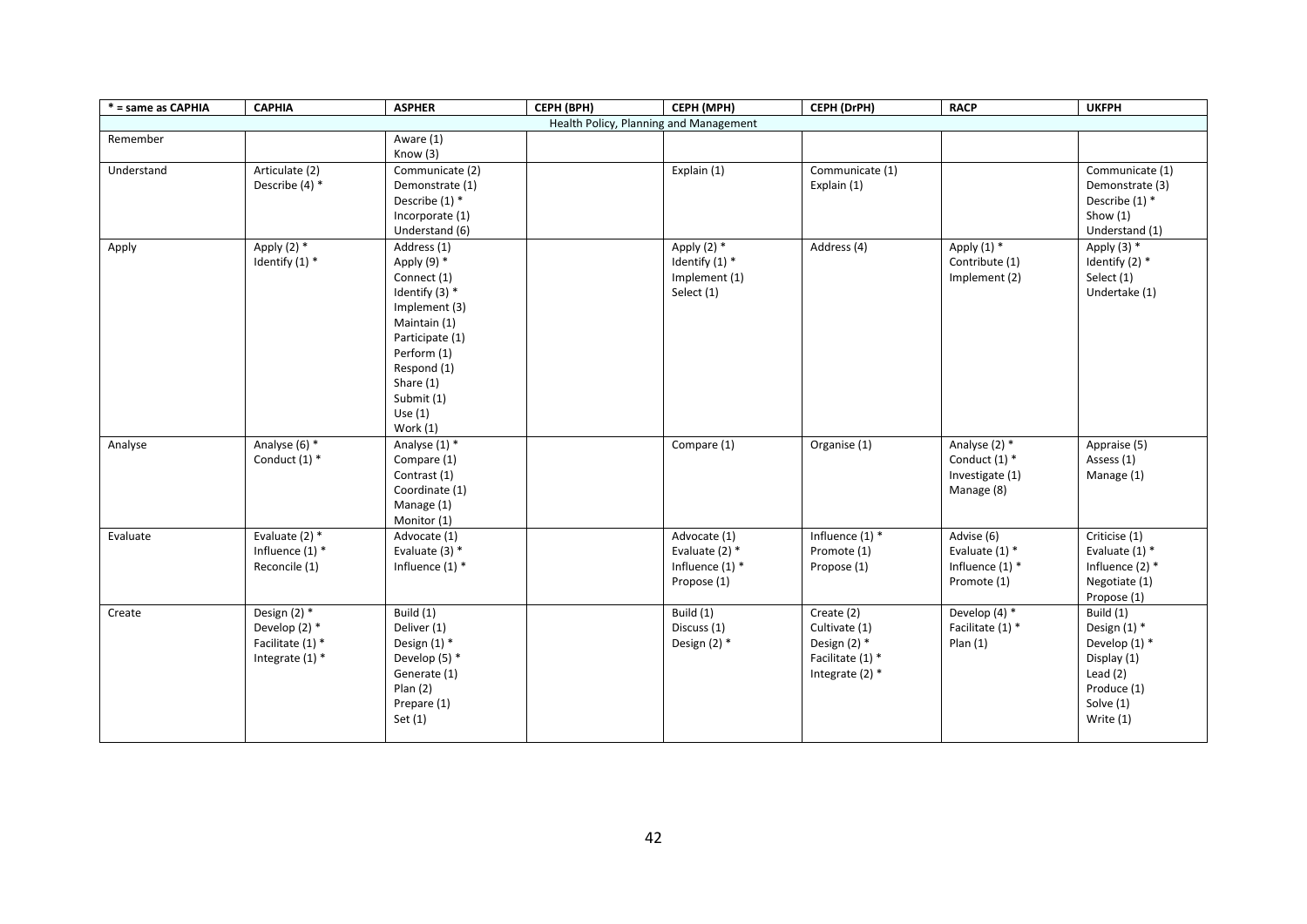| * = same as CAPHIA                                     | <b>CAPHIA</b>                                                                                            | <b>ASPHER</b>                                                                                                                                                            | CEPH (BPH)                           | CEPH (MPH)                                                  | CEPH (DrPH)                                   | <b>RACP</b>                                                                                                                                               | <b>UKFPH</b>                                                                                                                                                                          |
|--------------------------------------------------------|----------------------------------------------------------------------------------------------------------|--------------------------------------------------------------------------------------------------------------------------------------------------------------------------|--------------------------------------|-------------------------------------------------------------|-----------------------------------------------|-----------------------------------------------------------------------------------------------------------------------------------------------------------|---------------------------------------------------------------------------------------------------------------------------------------------------------------------------------------|
| Evidence-based Professional Population Health Practice |                                                                                                          |                                                                                                                                                                          |                                      |                                                             |                                               |                                                                                                                                                           |                                                                                                                                                                                       |
| Remember                                               |                                                                                                          | Know $(1)$                                                                                                                                                               |                                      |                                                             |                                               |                                                                                                                                                           |                                                                                                                                                                                       |
| Understand                                             | Articulate (3)<br>Define $(1)$ *<br>Demonstrate (6) *<br>Describe (2) *                                  | Communicate (2)<br>Demonstrate (2)<br>Understand (2)                                                                                                                     | Communicate (1)                      | Communicate (1)<br>Describe (1) *                           | Communicate (1)<br>Explain (1)                | Communicate (1)                                                                                                                                           | Appreciate (1)<br>Communicate (1)<br>Define $(1)$ *<br>Demonstrate (6) *<br>Respect (2)<br>Show $(2)$<br>Treat $(1)$<br>Understand (3)                                                |
| Apply                                                  | Apply $(2)$ *<br>Collect (2)<br>Identify $(2)$ *<br>Locate $(1)$ *<br>Map(1)<br>Seek (1)<br>Work $(2)$ * | Act $(1)$<br>Address (1)<br>Apply $(3)$ *<br>Conduct (1)<br>Connect (1)<br>Identify $(3)$ *<br>Implement (1)<br>Participate (1)<br>Store (1)<br>Support (1)<br>Use $(1)$ | Use(1)<br>Locate $(1)$ *             | Apply $(2)$ *<br>Implement (1)<br>Perform (1)<br>Select (2) | Access (1)<br>Act $(1)$                       | Conduct (2)<br>Contribute (2)<br>Deliver (1)<br>Identify $(1)$ *<br>Implement (1)<br>Respond (1)<br>Store (1)<br>Support (1)<br>Use $(2)$<br>Work $(3)$ * | Address (1)<br>Apply $(3)$ *<br>Conduct (1)<br>Give $(1)$<br>Identify $(2)$ *<br>Implement (1)<br>Maintain (1)<br>Operate (1)<br>Select (1)<br>Submit (1)<br>Use $(5)$<br>Utilise (1) |
| Analyse                                                | Analyse (3) *<br>Assess $(2)$ *<br>Outline (2)                                                           | Analyse (2) *<br>Manage (2)                                                                                                                                              |                                      |                                                             | Assess $(1)$ *                                | Analyse (2) *<br>Assess $(2)$ *<br>Manage (1)<br>Monitor (1)                                                                                              |                                                                                                                                                                                       |
| Evaluate                                               | Evaluate $(1)$ *<br>Justify (2)<br>Present (1)<br>Review $(1)$ *<br>Synthesise (1) *                     | Encourage (1)<br>Evaluate $(1)$ *<br>Inspire (1)<br>Motivate (1)<br>Review $(1)$ *                                                                                       | Evaluate $(1)$ *<br>Synthesise (1) * | Interpret (1)<br>Propose (1)                                | Propose (1)                                   | Advise (1)<br>Evaluate $(2)$ *<br>Influence (1)                                                                                                           | Advise (1)<br>Advocate (2)<br>Interpret (1)                                                                                                                                           |
| Create                                                 | Develop $(1)$ *<br>Formulate $(1)$ *                                                                     | Design (1)<br>Develop $(1)$ *<br>Improve (1)<br>Lead $(1)$<br>Model (1)                                                                                                  |                                      | Design (1)<br>Discuss (1)                                   | Design (1)<br>Facilitate (1)<br>Integrate (2) | Design (2)<br>Establish (2)<br>Lead $(1)$<br>Plan(2)<br>Produce (1)<br>Research (1)                                                                       | Build (1)<br>Document (1)<br>Formulate $(1)$ *<br>Integrate (1)<br>Make $(1)$<br>Produce (1)<br>Write (1)                                                                             |